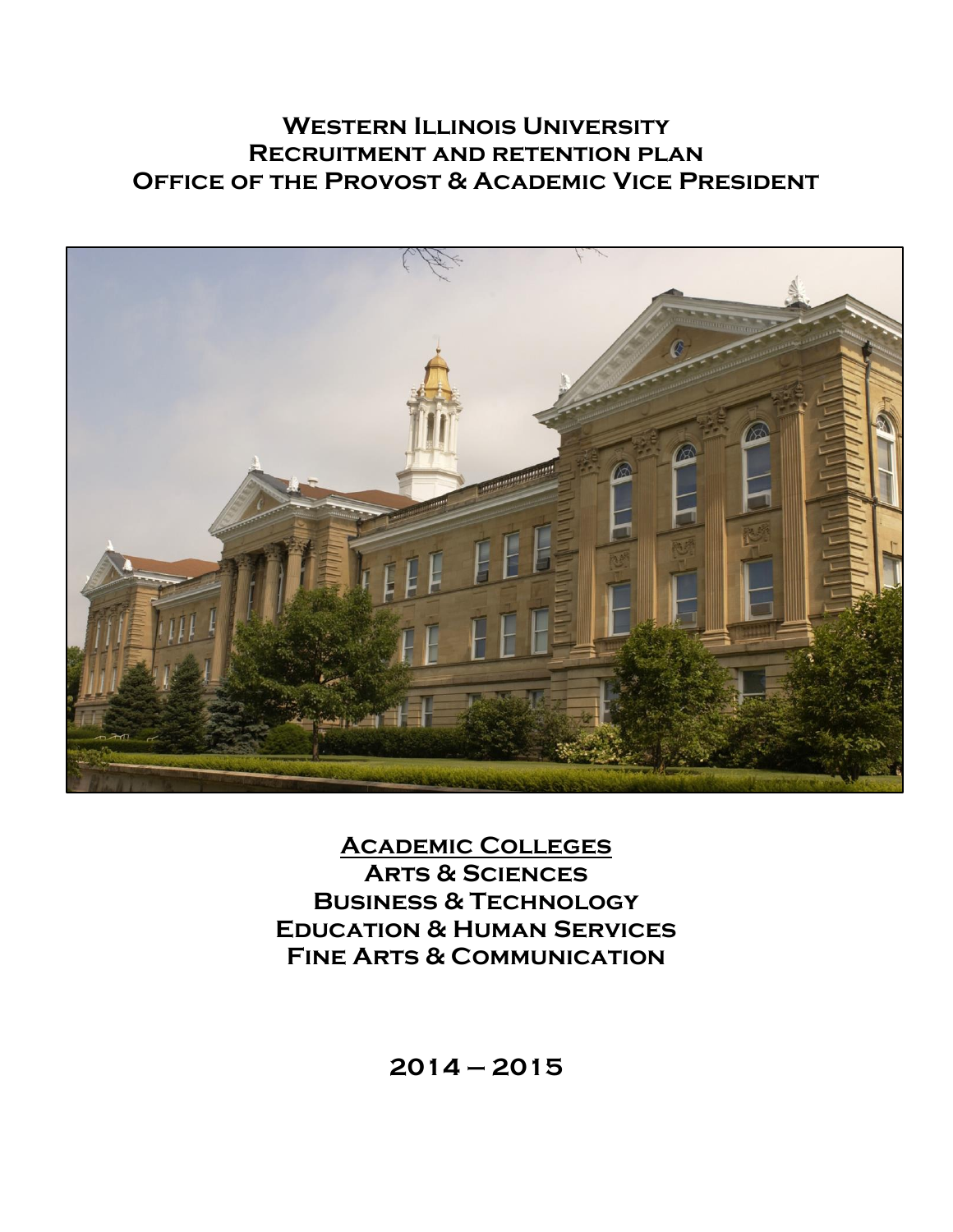Through Western Illinois University's core values, *Academic Excellence, Educational Opportunity, Personal Growth, and Social Responsibility*, the University empowers students, faculty, and staff to lead dynamic and diverse communities. WIU provides student-centered academic programs characterized by innovative teaching, research, and service, grounded in interdisciplinary, regional, and global perspectives. WIU is committed to engaging students in educational opportunities guided by a professional and diverse faculty and staff in collaboration with alumni and community partners. As a part of this commitment, this recruitment and retention plan outlines strategies that are utilized by WIU's academic enterprise for recruiting and retaining students pursued by the University. The primary objectives for this report are to provide the academic campus community with information that can be utilized to recruit new students into selected majors or recruit current students who have not declared a major, recruit international students, recruit graduate students, retain our current students, and expand diverse student populations. Many academic departments engage in recruitment activities and have established various retention initiatives to provide educational opportunities and educational experiences for students who attend WIU. This recruitment and retention plan includes detailed information for many of these activities and initiatives.

#### **Academic Deans**

Dr. Susan Martinelli-Fernandez, College of Arts & Sciences [Martinelli-Fernandez@wiu.edu](mailto:Martinelli-Fernandez@wiu.edu)

Dr. Jack Elfrink (Interim), College of Business & Technology [JA-Frink@wiu.edu](mailto:JA-Frink@wiu.edu)

Dr. Erskine Smith (Interim), College of Education & Human Services [ER-Smith@wiu.edu](mailto:ER-Smith@wiu.edu)

> William Clow, College of Fine Arts & Communication [WT-Clow@wiu.edu](mailto:WT-Clow@wiu.edu)

> > Dr. Michael Lorenzen, University Libraries [MG-Lorenzen@wiu.edu](mailto:MG-Lorenzen@wiu.edu)

#### **Office of the Provost and Academic Vice President**

Dr. Kenneth Hawkinson, Provost & Academic Vice President [K-Hawkinson@wiu.edu](mailto:K-Hawkinson@wiu.edu)

Dr. Kathleen Neumann, Associate Provost for Budget, Planning, & Personnel [K-Neumann@wiu.edu](mailto:K-Neumann@wiu.edu)

Dr. Nancy Parsons, Associate Provost for Undergraduate & Graduate Studies [NP-Parsons@wiu.edu](mailto:NP-Parsons@wiu.edu)

Dr. Ronald Williams, Assistant Vice President for Academic Affairs [RC-Williams@wiu.edu](mailto:RC-Williams@wiu.edu)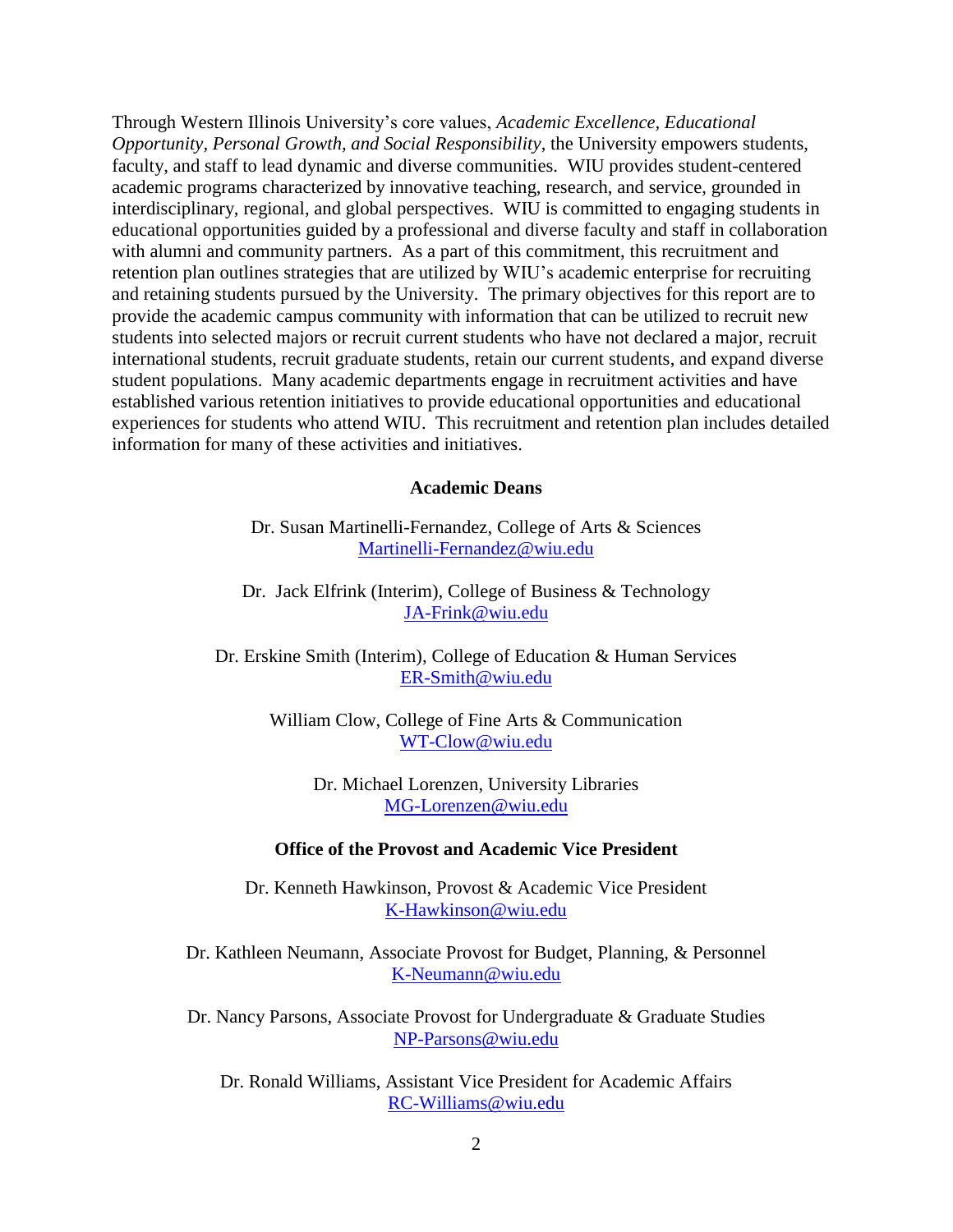# **Western Illinois University Academic Departments and Schools**

# **Accounting and Finance**

The department provides information at Discover Western and SOAR events.

The department holds an Accounting Challenge each spring for area high schools and provides scholarships to those students winning awards who elect to attend WIU and major in accounting.

The accounting program began providing \$1,000 scholarships to students who intend to declare accountancy as a major. Students receive \$500 during the first semester of their freshman year and \$500 during the first semester of their sophomore year. Students who receive the awards must major in accounting, have an ACT score of 25 or higher and maintain a GPA of 3.0 or greater while attending WIU.

To enhance community college recruitment, the accounting program initiated a similar scholarship program for transfer students who complete associate degrees at community colleges. Students who receive the awards must have completed an associate degree with a 3.5 overall GPA and declare accountancy as a major.

The accounting program created online courses in the business core accounting classes. The courses are also offered in a traditional format at the Riverfront campus to the Quad Cities Honor students.

The chairperson writes a follow-up letter to each applicant to the accounting and finance programs.

The chairperson engages in fundraising activities under the direction of the development officer and the head of the WIU foundation to support scholarships.

Based on successful new efforts in raising funds for finance scholarships, new scholarships were created from unrestricted gifts similar to those offered in the accounting program.

The department is actively recruiting freshmen and transfer students who have demonstrated their potential for success by objective measures. Additionally, the accounting program actively recruits to retain its top students for the Masters of Accountancy program. The enrollment has increased, and it has led to increased interest in recruiting WIU accounting graduates.

Free tutoring in accounting and finance courses is available at both the Macomb and the Quad Cities campuses. The tutoring GA position is funded with unrestricted gift funds from the foundation account.

The department chair, the leaders of the departmental clubs and organizations, the advisor for the graduate program, and the MBA committee member speak with current and prospective students seeking information about the accounting or finance majors and graduate studies.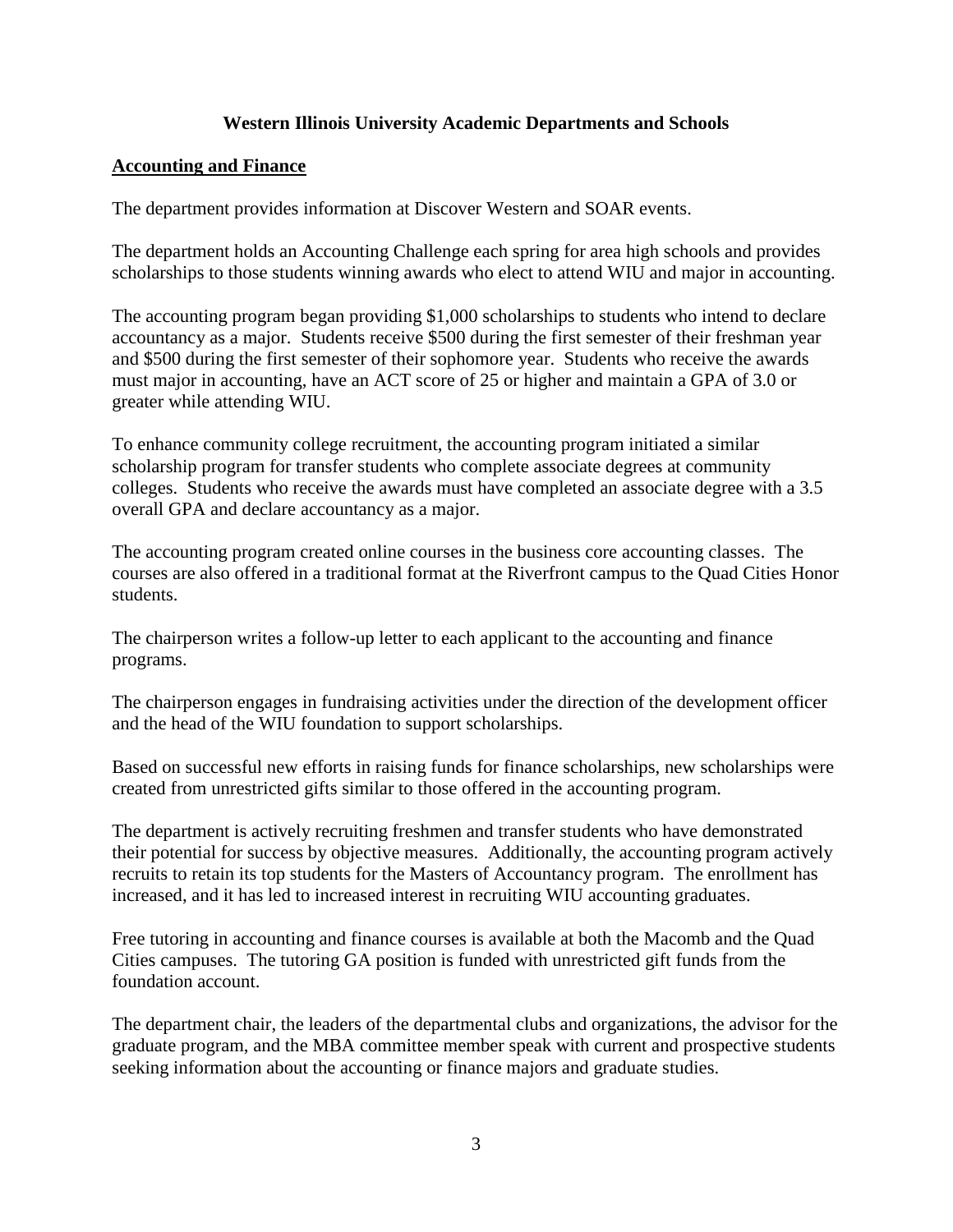During student recruiting events at WIU, the department has student volunteers and a finance faculty volunteer attend each Discover Western with the Department Chair. Typically prospective students want to get current students' perspectives as much or more than they want to learn about the course requirements or course sequence at this event. Generally, parents want to learn about the course requirements, course sequence, and career opportunities.

### **African American Studies**

The department will:

Update the website bi-monthly Update and redesign flat sheet Develop articulation agreements with at least four community colleges Develop a public service announcement for television and radio Develop a department brochure Develop a newsletter (African American Studies Star) Develop relationships with regional African American Studies Departments Develop relationships with local and regional high schools Develop relationships with local and regional media outlets Highlight faculty experts and expertise with local and regional media outlets Promote and celebrate faculty and student achievements Develop department Speaker or Lecture Series Implement schedules and timetables to our recruitment efforts Partner with other internal units and sponsor campus events Feature articles on faculty and students in Alumni Magazine Develop a newsletter (African American Studies Star) electronic/hard copy Strengthen relationship with Office of Admissions Provide information at Discover Western and SOAR events Hold a "major" day twice during semesters Provide department t-shirts to all students who express an interest in the major Encourage an African American Studies student ambassador to talk with potential majors

The department chair calls each student who is interested in the major, and sends a follow up email to the student with an invitation to come to campus for a visit Volunteers from the student organization call each interested student

The department will meet with our current international students and ask them for contacts at their high schools in their home countries.

The department will identify feeder schools in other countries, beginning with the schools our current international students attended and develop agreements with those schools to bring more students into our program.

The department has worked closely with the Center for International Studies and has followed up with all students who have expressed interest.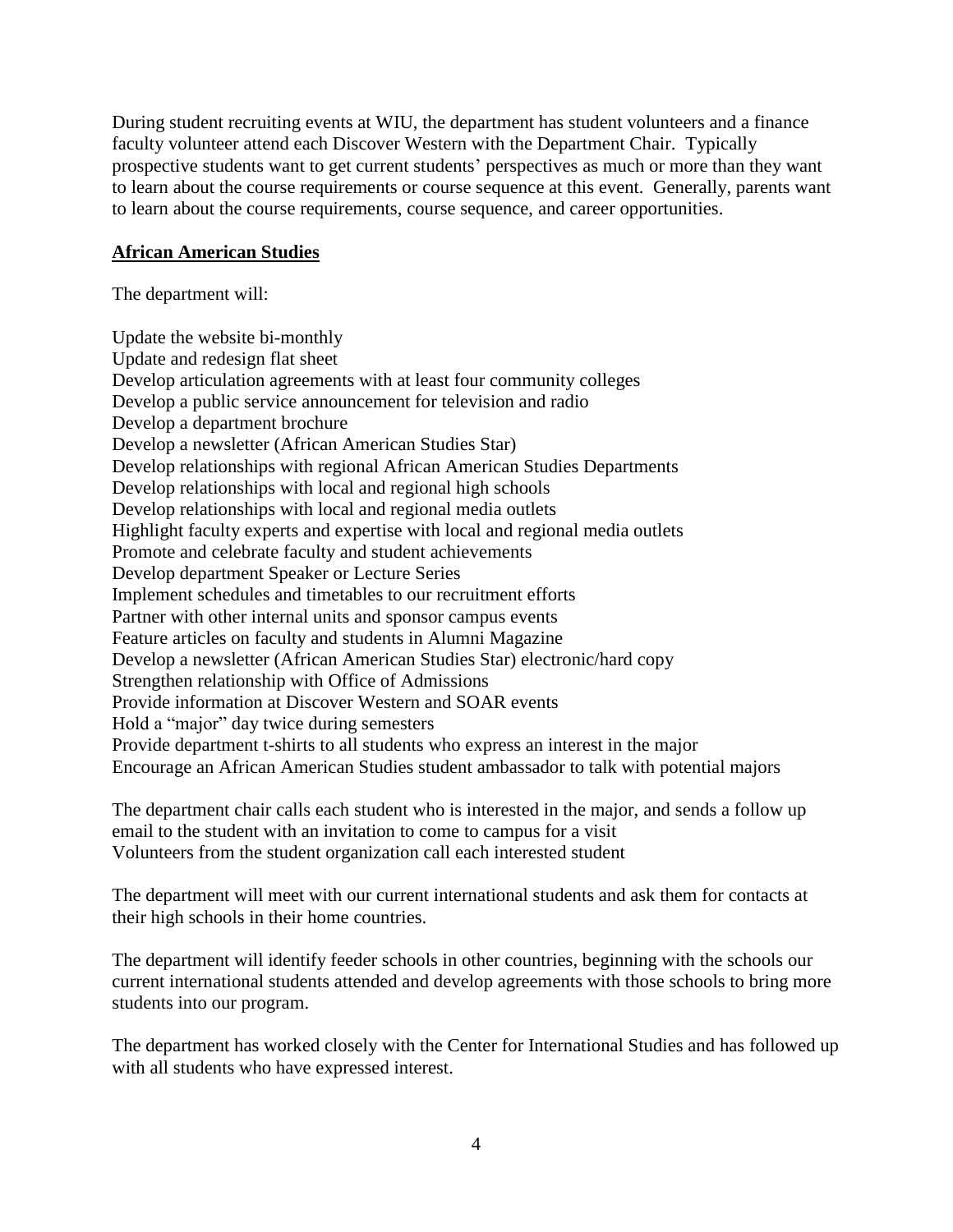# **Agriculture**

The department provides information at Discover Western and SOAR events.

The Ag vocators or student recruiter will contact, via phone or email, each interested student that fills out an interest card at one of the recruiting events we attend.

The Ag vocators will contact at least five "feeder" schools in an attempt to arrange a visit to their agricultural programs.

The school will host an open house each semester to bring potential students on campus.

Allow prospective students to opportunity to shadow a student in an agricultural class while visiting WIU.

Representatives from our department will attend the following events:

Participation in college fairs at selected high school venues National FFA Convention – Louisville, KY State FFA Convention – Springfield, IL Participation in Career Fairs at junior colleges Local, State, and National Livestock Shows and Contests State, National, and International Professional Organization meetings and conferences

Maintain an up to date website and Facebook page to keep current students and potential students informed of the happenings within the School of Ag.

Welcome emails are sent personally from the advisor beginning in January once students have been accepted. This email highlights the steps students need to take to set up a registration date and become a student at WIU. Follow-up is done periodically throughout the summer to encourage both freshmen and transfer students to get registration dates set so they can register for Fall classes.

The school is updating their recruitment materials to make them more visually appealing and informational for prospective students.

The school invites junior/community college agricultural faculty to WIU School of Agricultural events (i.e. Farm Expo, Organic Field Day, Agronomy Field Day, WIU Bull Test, etc.)

Assign an agriculture vocator liaison to contact junior/community college agricultural faculty to inform them of the opportunities available for their students at Western Illinois University.

Prepare a "care" package containing WIU recruitment materials (for students) and items (for faculty and staff) to be sent to junior/community college departments of agriculture.

The department hosts contests and workshops for youth organizations (i.e. 4-H and FFA).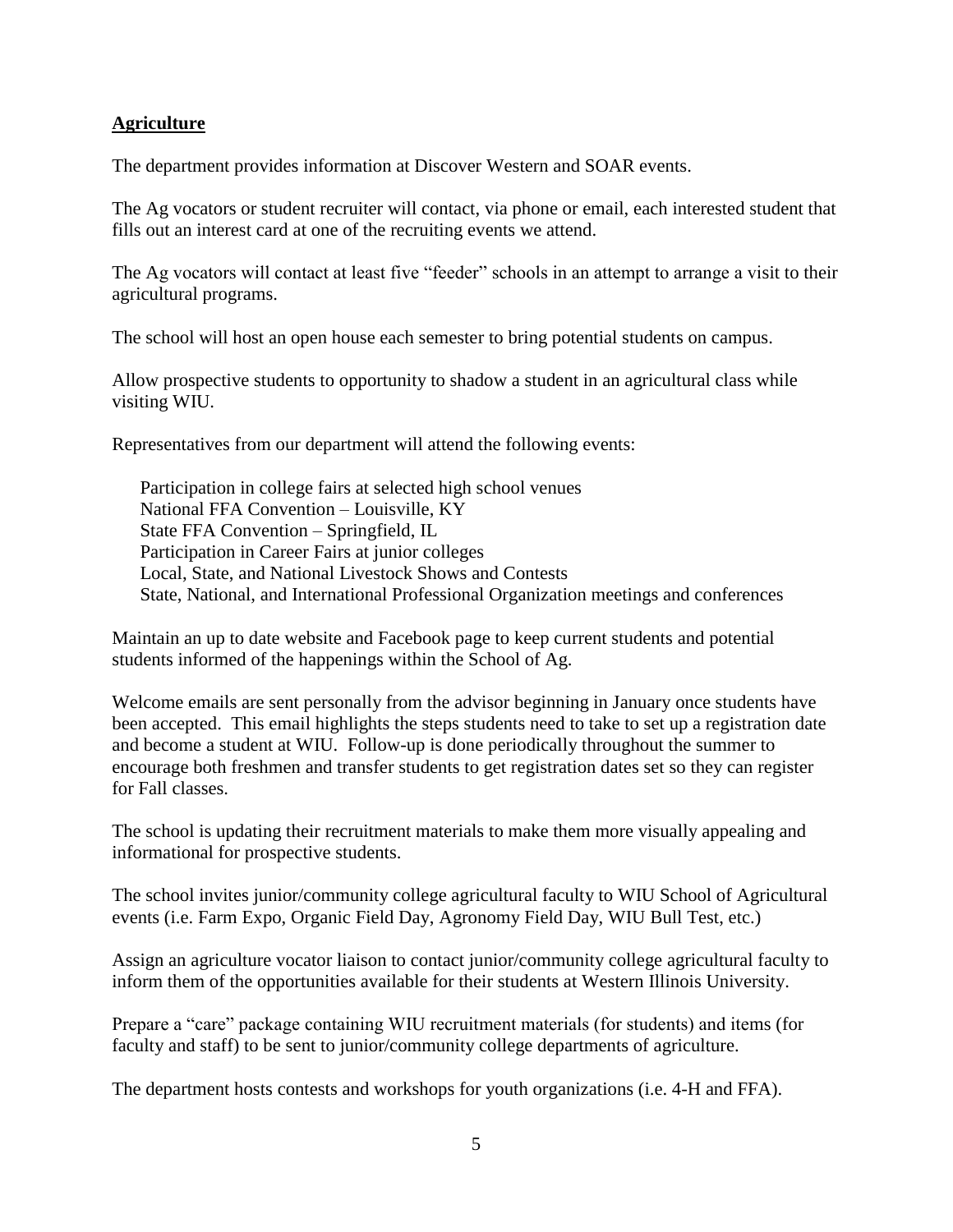Faculty will host prospective students and their families while they are in town visiting WIU.

Prepare and host professional development opportunities for agricultural education teachers across the state of Illinois.

The school will organize a study abroad trip during spring break each year and meet with students from universities in the host country.

A review of transfer students shows that the Top 5 feeder schools for agriculture are:

Spoon River College Black Hawk Community College John Wood Community College Lincoln Land Community College Lake Land Community College

The school will begin developing 2+2 Agreements with these 5 schools to assist Community College staff and students in making the Transfer Process as seamless as possible. The school would also like to develop Transfer Guides to be placed on the www.wiu.edu/ag webpage.

The school attempts to keep curriculum current and up to date by meeting on a regular basis and discussing new trends, ideas, and updates to the classes and offerings.

The school of agriculture will continue to place emphasis on recruiting minorities into the school of agriculture, by conducting school visits in urban environments (i.e. Chicago School of Agricultural Sciences) and showcasing the numerous opportunities for all students within the agricultural industry.

The School of Agriculture has developed a Facebook page to assist in keeping students informed of deadlines and activities taking place. Additionally, the School of Agriculture has a departmental website where students can obtain information. The school wants to ensure that students are well informed of dates and deadlines. This should help the school to with retention.

Most faculty members are also involved with students outside of the classroom as advisors to the 15 student organizations in the School of Agriculture.

Every student is required to meet with the advisor prior to registering for classes to ensure that they will be meeting the requirements for graduation and/or are on the right path.

Email communication is used with students on an ongoing basis to keep them informed of important happenings/dates in the School of Agriculture.

Faculty members are utilized to help encourage students to set up advising appointments and/or to get registered for classes.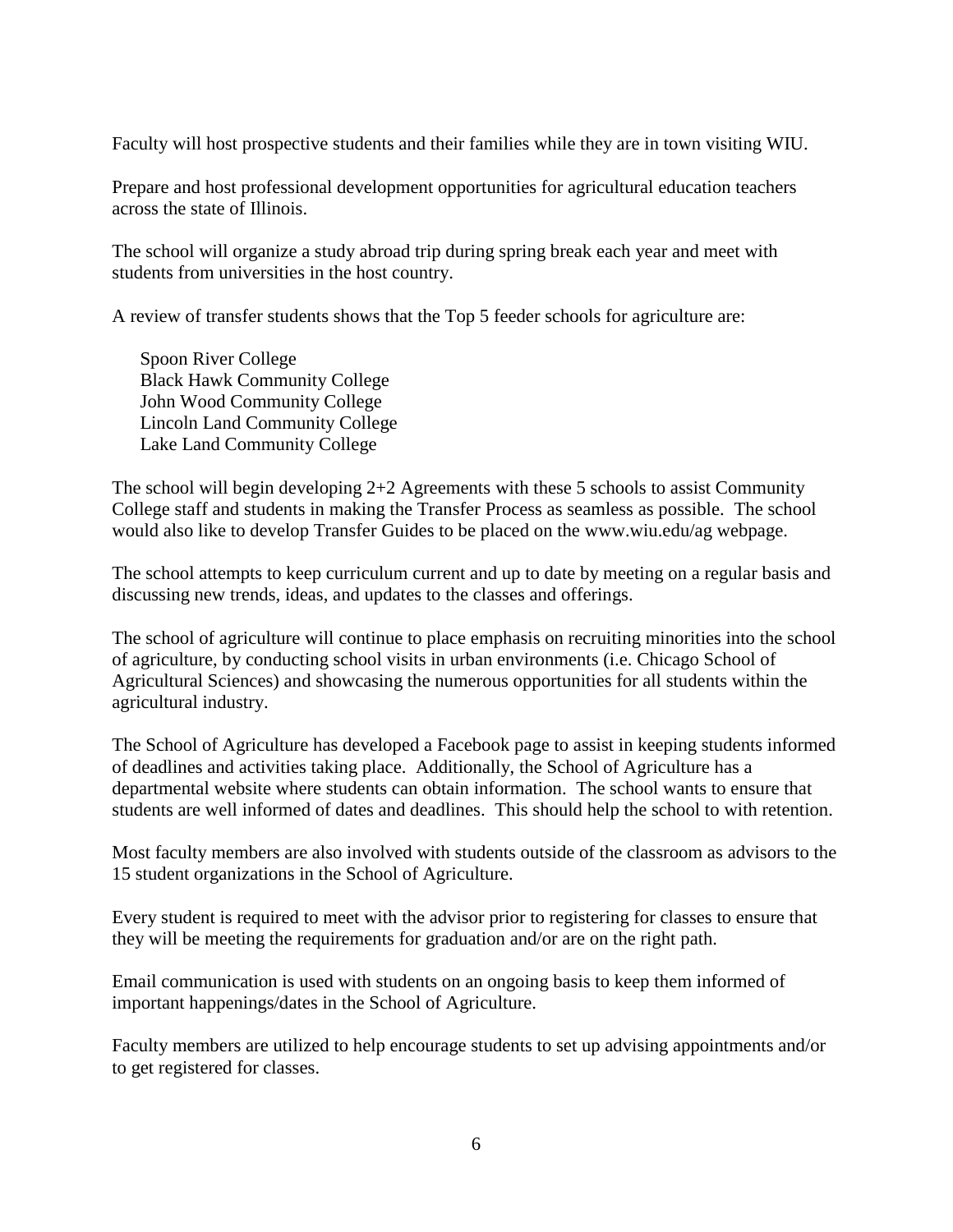Individualized attention from faculty and staff is given to those students labeled as "at risk" at scheduled points throughout a semester.

The School of Agriculture has a recruitment committee that is composed of several faculty members, the academic advisor and a student recruiter. The farm manager also assists with recruiting students.

All faculty within the School of Agriculture, particularly the faculty teaching introductory courses, work with prospective students who are interested in majoring in an agricultural major.

# **Art**

The department provides information at Discover Western and SOAR events

The department provides a bag with the words THINK ART THINK WESTERN printed on the side to all students who express an interest in the major. Within the bag is a uniquely designed and shaped poster from the department of Art.

The chairperson and faculty members of the department's Recruitment Committee call each student who can be identified to be interested in the major. Another call to the prospective student from a current student is made. A follow up in the form of an email is sent with an invitation to the student to come to campus for a visit.

Volunteers from Kappa Pi, the Student Art League, and some Talent Grant Tuition Waiver students will call each interested student.

Current freshmen students have been asked for the names of their High School Art teacher, so that a note of thanks could be sent by the department to their old high school thanking the teacher for preparing a good student, and to praise the program and WIU.

The department has identified the top "feeder" high schools for art students, and faculty volunteers visit these schools.

Faculty participated in a college fair at Naperville North High School during one of their Portfolio Review Nights.

Faculty represented COFAC at Harold Washington College

Some published materials were redesigned. A new poster was developed.

Up-dates were made to the Website

The department offers a \$1,000 Tuition Waiver to the first 25 incoming students to help recruit students to the program.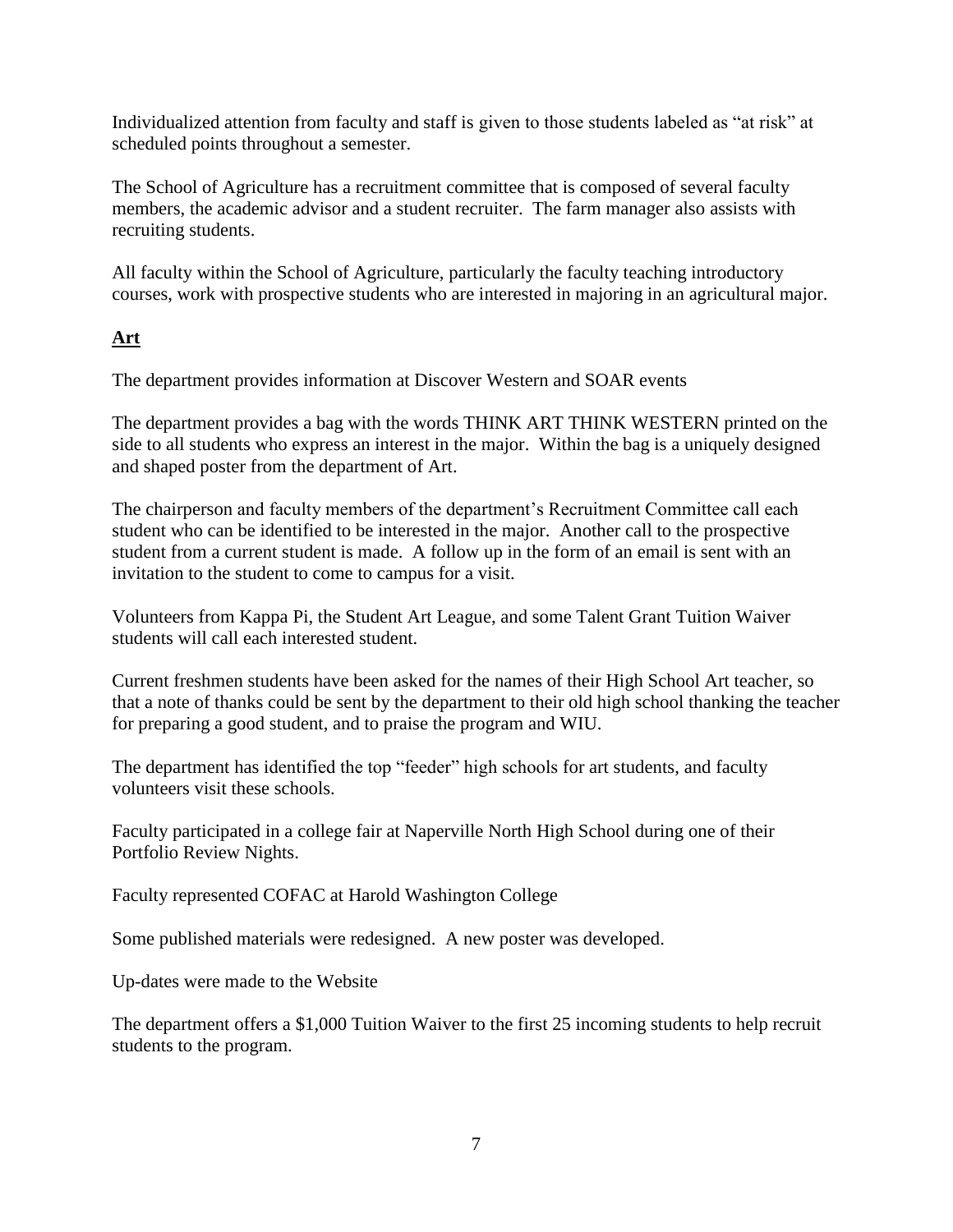When prospective students are contacted, the department's social media such as Facebook and the Art Blog are used as tools to help these students see the level and kind of activity that happens in the department. This has been a direct and effective means to keep in touch with alumni, and a good way to communicate with incoming students.

A "Living Learning Community" for Art majors has been developed. Freshman Art majors will live together in designated space in Tanner Hall. Students will have access to studio space and other art accommodations in Tanner Hall. This program is designed to foster a sense of community and belonging among freshmen art majors. This will help with both recruitment and retention.

Any contact in either direction, from us or from the prospects, will be documented. That information will be sent to the office for inclusion in the spreadsheet so that one central source of information exists for prospective students. Faculty are encouraged to maintain some sort of email folder to document all contacts and communications with potential students.

The Department will identify several outstanding students to assist in recruiting efforts. These students will make email contact with prospective and accepted students. These contacts are reported to the Chairperson.

The Chairperson receives weekly PDF lists of students who have been accepted into the Art program. As new names appear on the list, the Chairperson sends out a "welcome and congratulations on your acceptance" email to each student, with additional contact messages over time.

Student Recruitment Ambassadors will also do follow-up emails and/or phone calls to all newly accepted students. Names of accepted students will be distributed to faculty and staff as needed. In an effort to recruit international students, the department will engage in the following activities:

Continue working on the Cardiff program, so students from Cardiff, Wales can study at WIU for a semester or more.

The department will work closely with the Center for International Studies and follow up with all students who have expressed interest in our programs.

The department is establishing a study abroad scholarship which we hope will be ready by Fall 2014

The department has agreements with several area community colleges; however, the development of more formal 2+2 relationships with the following area and regional community colleges is being finalized:

Lincoln Land Community College John Wood Community College Southeastern Community College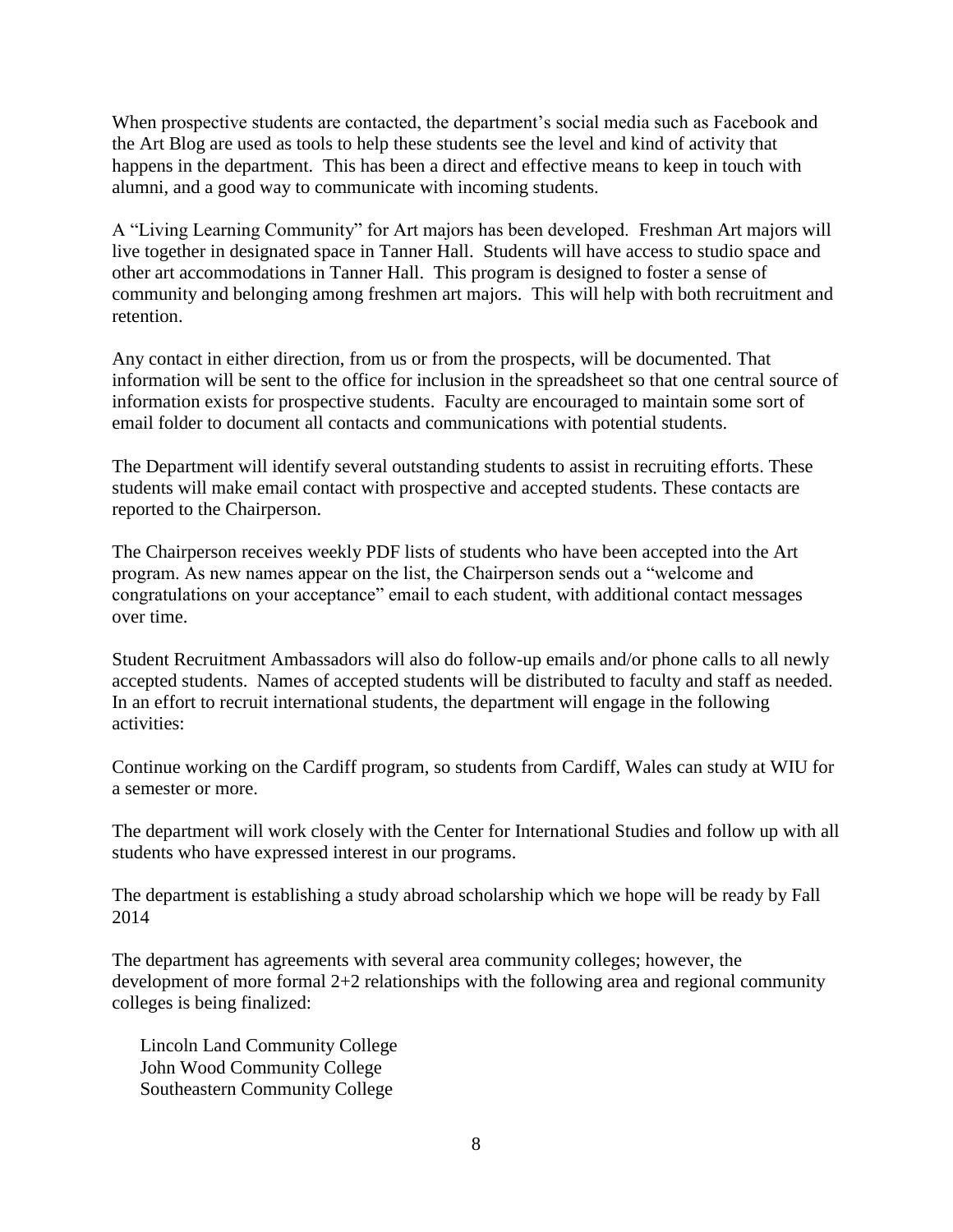#### Black Hawk College

The department will get the BFA/BA in Graphic Design option approved by the IBHE as an approved degree.

The department is seeking approval for a 4+1 Department of Art and Museum Studies degree track.

The department is developing a Masters in Art Education program that will be focused in the Quad Cities.

The department will review the course content of foundation level courses in order to insure that they meet the criteria established for such courses by the Illinois Articulation Intuitive.

The department is working with faculty from the following programs to develop a new Digital Design Media program that combines course elements from each of the following areas:

Graphic Communication Instructional Design Technology Broadcasting

The Department of Art is helping to cover the cost of a full-page advertisement for the Figge Museum and the Museum Studies program. This ad will appear in the Conference booklet of the College Art Association's 102<sup>nd</sup> Annual meeting. This is a significant publication that will reach over 30,000 university art faculty nationally and internationally, and to a similar number of museum professionals throughout the US and world-wide.

Efforts are being taken to increase minority enrollments; however our minority enrollment reflects that of the university. Efforts to attract foreign students will be increased.

The following initiatives will help to improve retention:

Clarifying the advising process Contacting students that are close to graduation and encouraging them to earn a degree

A "Living Learning Community" for Art majors has been developed. Freshman Art majors will live together in designated space in Tanner Hall. Students will have access to studio space and other art accommodations in Tanner Hall. This program is designed to foster a sense of community and belonging among freshmen art majors. This will help with both recruitment and retention.

Maintaining the Figure Painting Fridays workshop, Throwing Thursday ceramic event, and considering developing a Saturday Morning Art Project or similar program that connects the Department of Art with the local Art community.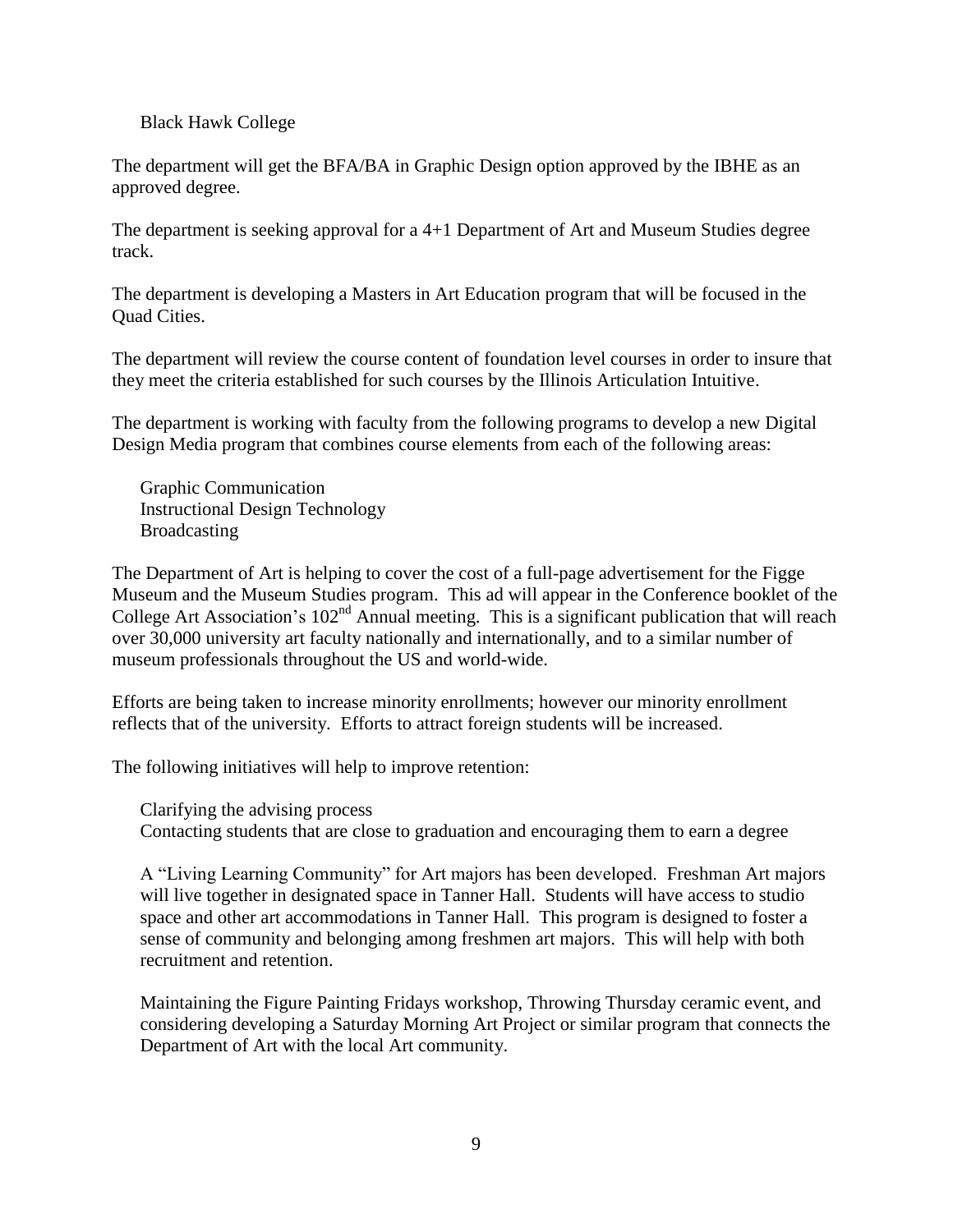Events such as Throwing Thursday, Art Rock in Bowl, and Pumpkin carving are all being done to help with student satisfaction.

# **Biological Sciences**

The department will provide information at Discover Western and SOAR events

The department will provide an annual "Biology Day" where high school students from around the region are invited to the department for a day-long event. The department provides information and hosts fun activities for the students.

The department will visit West Prairie and Canton High Schools with the Office of Undergraduate Admissions.

The department will host an event similar to "Biology Day" that specifically targets students who have been accepted to WIU, but who have not committed.

The department will ask minority students who have been successful as model in their recruitment efforts (tell their stories!). For example, the department will create videos of the students describing their experiences at WIU and present the videos during recruitment activities. The department will recognize students' accomplishments at major university activities and request active press releases.

In an effort to increase international enrollment, the departmental faculty will make presentations to high schools when they are traveling overseas.

The department will work closely with the Center for International Studies and follow up with all students who have expressed interest in their programs.

The department will propose a new option "Environmental Biology" that will appeal to those interested in a more integrative track in the biological sciences.

The department will develop a capstone research course to create a sense of community and develop good practices in time management, ethics, and research activities.

Graduate students will be recruited by department faculty during conference networking opportunities, and poster and platform presentations. Faculty attending conferences will be provided with business cards and flat sheets if funds are available.

Graduate students will also be recruited by faculty giving presentations at other undergraduate institutions such as small private colleges and other potential undergraduate feeder institutions. Funding for speaking opportunities may be arranged through recruitment funds.

The department will encourage Biology undergraduates to continue at WIU and enroll as graduate students in the program. Faculty will be encouraged to incorporate visits to their labs or field research sites into their curriculum so students will be exposed to the types of research in the department.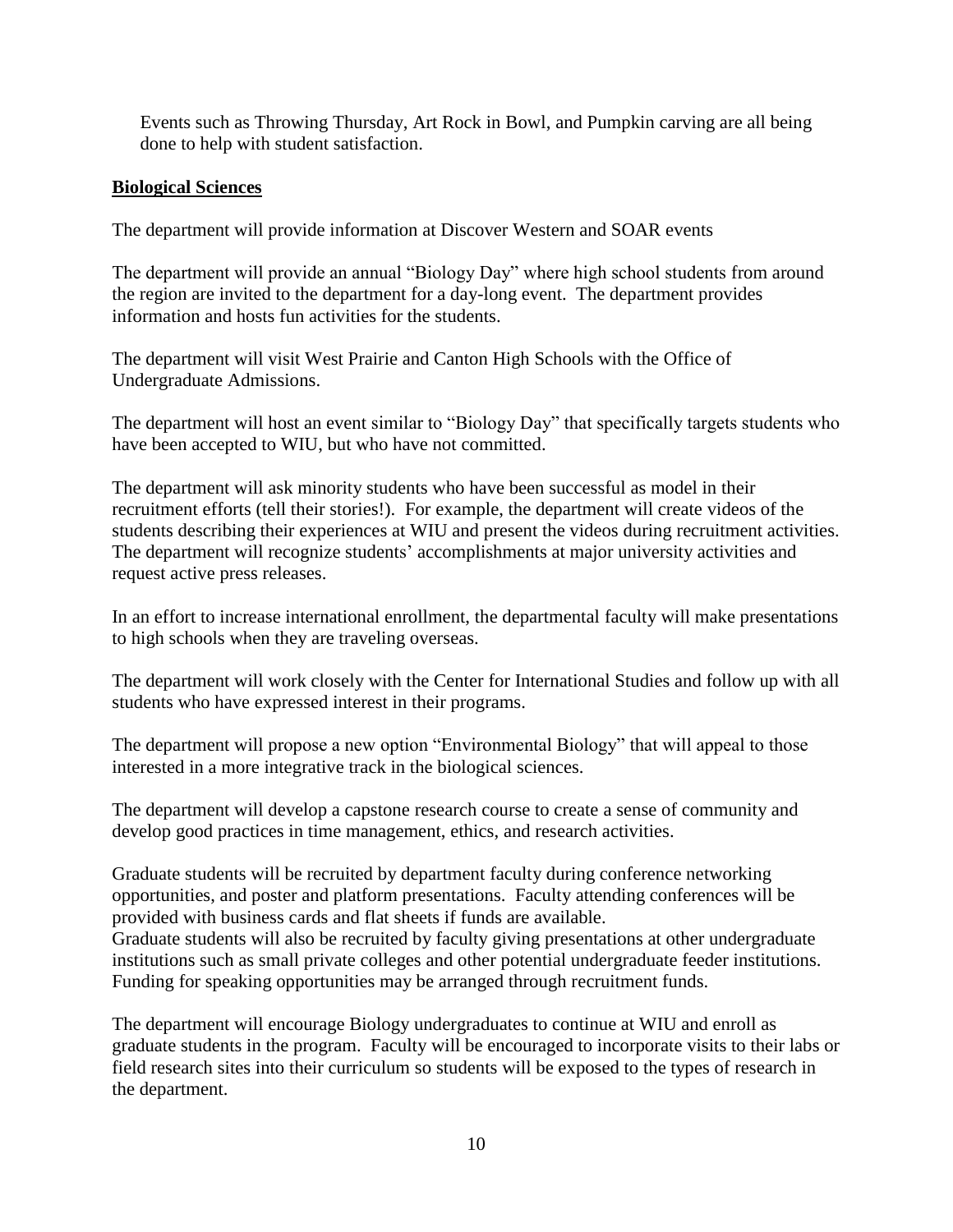Email notices will be sent by the Biology Department Chair to Biology faculty to alert them of graduate applicants to increase faculty awareness of graduate student opportunities.

The chair or volunteer faculty will attend recruiting fairs.

The department will currently update the departmental website with faculty and student achievements, opportunities for graduate students, descriptions of faculty research, examples of professional opportunities of recent graduates through social media including Facebook and Twitter.

The department provides free tutoring for all Biology courses for students. Freshman students are contacted twice per semester to be advised by academic advisors. Additionally, academic advisors contact students when Early Warning Grades are posted.

The department will invite family and members of the community to important events such as the Biology Symposium with a special letter to parents of minority students.

The department will identify students with good GPAs that are underrepresented minorities and offer a welcoming activity (Day at the Kibbe for Cultural Diversity in STEM).

The department's advisors will meet with and accept phone calls from incoming potential students.

# **Broadcasting**

The department provides information at Discover Western and SOAR events

The department will hold a Broadcasting day during three of the Discover Western events. Prospective students are given a tour of our facilities, exposure to a brief student-produced television newscast, lunch with faculty and Broadcasting students, a tour of the Broadcasting Living Learning Community floor, and hands-on experience with the live production truck. During the events, parents and students have the opportunity to interact with department faculty and staff and get a feel of what it means to be a WIU Broadcasting student.

In conjunction with Broadcasting day activities, Broadcasting Commitment Scholarships (\$500 tuition waiver amounts) were designated for distribution. Students registered cards for the drawing, which occurred at the conclusion of Broadcasting Day. Winners will be given the waiver if they meet all of the eligibility requirements (major in Broadcasting at WIU, sign up for the Broadcasting Living Learning Community floor, and are a regularly admitted student). The department will host students at sporting events throughout the year. All prospective students are sent a list of scheduled truck productions so they can come and participate. Students can be part of the television crew, watch in the TV truck, or observe our TV and radio announcers at work.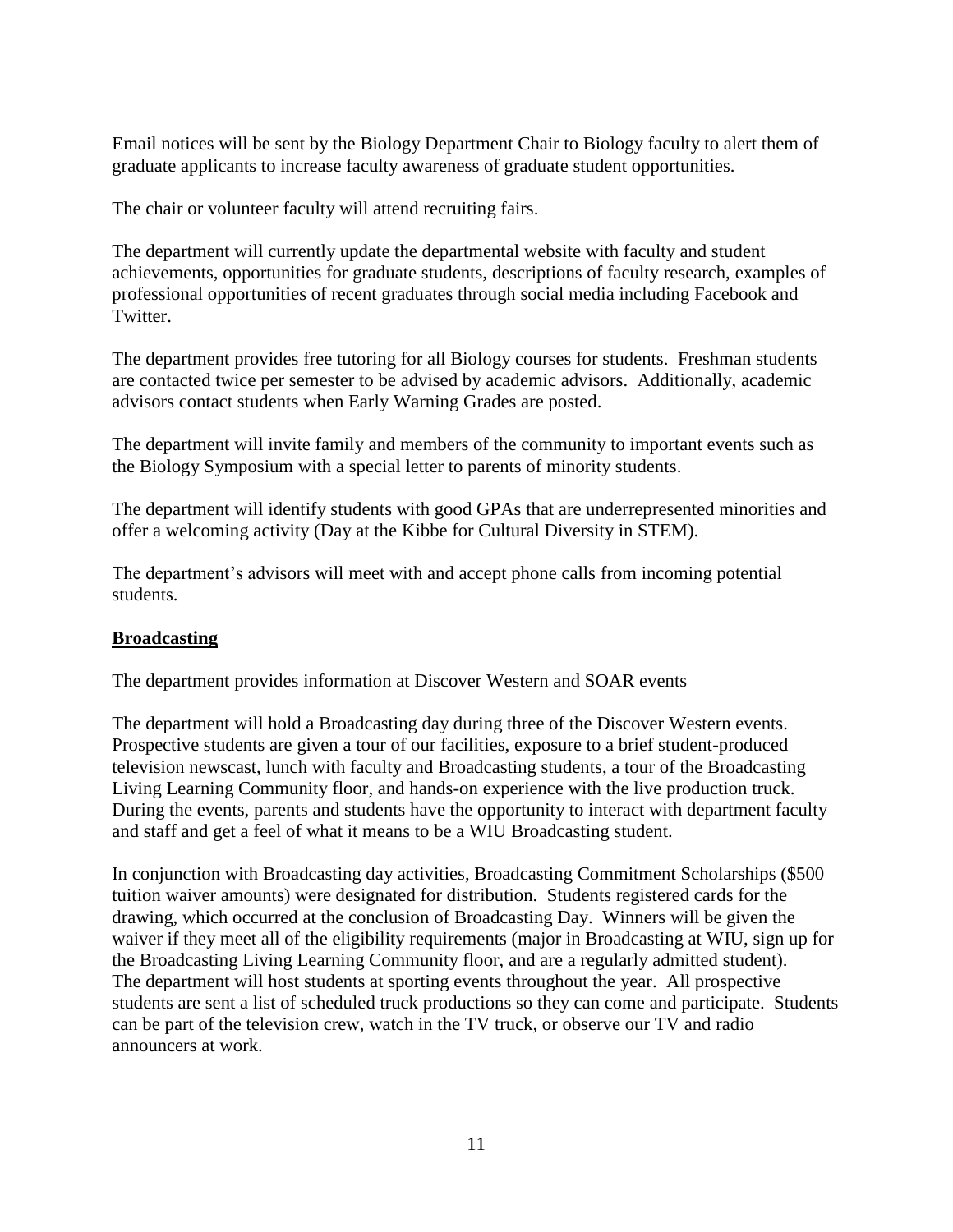"Come and Visit Us" link: A new link is located on our department homepage to allow prospective students to personalize their visit to the university and department.

"Where are they now? Broadcasting Alumni": The department posts pictures and brief biographies of many alumni on two large boards on the third floor of Sallee Hall. The boards are popular stopping points for parents and students when they visit.

The department will provide department t-shirts to all students who express an interest in our major.

Parents are given "WIU Broadcasting" notepads.

A "Welcome to the Department of Broadcasting" congratulatory postcard will be sent to every student accepted to WIU.

Volunteers from our student organization will call each interested student and write 10 new senior students at their old high school praising the program and WIU

The department will identify five potential "feeder" high schools and five community colleges and the chair or faculty volunteers will visit these schools and talk about our programs with teachers, advisors, and students.

Prospective students are provided "Career Map" handouts displaying possible jobs for Broadcasting graduates. The handout was designed by faculty and features a picture of select current majors. The handout has the potential to help with recruiting and retention by linking our program with career opportunities.

Broadcasting Peer Mentor students will call accepted students to answer any questions about housing, registration, or the program.

Representatives from our department will attempt to attend the following events:

Participation in college fair at Chicago School of the Arts Broadcast Education Association in Las Vegas, Nevada

The department offers a select number of Broadcasting Freshmen Tuition Waivers. A \$1,000 waiver for eligible freshmen is applied to the student's account in the fall and in exchange, the student performs a broadcasting activity that adds to his or her experience. Additional waivers and grants are given to Broadcasting students who use their talents (announce, direct, camera, radio station officers, etc.) to help promote the University throughout the year. The financial reward program aids in our recruiting and retention.

In an effort to recruit international students, we have worked with the Study Abroad program in exploring trips to China, Germany, and Brazil. If the department can establish relationships with people in other countries, agreements to bring more students into the program may be developed.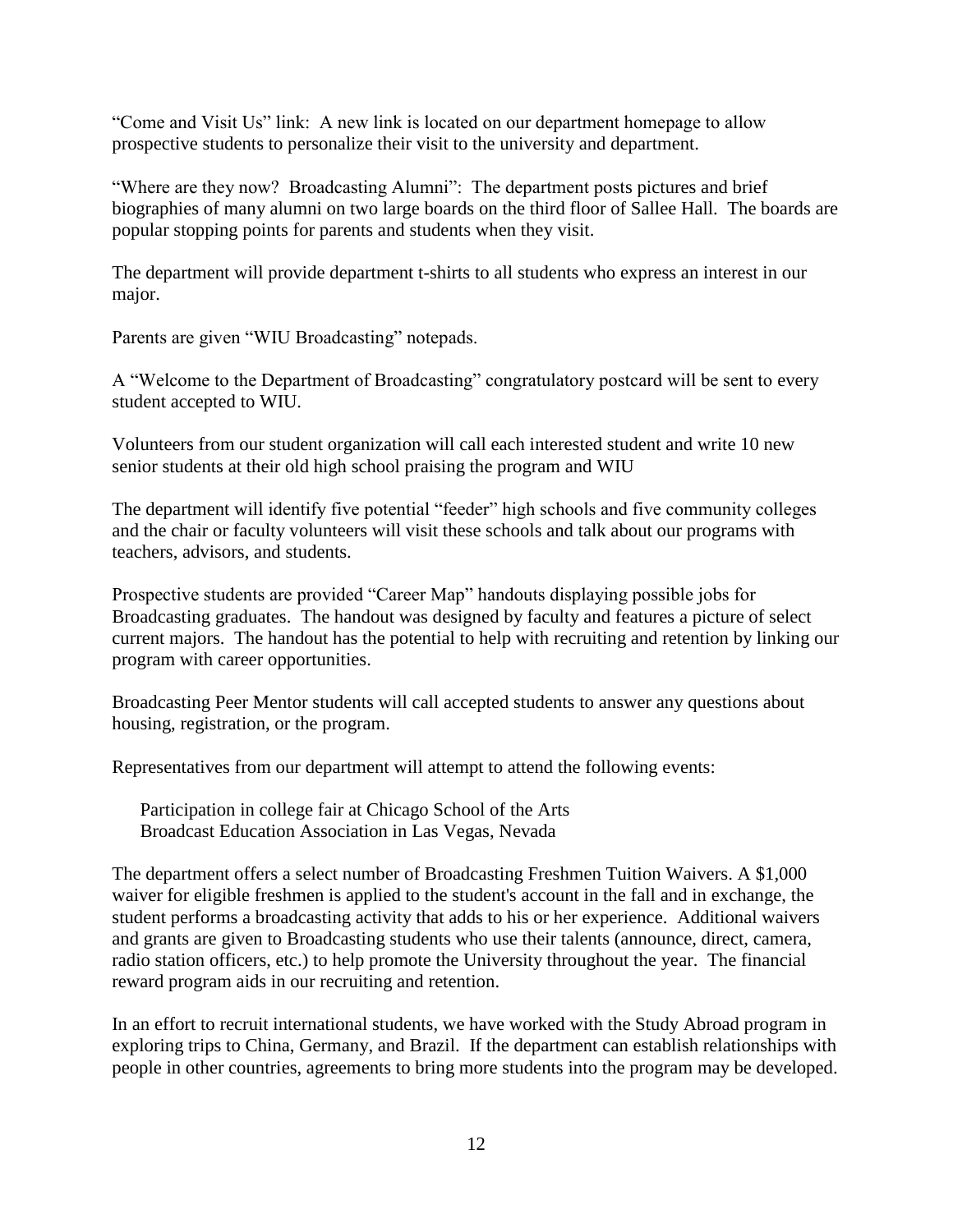The department developed a new class (BC 247 Introduction to Studio Production) that should improve the curriculum and make the program more attractive to potential majors. This course also allows incoming students more hands-on experience in television production right away.

The department's 4+1 Integrated Baccalaureate and Master's Degree Program provides undergraduate students majoring in Sports Broadcasting an opportunity to earn both a B.A. in Sports Broadcasting and an M.S. in Sport Management in five years. Once accepted into the program, undergraduate students can start taking graduate courses in Sports Management during their senior year.

In an effort to increase female enrollment, the department has made a special effort to represent females in promotional materials and top performing female students serve as peer mentors.

In an effort to retain students, the department has implemented a student peer mentor program for our underclass students. The department also provides study sessions on the Broadcasting Living Learning Community floor.

The primary contact person for potential students is the chairperson of the department and the academic advisor. Select faculty members have also volunteered to be available to accept calls and meet with students.

# **Chemistry**

The department's faculty members actively recruit students during Discover Western. The Chemistry Club students assist faculty in presenting information and with departmental tours. Also, follow up letters are sent to prospective students.

The department will join other WIU science departments in offering a Science Summer Camp for high school students. High school science camps increase recruitment of science majors to WIU.

The department will recruit for the forensic chemistry program by designing a new poster for regional high schools and through assistance in the annual "Forensic Program" by the Physical Science Library.

Two forensic chemistry courses (CHEM 451G and CHEM 551) have been developed as online courses. Online forensic chemistry courses will increase recruitment and retention.

NIH ARRA grant was funded by the National Cancer Institute 2009-2010 to support a summer research program for undergraduate and high school students and teachers.

The department submitted a proposal for the establishment of a "Women in Science" initiative at WIU. The proposal described the development of a campus wide initiative as a program to foster the academic careers of women in science, health science, mathematics, and engineering disciplines at Western Illinois University. As an academic initiative, the associated programs would gain stronger support and involvement from faculty and students in the scientific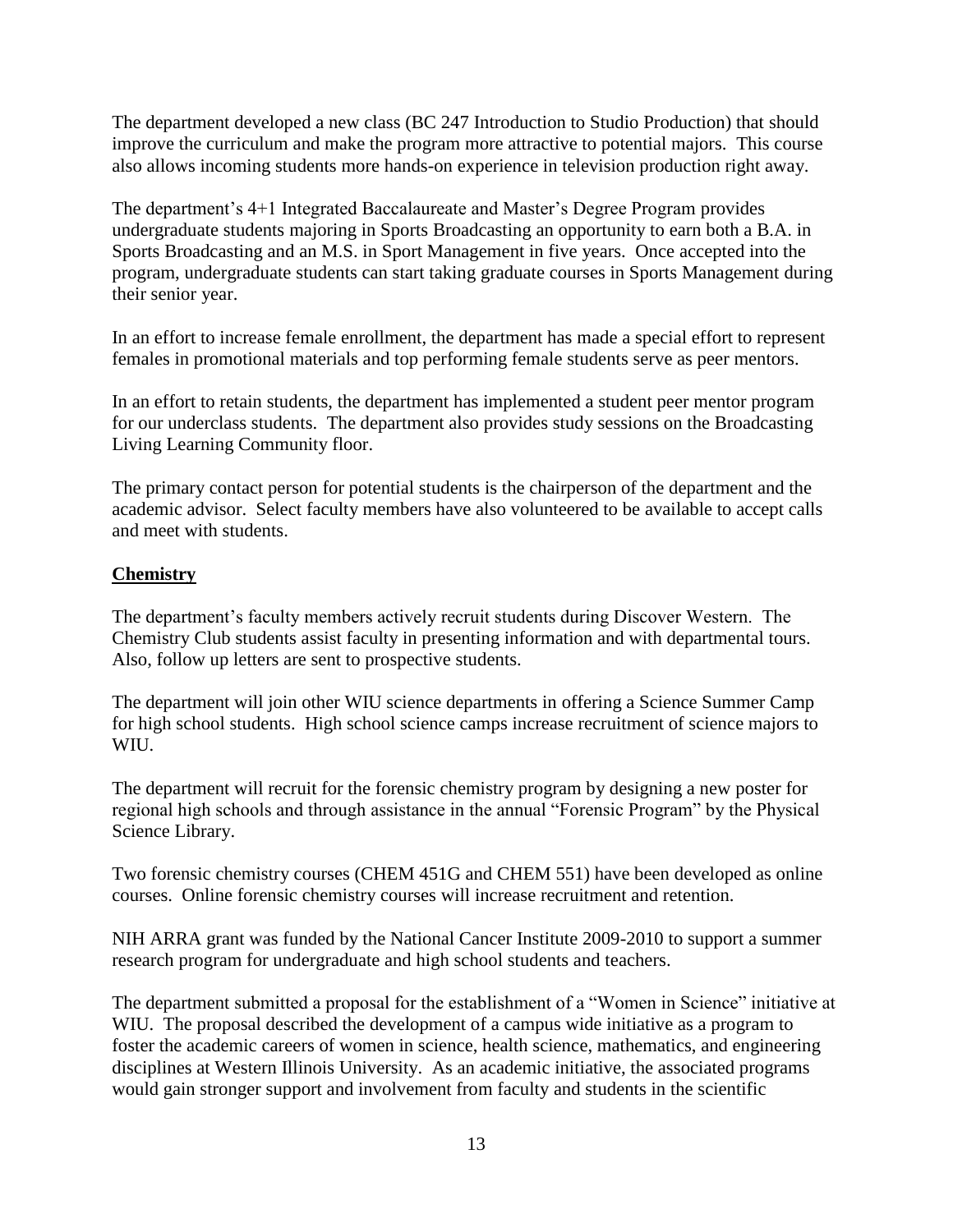disciplines. Possible WIU-WIS program initiatives include: Peer Mentoring Program and Affinity Groups-mentored by a faculty member, Girls Summer Science Camps, Residence Hall Living/Learning Community Program, Monthly Career Seminar and Skill-building Workshop Series, Seminar Award Program, Scholarship Programs, Research Support, and a Travel Grant Program. The Provost approved the proposal in FY13 and cited the establishment of an initiative to support Women in Science and Politics as a goal for FY14. Once the campus initiative is established a NSF-ADVANCE proposal will be submitted to provide research support and travel grants to those who foster women's involvement in STEM projects. A NSF-ADVANCE grant could provide a significant amount of external support for scientific research at WIU, as well as provide student scholarships and increase recruitment and retention.

The traveling seminar program was established to increase recruitment of U.S. students to better serve the region as well as international student populations. Under this program, a brochure listing WIU Chemistry faculty willing to travel to nearby regional four year campuses and give seminars, and their seminar topics, is sent to regional chemistry/science departments. While there, faculty members provide chemistry flat sheets and other recruiting information to students interested in our undergraduate and graduate programs. The traveling seminar program will be increased to include community colleges.

The department has recently fostered two Integrated BS-MS programs, B.S. Chemistry-M.S. Chemistry and B.S. Forensic Chemistry-M.S. Chemistry, which will allow qualified students to complete both a B.S. and M.S. degree in five years.

The department has established a relationship with Savannah State University, as part of their NSF-HBCU program in STEM disciplines. As part of this collaboration, the department has committed to providing 1-2 summer research experiences each summer to qualified graduate students from SSU into our Summer Research Program.

In an effort to accommodate more transfer students, the department has established a staggered course schedule. This schedule makes it possible to offer multiple sections of lower division courses during the fall and spring semesters.

In an effort to recruit minority students, the department chair represents the department at the Louis Stokes Midwest Alliance for Minority Participation in STEM (LSAMP). LSAMP is a 2.5 million dollar grant funded by NSF to increase minority recruitment in STEM disciplines in midwestern colleges and universities. Through this grant the Chemistry chair will partner with other institutions to develop a regional plan to enhance minority enrollment in STEM disciplines at colleges and universities in the Midwest.

In an effort to retain students, a Chemistry Resource Center was developed and combined with the Chemistry Tutoring Center. The new center provides online tutoring, as well as drop in face to face tutoring, from 8:00 am to 6:00 pm Monday-Friday. The department provides study guides for national exams, molecular modeling kits, and many other resources.

Undergraduate research greatly improves retention. Students who are involved in undergraduate research gain a sense of accomplishment as contributors to scientific knowledge. They become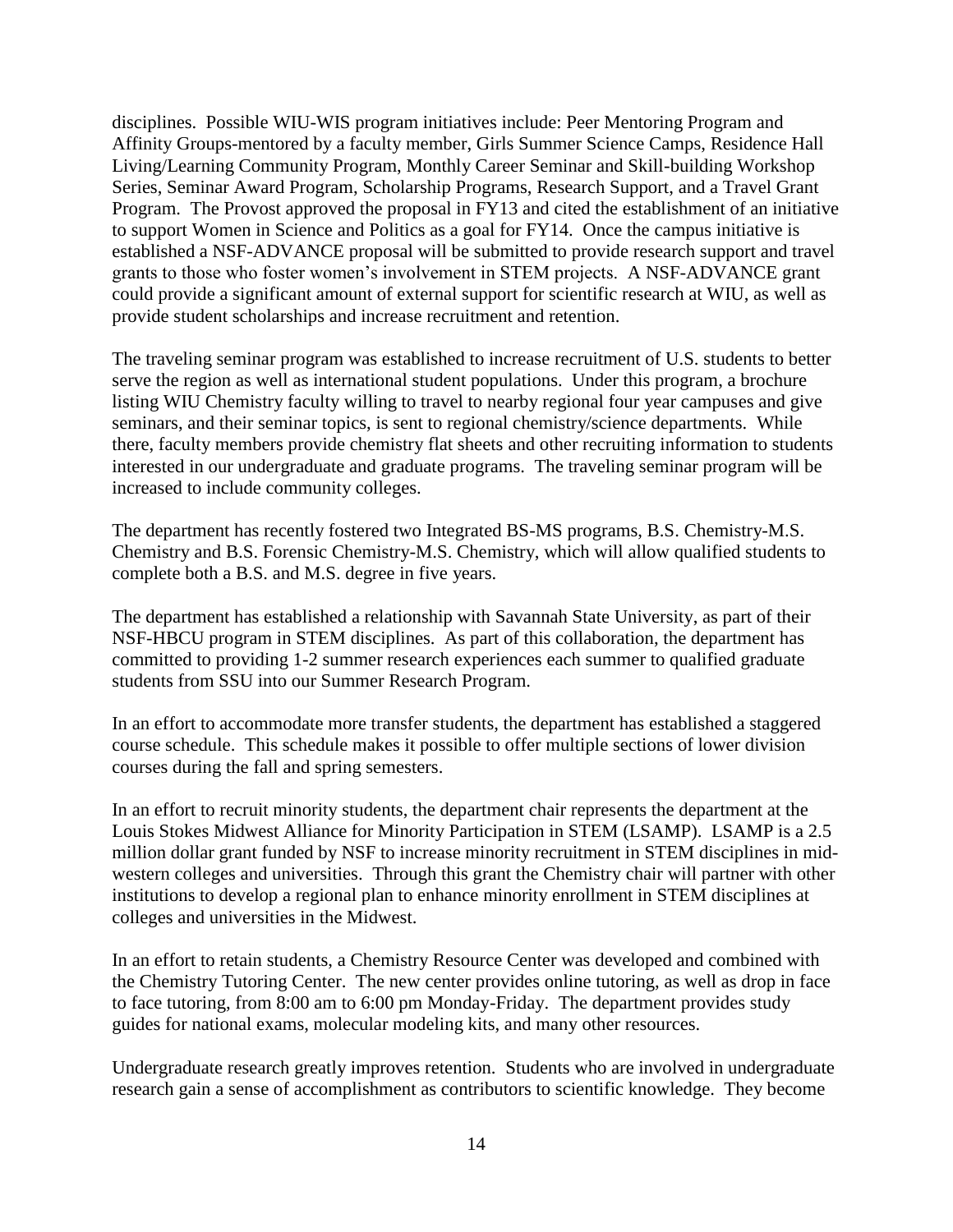excited working with a faculty mentor on a cutting edge research project, such as developing new anti-cancer agents, or providing a new "green chemistry methodology." Greater support will be provided by the department to fund undergraduate research. Faculty are also encouraged to include undergraduate research funding, including student wages and travel support, into all external grant applications.

The primary contact person for potential students is the chairperson of the department and the academic advisor. Select faculty members have also volunteered to be available to accept calls and meet with students and to speak to Discover Western groups.

# **Communication**

The department engages in the following activities to increase the yield rate of students interested in the programs:

The department provides information at both Macomb and QC Discover Western and SOAR events.

The department regularly supplies information and promotional materials to high-school counselors and community college advisors promoting the Communication major at WIU.

The department conducts an annual Career Preparation Day exclusively for Communication majors and minors to enable them to better understand and promote the value of their degrees to family, friends, and future employers.

The department has operationalized their recruitment plan based on four target audiences as explained below:

Target Group #1: New Freshmen

Develop Patron Mail highlighting degree flexibility and professional opportunities to be sent to all prospective students indicating an interest in appropriate career code on ACT.

The department uses the admissions lists identifying students who have applied to and have been accepted by WIU, and sends greeting messages from the Chair introducing them to the major, the department, and the benefits of attending WIU. Approximately one week later, an additional message is sent to these prospective majors by the academic advisor. This message provides students with some background on opportunities within the major. Approximately one week after that, the current President of the Communication Student Society will send them a message extending his/her greetings and talking a little bit about the department from a student's perspective.

The department makes an appeal for the major in general education courses, and includes departmental activities (i.e., Career Preparation Day, Thompson lectures) to in-class assignments and extra-credit opportunities.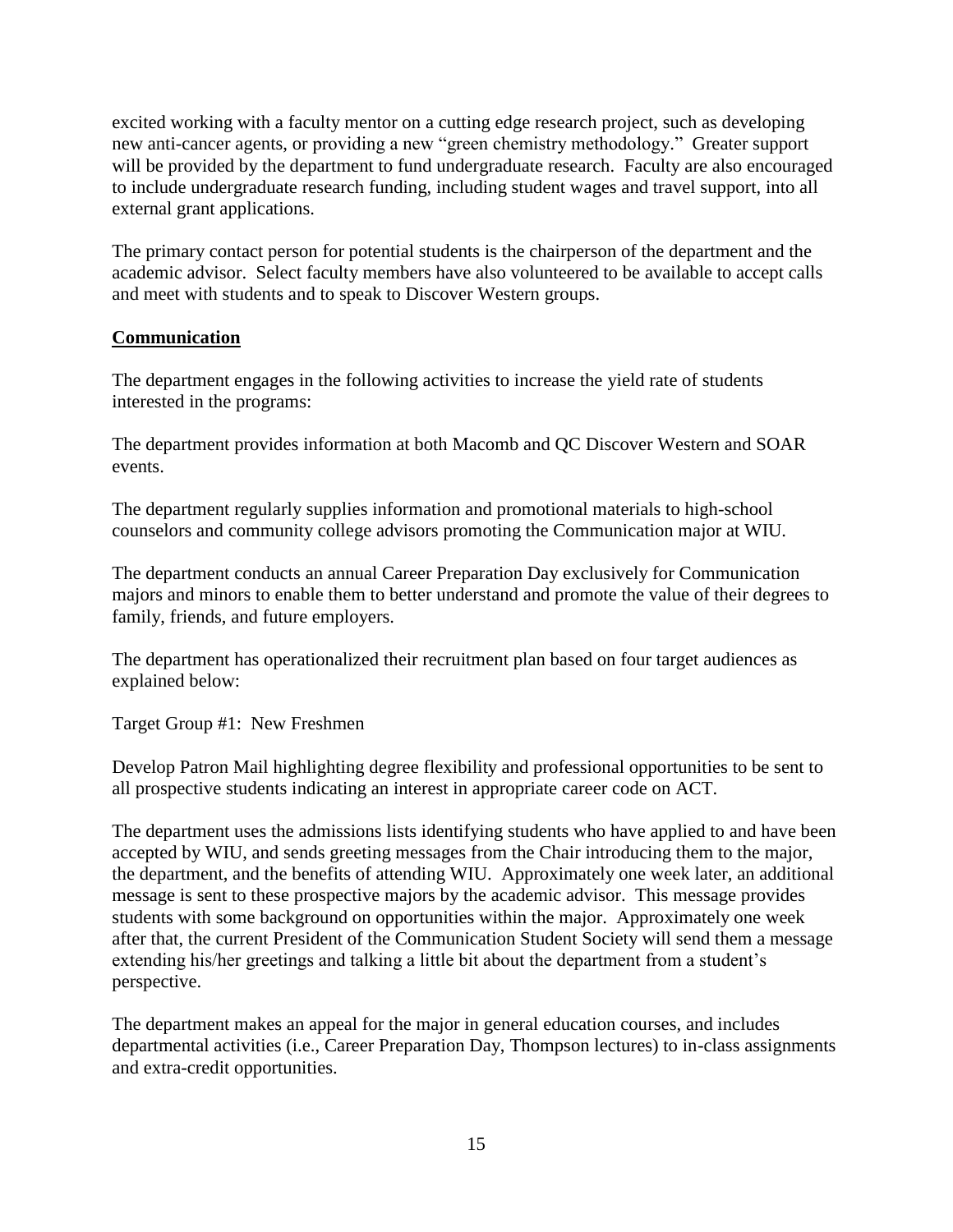The department maintains and updates website information.

The department maintains a dynamic and evolving social media presence (i.e., Facebook, Linked-In, and Twitter).

Target Group #2: New Transfers

The department uses the admissions lists identifying students who have applied to and have been accepted by WIU, and sends greeting messages from the Chair introducing them to the major, the department, and the benefits of attending WIU. Approximately one week later, an additional message is sent to these prospective majors by the academic advisor. This message provides students with some background on opportunities within the major. Approximately one week after that, the current President of the Communication Student Society will send them a message extending his/her greetings and talking a little bit about the department from a student's perspective.

The department maintains updated website information.

The department maintains a dynamic and evolving social media presence (i.e., Facebook, Linked-In, and Twitter).

The department developed a more specific presence in targeted community colleges.

Target Group #3: Internal Transfers

The department makes an appeal for the major in general education courses, and includes departmental activities (i.e., Career Preparation Day, Thompson lectures) to in-class assignments and extra-credit opportunities.

The department increased visibility of the department and "positive talk" among current students. The primary means for doing this was to increase the number of students attending Communication Student Society events and functions, and to increase membership and participation in CSS.

The department maintains updated website information.

The department maintains a dynamic and evolving social media presence (i.e., Facebook, Linked-In, and Twitter). The department participates in all academic majors fairs (i.e., COFAC Festival).

Target Group #4: Current Majors

The department increases visibility of department and "positive talk" among current students. The primary means for doing this will be to increase the number of students attending Communication Student Society events and functions, and to increase membership and participation in CSS.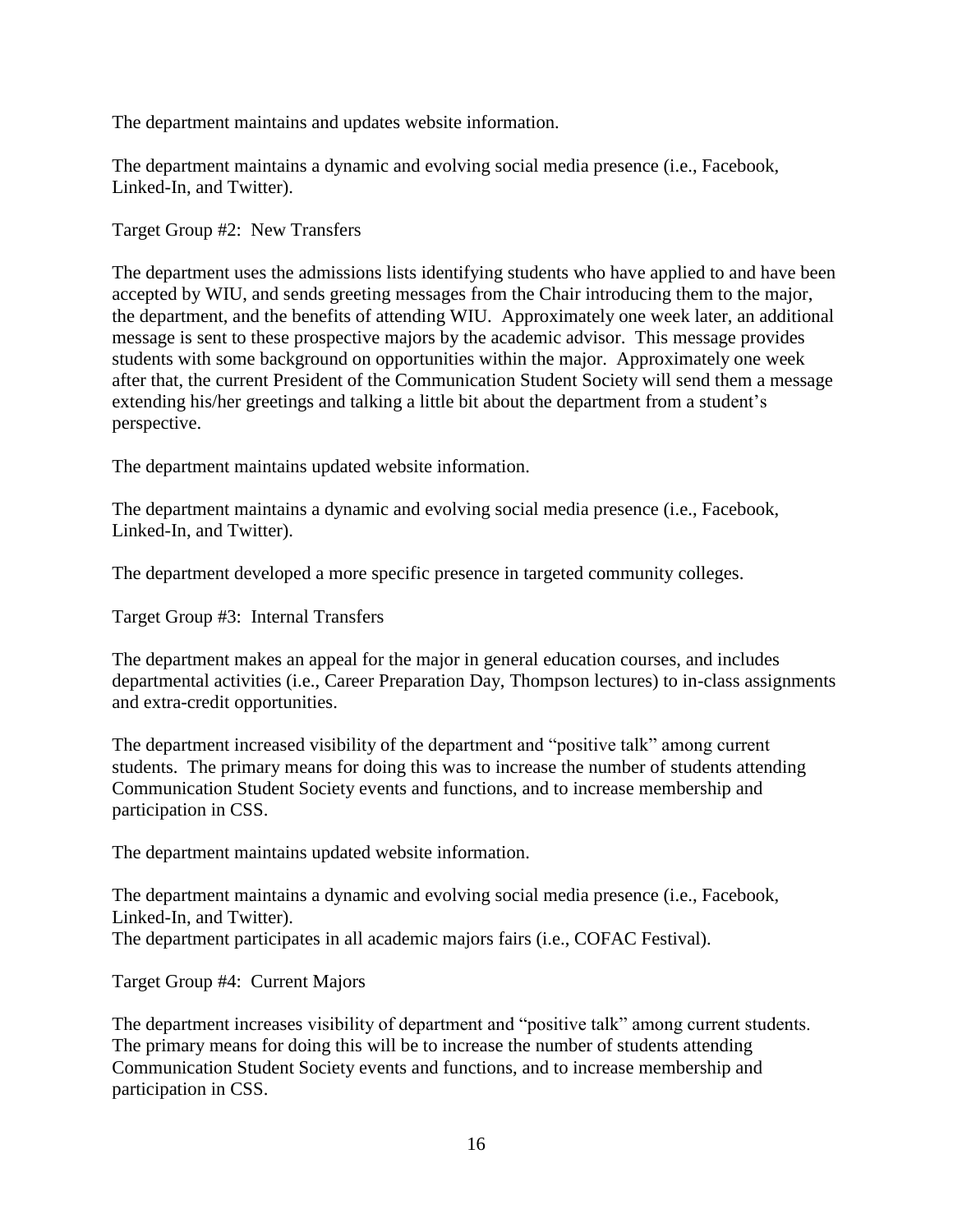The department maintains and updates website information.

The department maintains a dynamic and evolving social media presence (i.e., Facebook, Linked-In, and Twitter).

The Department has begun to lay the groundwork for proposing a new B.A. in Public Relations. It is expected that this new degree would significantly increase the visibility and reputation of the Communication program and the university as a whole, and would attract students to the major who otherwise would enroll at other institutions to pursue this popular degree.

In an effort to recruit graduate students, the department will add a one hour program discussing the graduate program that operates in tandem with the general graduate program presentation. The Graduate Coordinator will be responsible for being present, answering any questions about the program, and following up with prospective students.

The department's faculty will maintain a presence at the Graduate Program Expo. Typically, the presence here will be conducted on a rotation.

The department will seek to promote the program through advertisements.

The department is exploring the idea of streaming a monthly Brown-Bag lecture series to local colleges. The purpose of this program would be to cultivate relations, to showcase the scholarly proficiency of the graduate faculty, and to alert prospective graduate students of the research/scholarly possibilities associated with the graduate program.

The Graduate Faculty are considering instituting a brief lecture series run. The lectures would delve into cutting edge communication research in an effort to attract interest. At present, the plan is to make this lecture series a monthly series and the Graduate Program will try to stream it to local colleges in an effort to attract potential recruits to the graduate program. If this lecture series is successful, it may become permanent or be offered as a one hour class.

#### **Communication Sciences and Disorders**

The department chair and undergraduate advisor will attend Discover Western events and show students the department.

On select dates, the department will have enhanced activities at Discover Western including the opportunity for prospective students to sit in on part of a class, observe a clinic session, see equipment that they will learn to use in classes, and have lunch with current students and faculty.

All students on the weekly prospects list will receive an informational email from COFAC describing the opportunities in the college.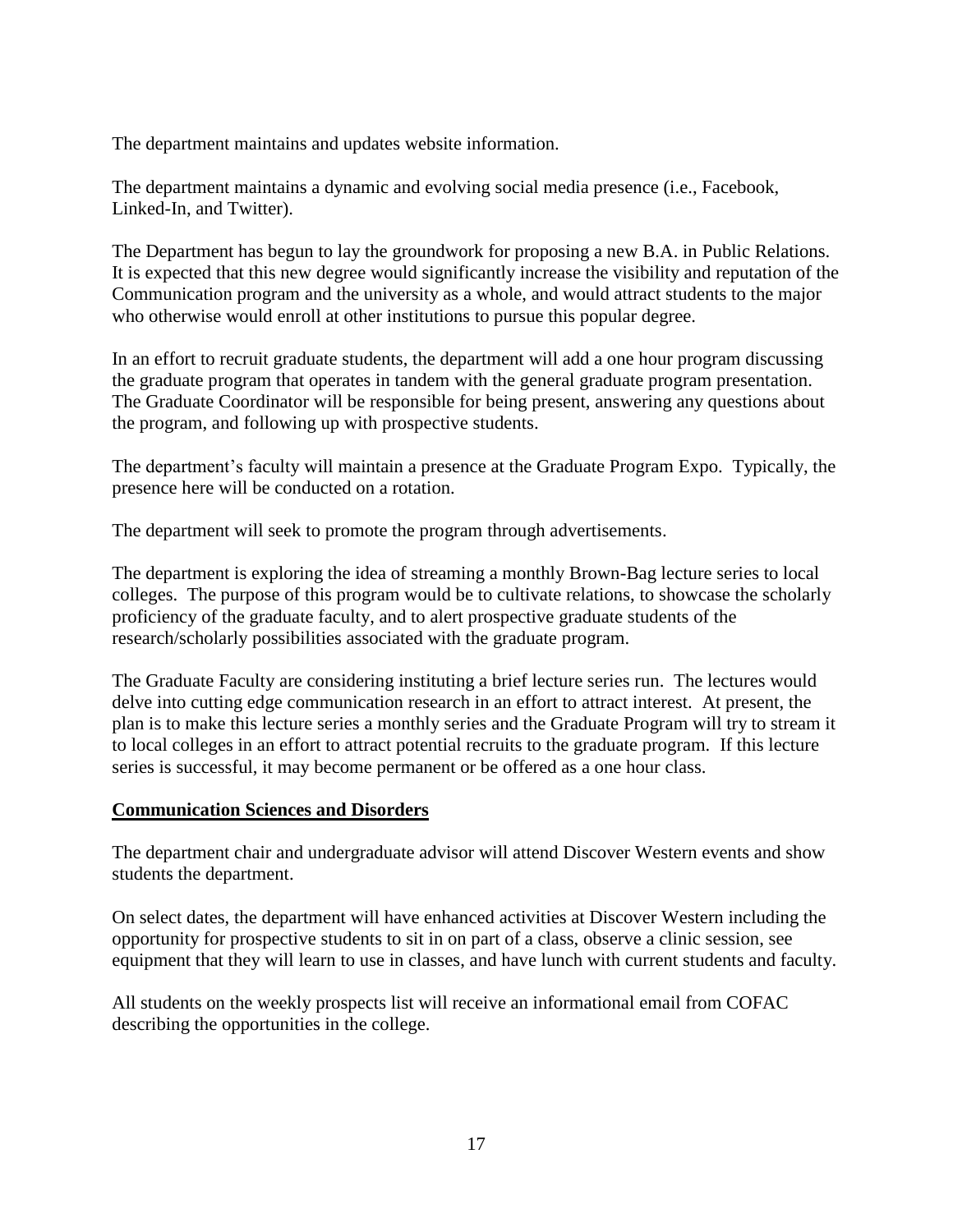All students on the weekly prospects list who have an email address will be emailed an invitation to both of CSD Days dates at Discover Western. Emails will be sent approximately 3 weeks prior to each CSD Day.

All students on the weekly prospects list who have made contact with WIU will receive via mail, a letter from the chair and an invitation to CSD Day.

Each Friday, newly admitted freshmen and transfer students will be mailed a hand written congratulatory note from the chair.

Two weeks after acceptance, admitted students will be mailed an informational letter from the chair and undergraduate advisor. This letter will focus on highpoints of the department and why students should consider WIU.

Four weeks after acceptance, admitted students will be mailed a letter from a current undergraduate student who is president of our student organization. This letter will focus on the student perspective of WIU and opportunities for students to get involved in the department.

In late January, all admitted students will receive a phone call from a current undergraduate or graduate student who was previously a WIU undergrad. The purpose of these phone calls will be to answer students' questions and invite them to attend our CSD Day.

The department will attempt to pilot a program linking admitted students with WIU alumni who live in the student's area and are currently working as speech-language pathologists or audiologists. Students would then contact the assigned alumnus and arrange to meet them at their workplace. This would provide students an opportunity to observe a clinic session (and reinforce their choice of major) and also hear the alumnus talk about how WIU benefited their professional career.

CSD coursework has been planned so that all courses in the major can be completed in two years with some additional credit hours available for coursework in the minor. Therefore, transfer students who enter meeting the CSD and COFAC general education requirements are able to complete the program in two years.

The department will host a CSD Grad Open House for all prospective students. Invitations will be emailed and mailed to all students on the grad contact list.

The department will host a CSD Grad Open House for admitted students. Invitations will be mailed to students two days after they receive their acceptance letter.

The department will set aside time each day during the fall semester for students to visit campus individually. These times will be posted online. Students can schedule a visit during any of these times and meet with two faculty members, current students, tour the clinic, and attend a graduate class.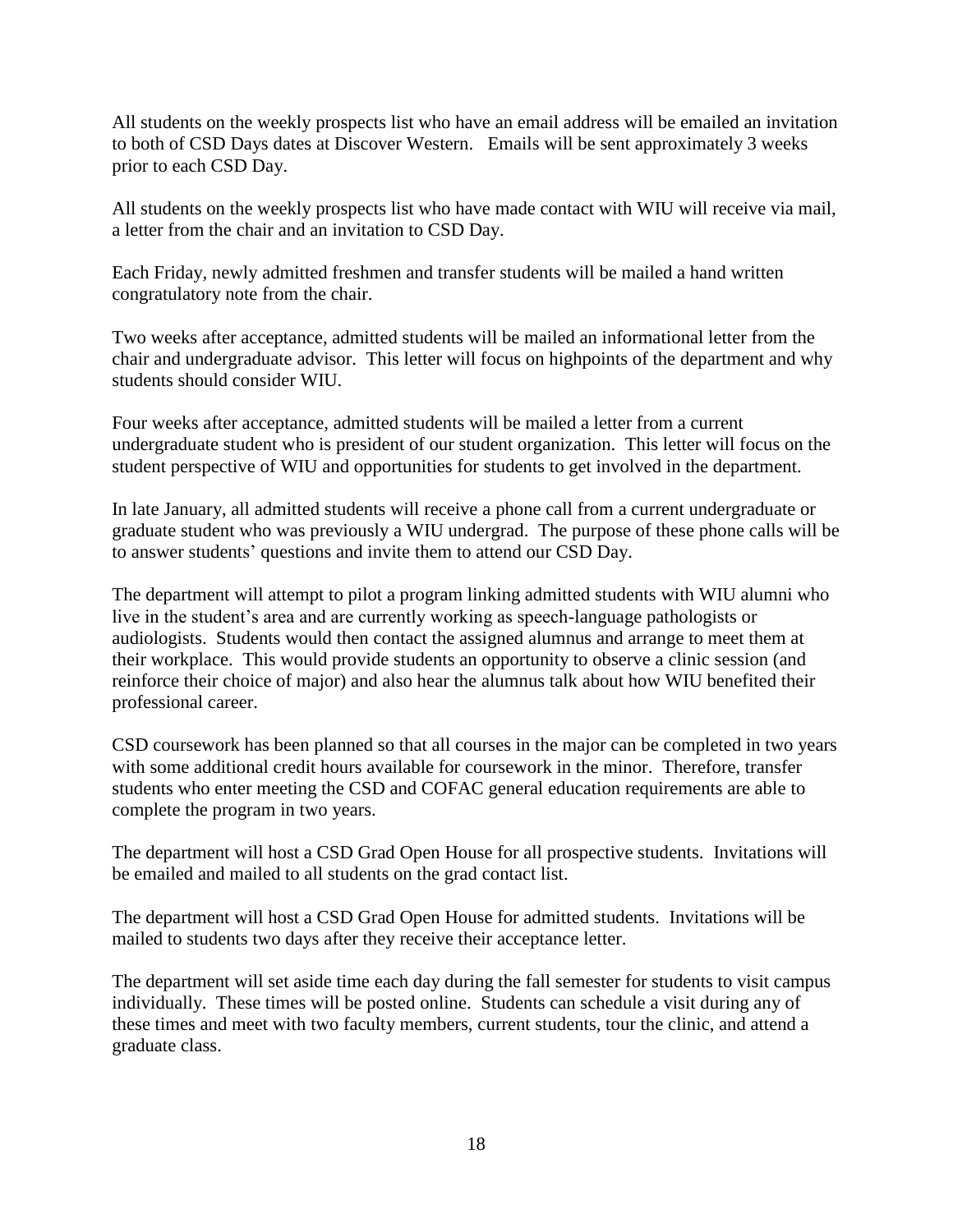Prospective students who contact the department via email will receive personal responses from the department chair or grad advisor as appropriate.

Students on the grad contact list will receive a mailed letter from the department chair and graduate advisor highlighting the reasons for attending WIU. This mailing will also include an invitation to the Open House in November.

Each admitted graduate student will receive a phone call from a current graduate student. These phone calls will allow students the opportunity to ask questions and get advice from peers.

The department will publicize the availability of GA positions and CSD scholarships. Typically, graduate students' primary concern is the cost of graduate school. By publicizing these awards, the department may become a more attractive option to students who have financial concerns.

The department will be represented at the national convention of the American Speech-Language-Hearing Association which will be held in Chicago this year and also at the annual conference of the Illinois State Speech-Language-Hearing Association.

In an effort to diversify the CSD student population, the department will try to obtain the names of current regional undergraduate students who are from underrepresented backgrounds. The department will add these students to the contact list and provide them the same correspondence as with other prospective graduate students.

To enhance the retention of CSD students, undergraduate courses will each hold tutoring hours with a faculty member or graduate student. These hours will be advertised in the undergraduate study room.

Faculty and current students will informally interact with undergraduate students who are studying in the lobby or study room and will offer help if needed.

The department will organize community building events aimed to increase the sense of connection students feel to the department.

The CSD student group will host a welcome pizza party at the beginning of the year and a Halloween party.

The faculty will host a breakfast in late September for new undergraduate students (freshmen, new transfers, and students who recently switched majors).

The department will host a movie night in spring semester. The movie that is shown will be related to CSD (such as Temple Grandin or Diving Bell and the Butterfly) and an informal discussion will be facilitated.

The department will continually maintain and upgrade the undergraduate work room and lobby which we hope will encourage students to interact with their peers within the department and focus on academic success.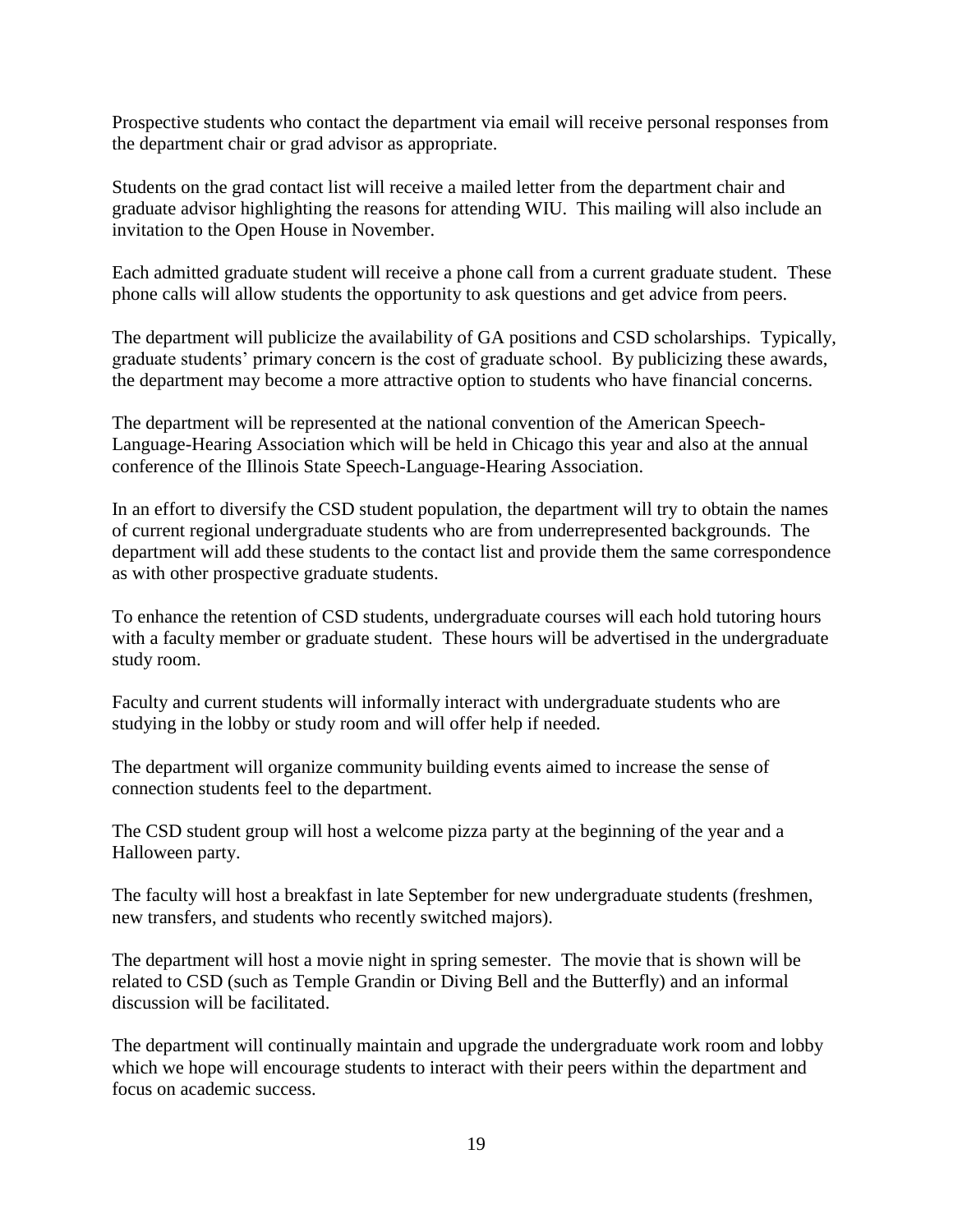The department will identify faculty/staff from the department who will speak with incoming students and current students who may want to change major.

The undergraduate advisor has time each day available to speak with prospective students.

# **Computer Sciences**

The school will participate in Discover Western, SOAR, etc.

The school's focus in all areas except Network Technologies has been primarily on scholarships. The school has created scholarships open to all degree programs for new freshmen, new transfer students, and for new female students – the last one was established to help address concerns regarding low numbers of female students in STEM disciplines.

The school has taken additional steps specific to the Network Technologies program. One of the identified issues is visibility of the program. Hopefully, the new minor in Network Technologies will result in new majors.

The honors curriculum for both Networking and Information Systems was developed to make those majors more attractive to our best students. The department has also made curriculum changes, including new classes and adjustments to existing classes, in order to make the program more transfer-friendly for community college students. Social media is used to reach students in a way that is easy and appealing.

In an effort to recruit graduate students, the school participates in the Graduate Merit Scholarship pilot and funded two \$500 scholarships for international students. While the undergraduate enrollment of international students is relatively small, the vast majority of graduate students are international.

The school has asked Rick Carter to distribute information and attract students when he travels internationally. Additionally, nearly one third of the faculty members are international, from Korea, India, and China. When faculty members return home they use some of the time as an opportunity to recruit for the program(s).

The school has a 2+2 program with Blackhawk, and is currently pursuing additional  $2+2$ programs with Sauk Valley.

The school has made extensive changes to CS and Net programs to make them more attractive to new freshmen and more transfer friendly for students at community colleges. An internship was added to the graduate program so that international graduate students can do CPT. The BB to BS change for the IS degree was a tremendous change, and it has worked well.

The school has an integrated BS-MS program.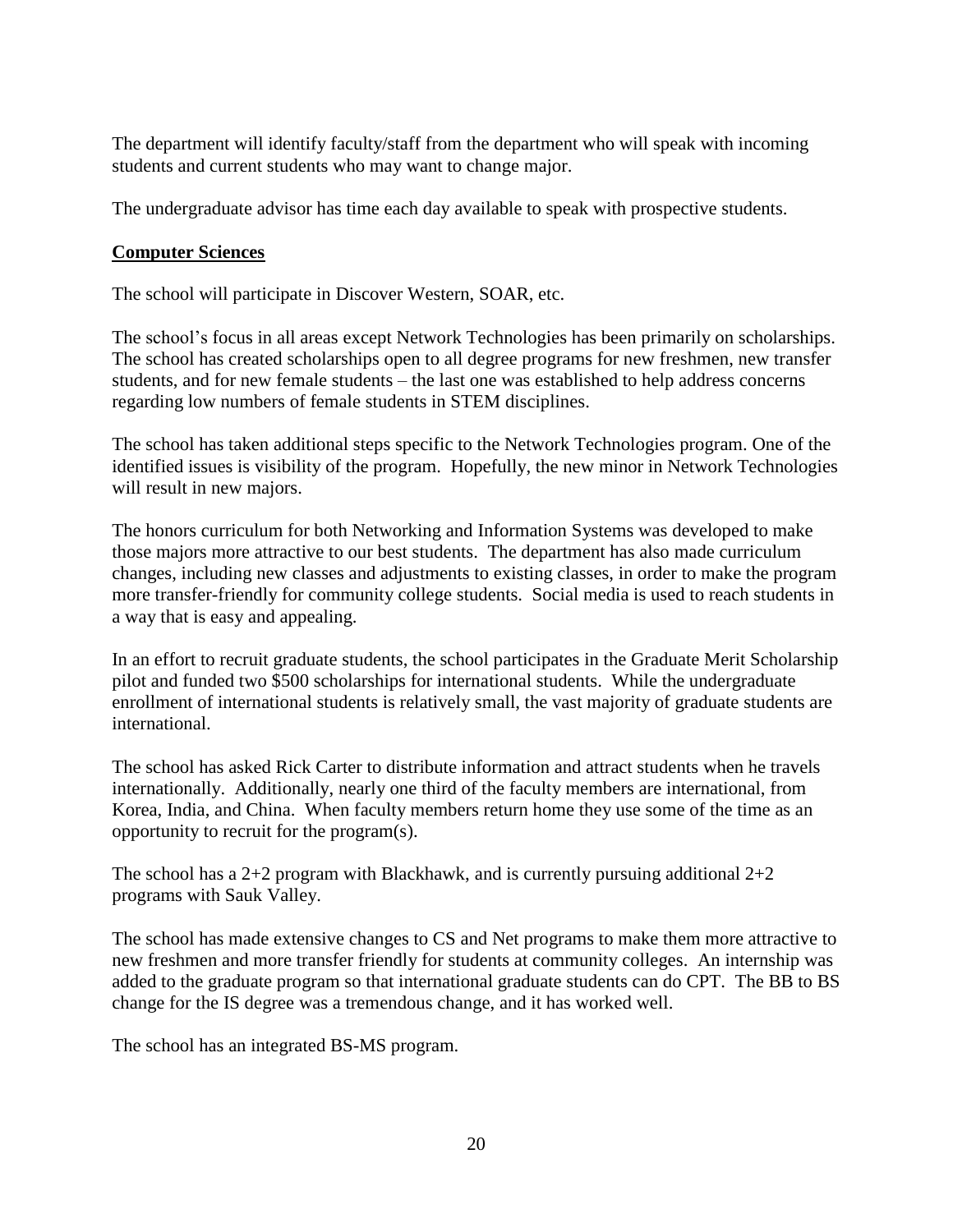The school implemented a tutoring program, providing tutoring in an open lab for approximately 20 hours per week. The tutors are undergraduate student employees, and are well-utilized.

The school director and the academic advisor are available to assist prospective and current students.

# **Counselor Education**

The department will assertively recruit students for the graduate program. The Grad Director or other graduate faculty will meet with undergraduate seniors and post-bachelor graduates.

The chair or volunteer faculty will attend recruiting fairs when invited and adequate financial and personnel resources are provided.

The department will develop partnerships with regional private 4-year schools, and invite prospective students to campus. Six potential "feeder" colleges/universities will be utilized. The chair, alumni, GAs, or faculty volunteers will visit these schools and talk about the department with undergraduate programs, students, and advisors.

The department will partner with employment sites (i.e. school districts, police departments, individual job sites, etc.). Faculty from the department partner with the following agencies:

Martin Luther King Center Casa Guanajuato Rick's House of Hope Quad Citians Affirming Diversity Most elementary, secondary, and high schools in the greater QC area Gilda's Club

The department will conduct exit interviews/surveys with graduating students to solicit feedback on their graduate experience.

The department will provide guest lectures in major courses at feeder schools and for other departments at WIU.

The department will cultivate pipelines (e.g., alumni, faculty and colleagues at other universities, feeder schools, etc.) through contacts such as the Black Hawk Chapter – Counseling Association. The department will utilize social media (e.g., Facebook, LinkedIn, Twitter) for communications and targeted advertisements that are free of charge.

The department will provide information for Discover Western events when requested.

The department will call potential applicants and invite them for a campus visit.

Graduate assistants and invited student volunteers from the department will contact their former undergraduate programs and request visits with faculty and students.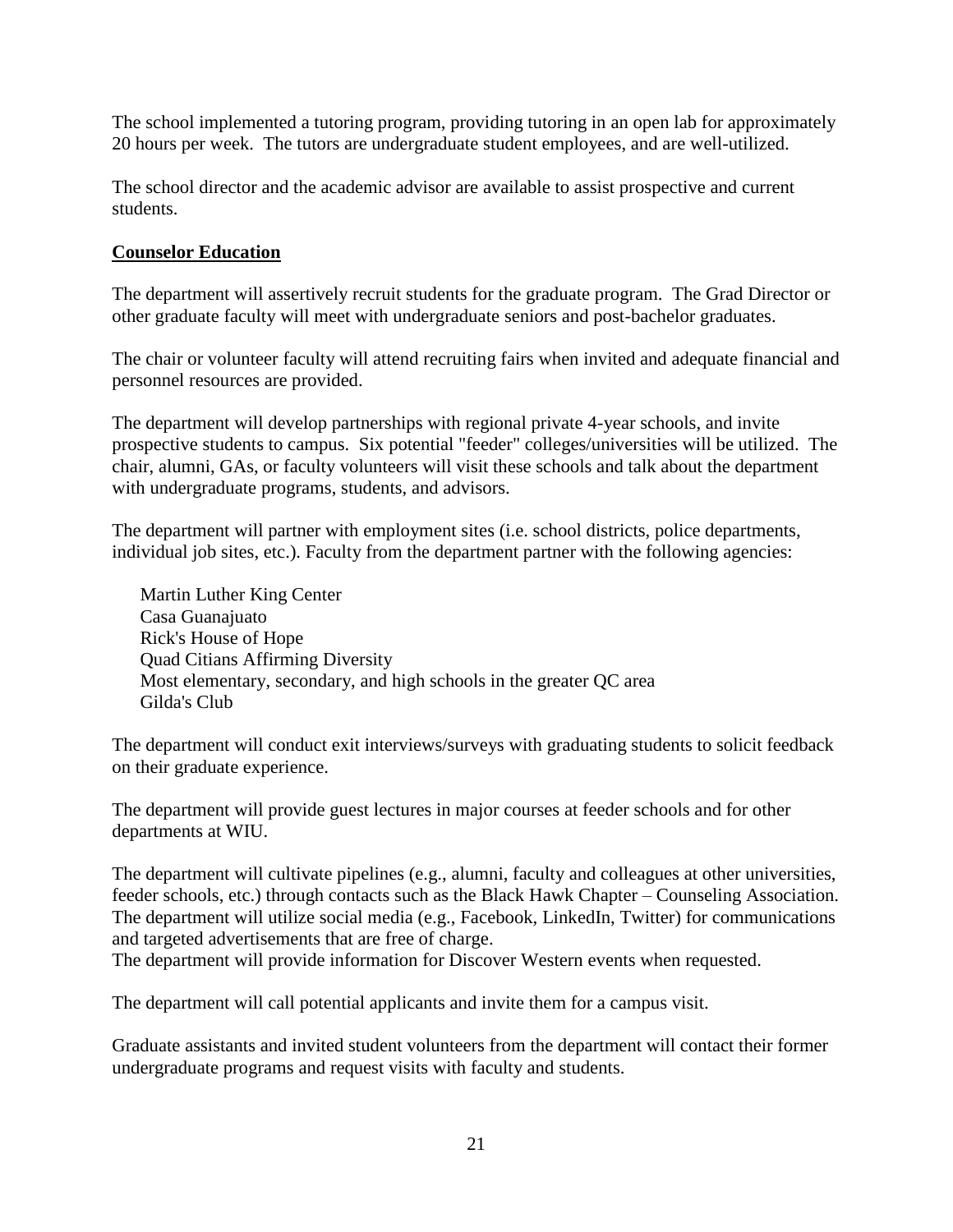The department will plan to host a one-day symposium each year for regional teachers and counselors to attend and receive professional training.

The department chair and select faculty have volunteered to be available to speak to or meet with potential students.

# **Curriculum and Instruction**

The department engages in the following activities to increase the yield rate of students interested in our programs:

The department provides information at Discover Western and SOAR events. The department chair has created a power point presentation that provides information to potential students while discussing programming with interested students and their parents.

The chair emails potential students identified from participation at Discover Western events and the admissions office. The email includes an invitation to come to campus for a visit.

The department will identify ten potential "feeder" high schools and five community colleges and the chair or faculty volunteers will visit these schools and talk about programs with teachers, advisors, and students. The department plans to identify those schools located along rail lines as potential places for contact and visits.

The department in conjunction with regional professional organizations (e.g., WIRC, KDP, QCAEYC, etc.) has hosted or participated in regional conferences. At each of these events, the chair or faculty volunteer will be present to discuss programs and options to interested individuals.

The departmental website has been re-designed so that access to information about programs and majors, life on campus, student organization, careers, research opportunities, etc. is improved. Further, a Facebook page has been created for the department that provides current information regarding programs and events.

The department will have representatives at these events:

Participation in college fairs at selected high school venues. Quad Cities Association for the Education of Young Children Faculty volunteers have agreed to share promotional and marketing materials at the state, regional, national, and international conferences they attend.

To enhance international recruiting, the department intends to establish a partnership with Jeju National University in Korea. The department chair will travel to Korea in February to participate in training and to further build bridges with this school.

The department may create "tracks" or "options" in undergraduate programs to address the needs of international students (i.e., a degree in education).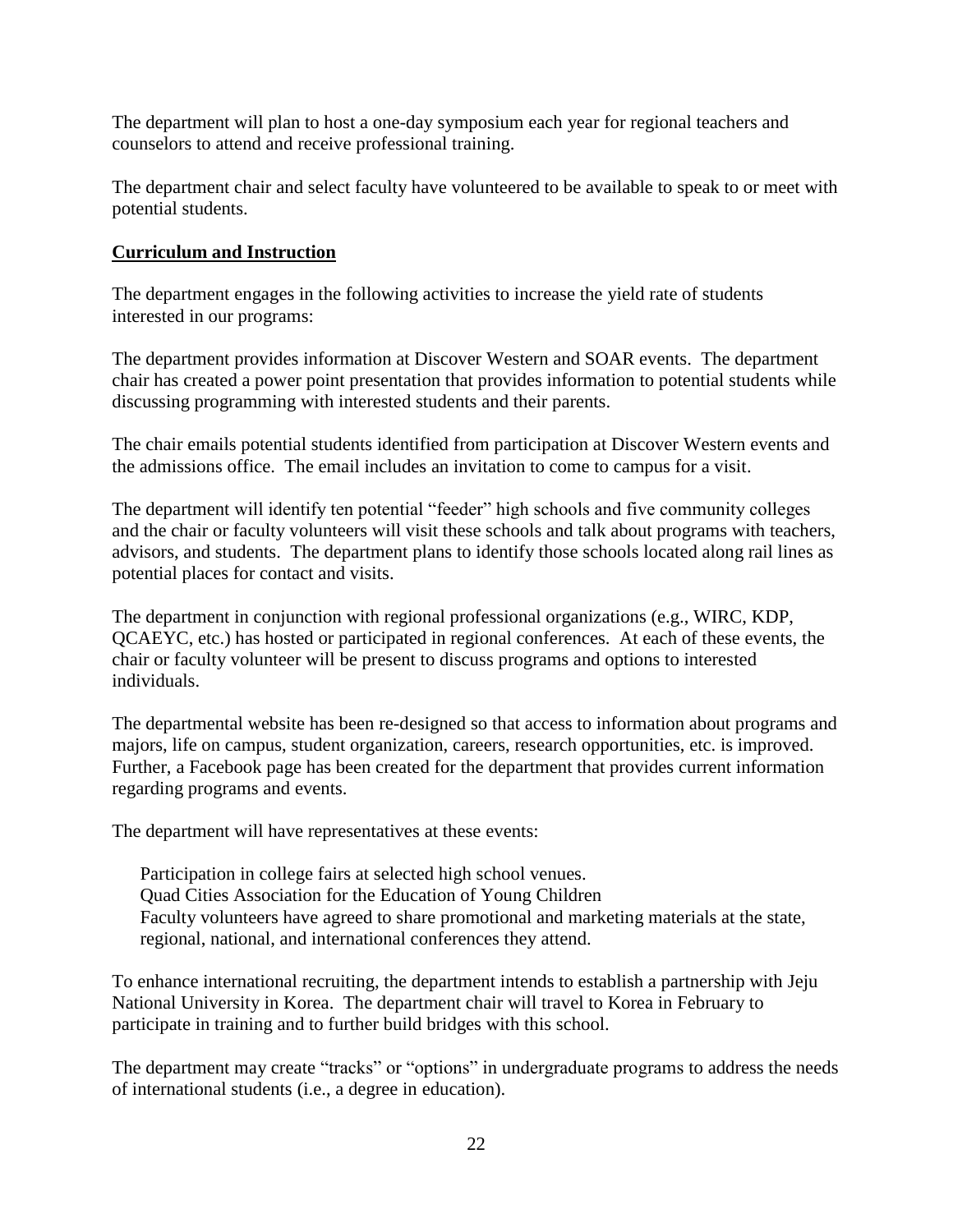The department will identify schools in other countries in which international partnerships may be developed.

The department will work closely with the Center for International Studies and follow up with all students and schools who have expressed interest in our programs.

The department will assertively recruit undergraduate students into the graduate programs. The Grad Director or other graduate faculty will meet with all undergraduate seniors with GPAs over 3.5. We will provide information to highly qualified students in similar majors.

The chair or volunteer faculty will attend recruiting fairs.

The department will raise money from donors for graduate assistantships.

The department will develop partnerships with regional private 4-year institutions of higher education and invite prospective students to campus for an open house.

The department will conduct exit interviews with graduating students to solicit feedback on their graduate experience.

The department will provide guest lectures in major courses at feeder schools.

The department will make personal calls to gatekeepers and prospects.

The department will cultivate pipelines (e.g., alumni, faculty and colleagues at other universities, feeder schools, etc.)

The department will contact professional organizations for advertising space and to connect with student members.

The department will update the departmental website with faculty and student achievements, opportunities for graduate students, descriptions of faculty research, and examples of professional opportunities of recent graduates.

The department will utilize social media (e.g., Facebook, LinkedIn, Twitter) for communications and targeted advertisements.

The department will send information about courses being offered in the upcoming semester in the thank you/waiver letters to mentor teachers who have students for pre-student teaching and student teaching experiences.

The department is working to redesign the graduate website to make it more user-friendly. The website will include well-displayed contact information for all three programs (i.e., Elementary Education, Special Education, and Reading).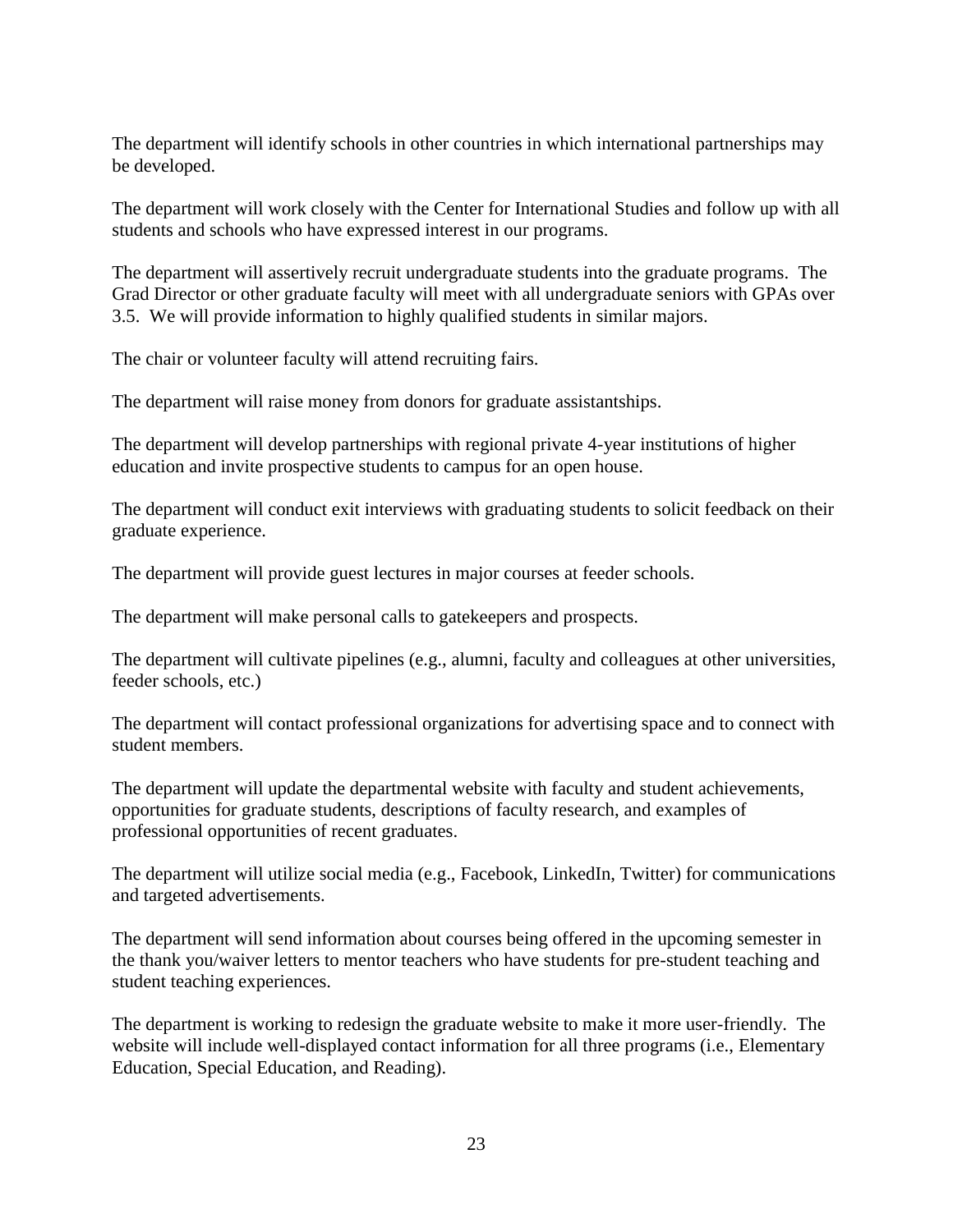The department will market changes and new initiatives devised to meet the needs of all teachers (i.e., the reading teacher endorsement).

The department will identify one course each year (preferably in the summer session) that would interest a variety of teachers to use as an entry recruitment course.

The department will develop long term schedules for course offerings with identified formats of offering (i.e., traditional, online, hybrid, etc.) to use as a planning and advising tool.

The department has more females than males. Therefore, special effort will be made to represent males in promotional materials, and to encourage them to apply.

The department's retention efforts include: creating connections with students (e.g., department/major events; professional development offerings in which undergraduates might participate); the early identification of students experiencing difficulties so that interventions might occur, clarification of program outcome, closer alignment with advising office, etc.; and forming connections/bridges to pre-elementary education majors in their first year students in the form of chair socials (invites to a gathering with chair and faculty members) to encourage students to stay in the major and at WIU.

As part of the marketing and recruiting process, the department has created an ad hoc committee charged with marketing and promoting programs at undergraduate and graduate levels.

The Marketing and Recruitment Committee has:

Adopted a new promotional slogan for materials to be distributed and shared. *WIU the new Normal: The past…the present…the future of education.*

Created a new brochure for marketing programs—one for undergraduate, one for graduate, one for both.

Contacted AEAs (Iowa) and ROEs (Illinois) for ways to distribute information to practitioners

Worked to create a "speakers bureau" of faculty members to facilitate interaction and relationships with the community.

Further, the department will seek the attainment of the recruitment grant made available by the Graduate College (i.e., \$500 grant). This money will be used to visit schools and districts located along the rail lines and to make connections with other interested schools/districts.

The chair and select faculty have all volunteered to be available to accept calls from Admissions and to speak to, or meet, with potential students.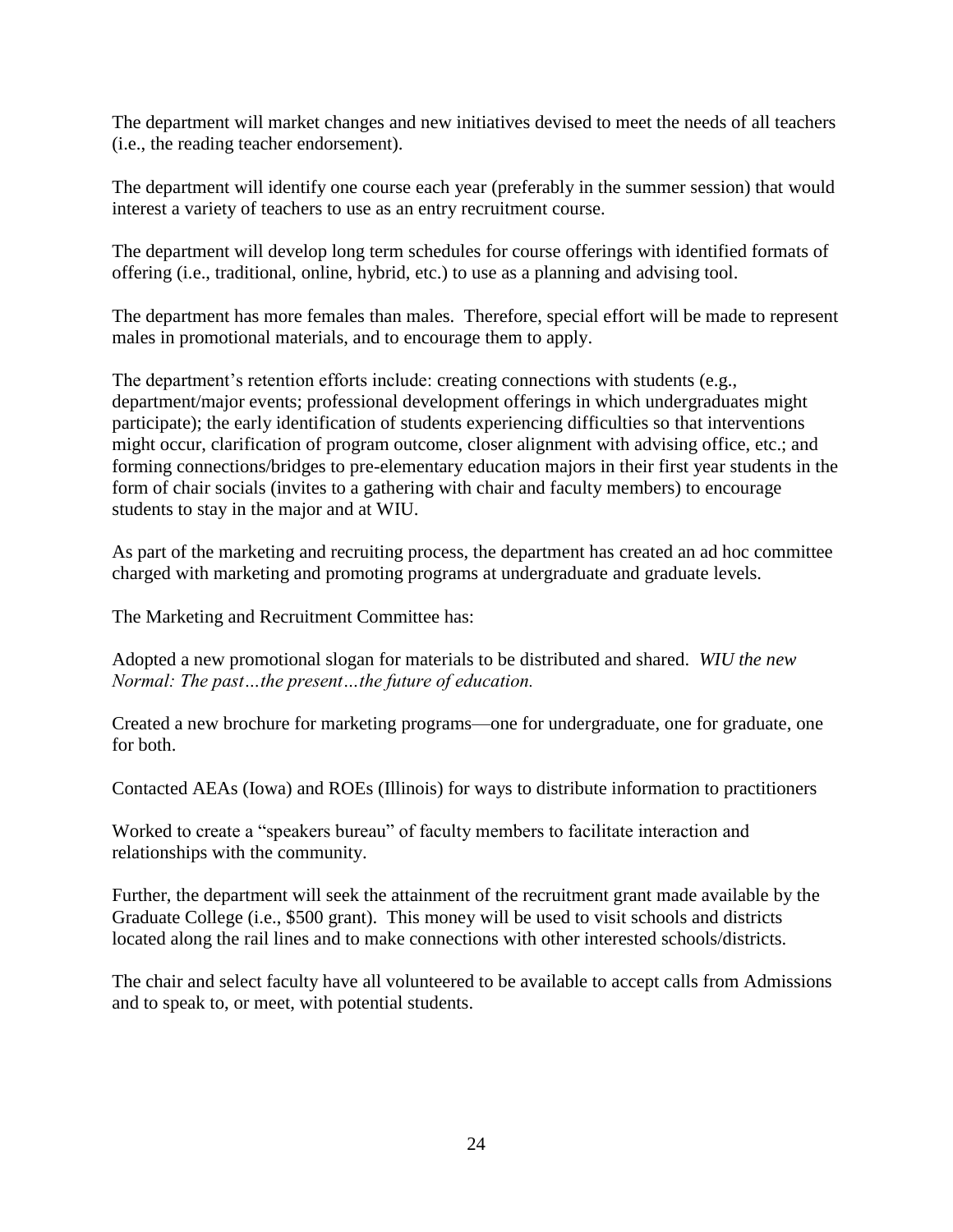# **Dietetics, Fashion Merchandising Hospitality**

The DFMH department plans to engage in the following activities to increase the yield rate of students interested in the programs:

Pursue 2+2 partnership with selected feeder community colleges.

Provide information at Discover Western and SOAR events.

The department will continue to send a "Patronmail" (email) to students that declare interest in our programs at Discover Western. The patronmail provides information about chosen major and names of faculty and the advisor. It also has a follow up mechanism (email) for tracking interaction with potential students.

The chair has developed brochures to send to high schools and community colleges.

The department will ask ambassadors to visit their high schools and present materials about DFMH majors.

The department will participate in Career Fairs at Community Colleges; Western Area Career Fair, Spoon River College, Careers in Fashion/WACS at Spoon River, and Careers in Hospitality/WACS at Spoon River.

The department will re-design the DFMH Website and add information to the website about Occupational Outlook.

The department will add simplified program accreditation information for creating awareness about professional recognition of DFMH programs.

The department will maintain a DFMH Face Book Account

The department will identify potential "feeder" high schools and community colleges and the chair, faculty volunteers, or students will visit these schools and talk about the programs with teachers, advisors, and students.

To enhance the recruitment of international students, the department will develop partnerships with universities in other countries (e.g. University of Botswana) and reach potential students that may qualify for DFMH undergraduate programs.

The department will meet with current international students and ask them for contacts at high schools in their home countries. An email that includes information about the programs will be sent to their former teachers.

The department will work through international faculty to establish connections in their home countries and the department faculty will work closely with the Center for International Studies and follow up with students who have expressed interest in the programs.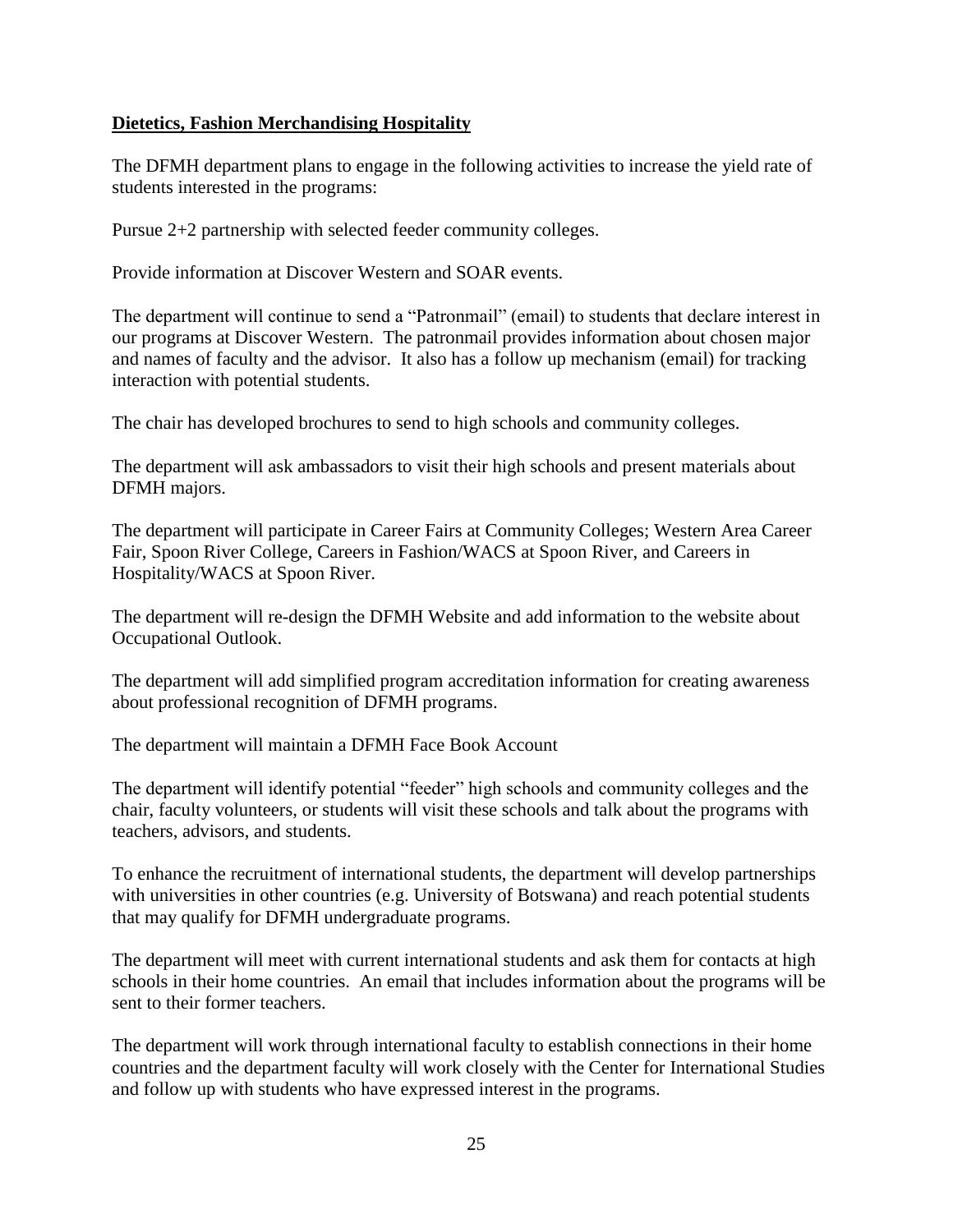The department has proposed four unique degree programs (Dietetics, Apparel & Textile Merchandising, Hospitality Management, and Nutrition & Foodservice Management). Hopefully, these programs will likely attract more students for each major.

The department will develop a one-hour course in fashion merchandising or hospitality subject area for non-degree seeking students, in an effort to attract students to the major.

The department has more females than males. Therefore, special efforts to represent males in the promotional materials will be made.

The chair and the academic advisor will be available to speak to, or meet, with potential students.

# **Economics and Decision Sciences**

The department writes a letter to all high school students who declare economics as a major.

The department offers a \$1000 scholarship to high-ACT incoming students who are economics majors.

Select faculty send emails and make phone calls to all high school students who declare an interest in economics, inviting them to visit campus and discuss further the field of study.

The department operates the Center for Economic Education, which coordinates outreach programs for area high schools and community colleges.

The Center for Economic Education maintains and enhances relationships with area high school and community college teachers and students.

The department hosts "Economics Day" on the Macomb campus. We invite area high school students and teachers and community college students and instructors.

During Economics Day, the department offers campus tours for prospective HS and community college students.

The department identifies ten "feeder" high schools and five community colleges. The Director of the Center for Economic Education and faculty volunteers visit these schools and discuss the programs with teachers, advisors, and students.

The department has representatives at Discover Western, Economics Day at WIU, area college and university fairs, and Economics Day at area college and universities.

Faculty who travel internationally will bring promotional material to disseminate at universities where they visit.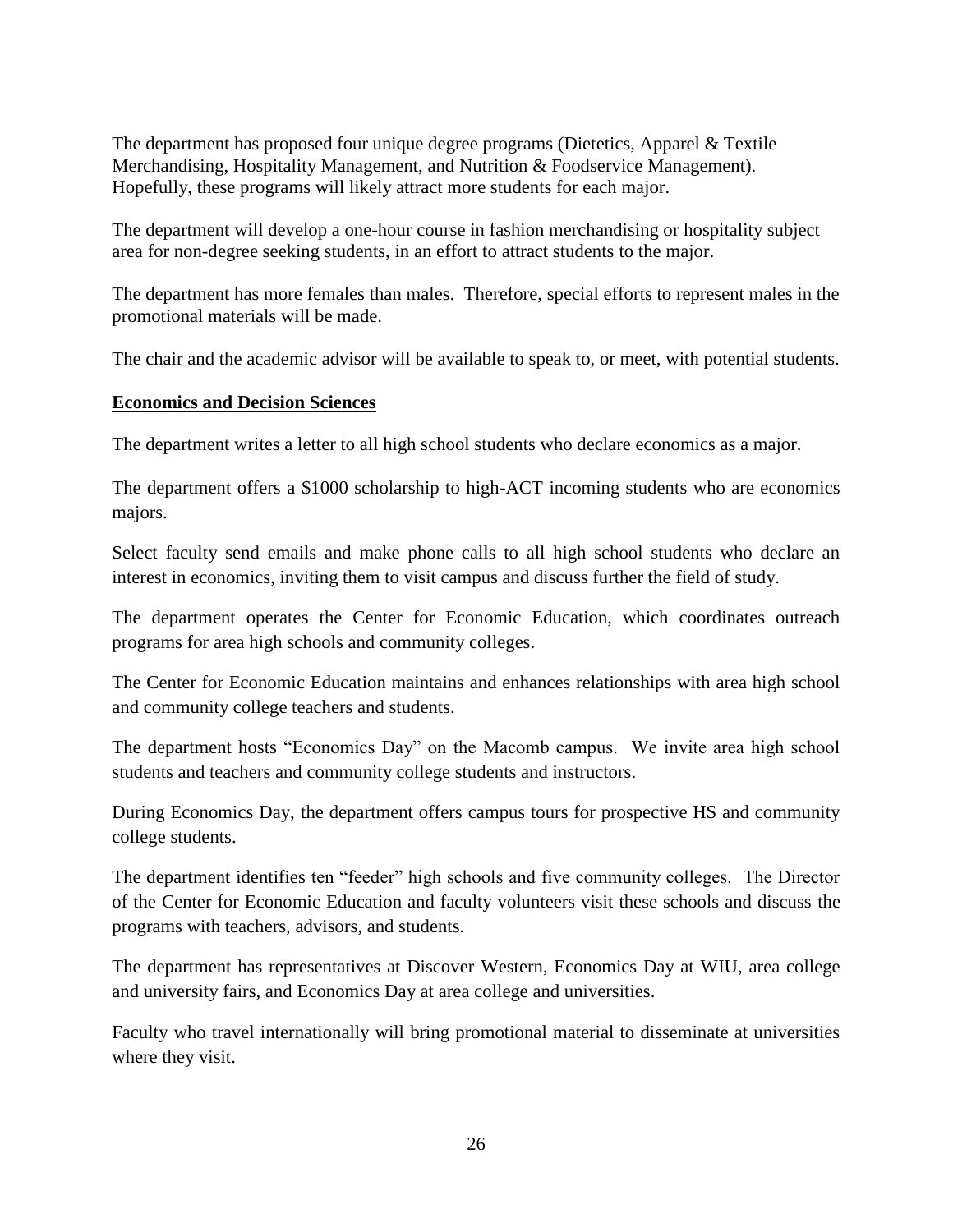The department will aggressively promote the new Graduate Merit Scholarships to financially assist students from countries from which we have not had any students for at least three years.

The department will send more descriptive letters to assistantship recipients highlighting their achievement and how much we value their enrollment at WIU. These letters may be helpful to students as they seek a student visa as the embassy wants to be assured that the student has financial support and that they are highly qualified and desired students.

The graduate advisor will continue to cultivate relationships with officials at foreign embassies and cultural missions to maintain the flow of students from the countries from which we currently draw students.

The department is currently in the process of developing  $2+2$  or  $2+3$  programs with target community colleges: Black Hawk Community College, Carl Sandburg Community College, Illinois Central College, John Wood Community College, and Southeastern Community College.

The department has many on-line sections of courses.

The department has a complete on-line minor.

The department contributes to a post-baccalaureate in business analytics.

The department offers an internship option for graduate students, which is appealing for many of our foreign students.

The department will actively recruit their undergraduate students into the graduate program. Faculty teaching the core theory courses (Econ 330 and 331) will recommend selected students who perform exceptionally well in these courses to talk to the graduate advisor about applying to the graduate program.

The graduate advisor will attend recruiting fairs and/or visit area colleges and universities to promote the program.

The graduate advisor will continue to cultivate relationships with faculty in other disciplines related to economics to encourage their students to see economics as an option. (Math, political science, finance, etc.).

The department will cultivate relationships with regional private 4-year schools and invite prospective students to campus for "Economics Day" in the spring (see #4).

The department will conduct exit interviews with graduating students to solicit feedback on their graduate experience.

The department will make personal e-mail contacts with applicants soon after admission decisions are rendered.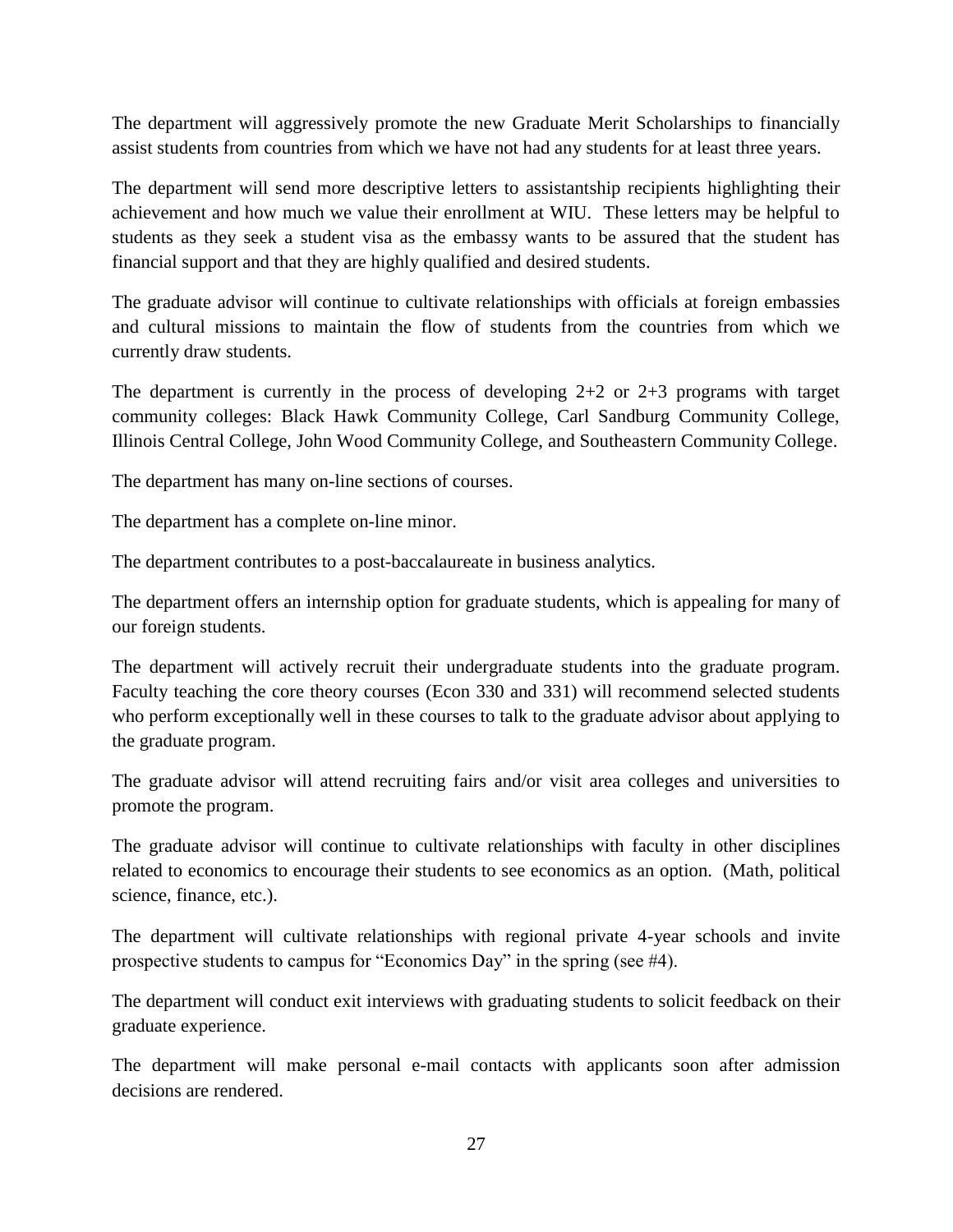Positive experiences among the Fulbright fellows has resulted in more Fulbright fellows being matched with WIU, the graduate advisor will continue to maintain a relationship with the Fulbright office in Chicago to stay at the top of their list for placing economics students.

The departmental website will be updated with faculty and student achievements, opportunities for graduate students, descriptions of faculty research, and examples of professional opportunities for recent graduates.

The department will use social media (e.g., Facebook, LinkedIn, Twitter) for communications and targeted advertisements.

The chair and select faculty will be available to speak with prospective students.

# **Educational and Interdisciplinary Studies**

The department provides information at Discover Western.

The chair or a faculty volunteer will call each student who can be identified to be interested in the major and follow up with an email to the student with an invitation to come to campus for a visit.

Volunteers from student organizations will visit students at their old high school praising the program and WIU.

The department will host two field trips a year to model bilingual programs so students can see what types of career possibilities exist for them.

The department will identify ten potential "feeder" high schools and five community colleges and the chair or faculty volunteers will visit/contact these schools and talk about the programs with teachers, advisors, and students.

The department will continue to create more recruitment materials in Spanish.

The department will advertise our major in Spanish publications such as the "Latino Guide to the Ouad Cities."

The department will expand the Bilingual/Bicultural major to the Quad Cities campus where there is more linguistic diversity and likely candidates.

The department has identified the following feeder schools: Macomb High School, Moline High School, Rock Island High School, Monmouth Roseville High School, United High School, Beardstown High School, Rushville High School, Rudy Lozano High School, Chicago; Dwight D. Eisenhower High School, Blue Island, IL; and Dundee-Crown High School, Carpentersville, IL. Additionally, feeder community colleges where the department has 2+2 agreements are: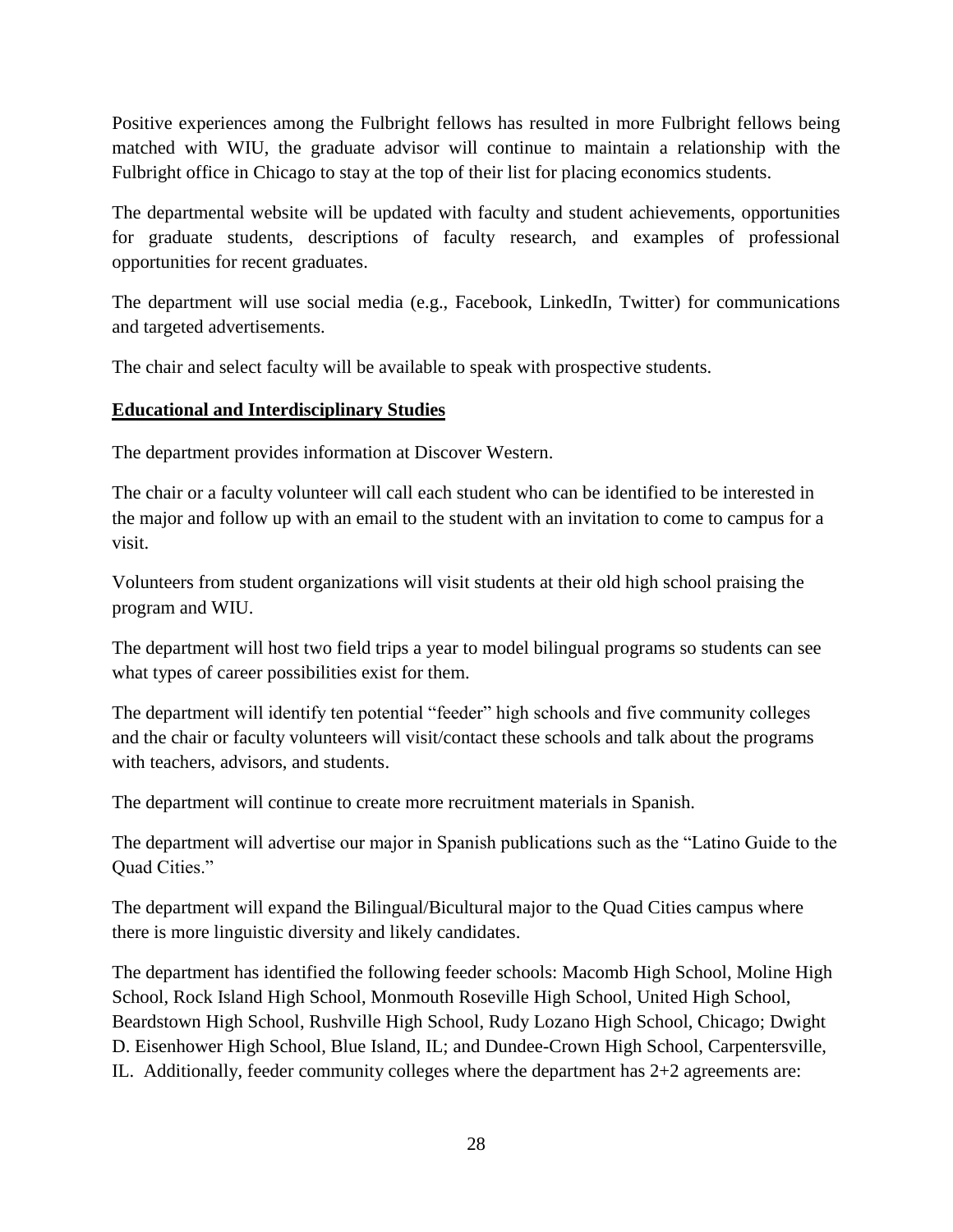Joliet Junior College, Elgin Community College, John Woods Community College, Illinois Valley Community College, and Illinois Central College.

The department will create an undergraduate minor in TESOL, which will enhance international student participation in our program.

The department will work closely with the Center for International Studies and follow up with all students who have expressed interest in our programs. For example, the department is currently in conversation with Gwangju University regarding the TESOL coursework for their undergraduate student population.

The department will create an integrated degree to recruit undergraduate bilingual majors into the Language, Culture and Education track of the MS degree.

The chair or volunteer faculty will attend the WIU Career and Graduate School Fair, WIU Graduate School Open House, general recruitment meeting with all Macomb School District Administrators, Lincoln School Elementary Faculty meeting, Macomb Jr. High School Faculty meeting, Macomb High School Faculty meeting, etc.

The department will develop "Meet the Faculty" interviews to post on our website and Facebook so that students gain a more personal view of faculty in the department.

The department will develop "Meet our Graduate" interviews to post on our website and Facebook.

The department will partner with employment sites (i.e. school districts) to deliver our degree and/or endorsements to cohorts of students.

The department is streamlining our Graduate Tracks this year to increase marketability of program.

The department will conduct exit interviews with graduating students to solicit feedback on their graduate experience.

The department will cultivate pipelines (e.g., alumni, faculty and colleagues at other universities, feeder schools, etc.)

The department will update the departmental website with faculty and student achievements, opportunities for graduate students, descriptions of faculty research, and examples of professional opportunities of recent graduates.

The department will utilize social media (e.g., Facebook, LinkedIn, Twitter) for communications and targeted advertisements.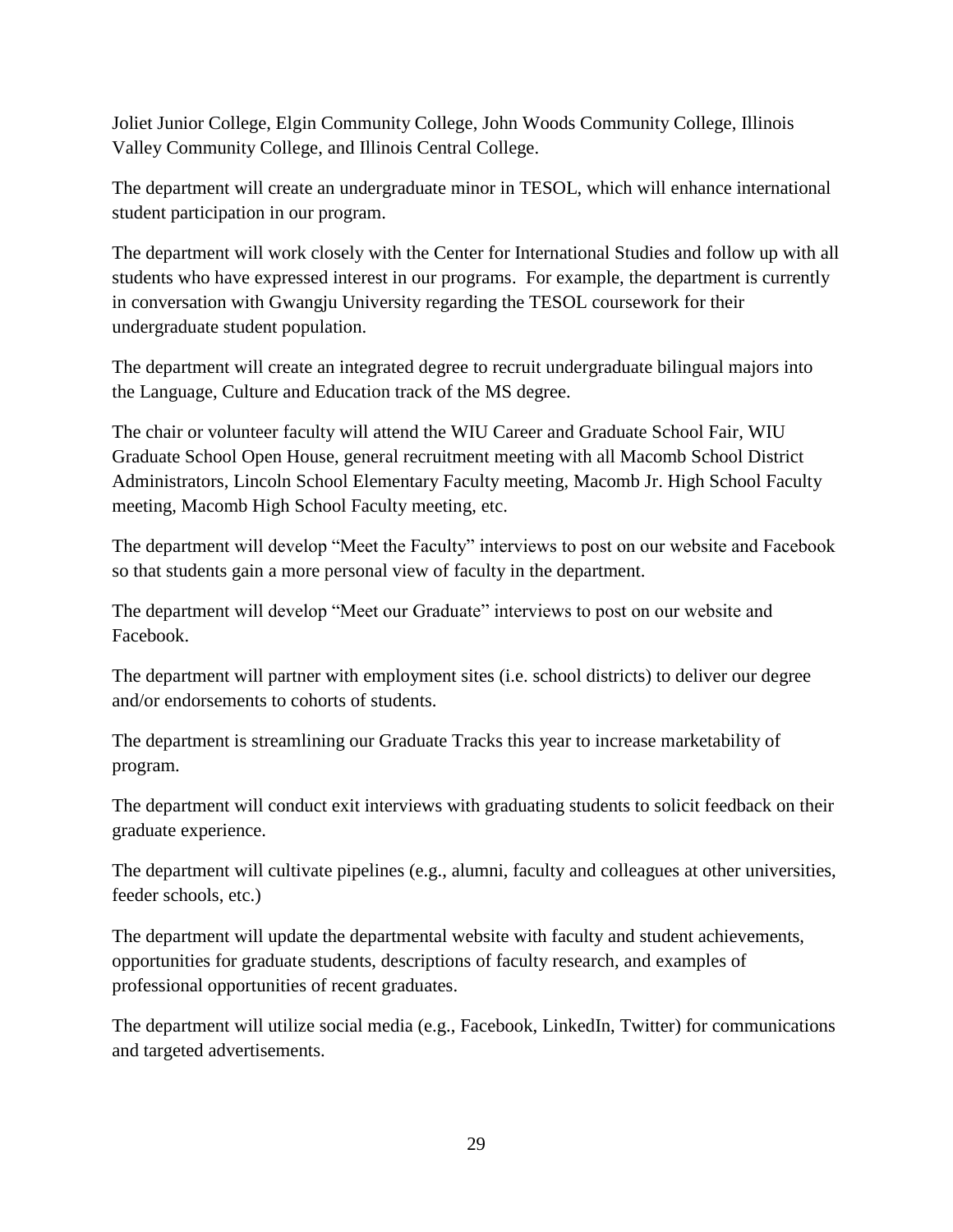The department will work closely with the Center for International Studies and follow up with all students who have expressed interest in departmental programs.

The department has submitted a feasibility study for a MA TESOL degree. This type of a degree will be aimed at international students and those students who wish to teach English to speakers of other languages in domestic or international settings.

The department will continue to raise scholarship monies to help students study abroad and complete their program at WIU.

The chair or graduate coordinators will be available to speak with students.

# **Educational Leadership**

The department meets with current international students to determine the effectiveness of the program and to seek ideas on how to better meet the needs of international students.

The department will explore offering a MSED program without certification/licensure for international students.

The department has asked an international faculty member to visit schools to recruit the next time she returns to her home country.

The department will work closely with the Center for International Studies and follow up with all students who have expressed interest.

The department is exploring the development of a master's degree in Teacher Leadership (see below for more information).

The department will assertively recruit current practicing educators (teachers and administrators) as graduate students into the program.

A faculty member will attend recruiting fairs and have a presence at professional conferences (Illinois Principal's Association, American Association of School Superintendents, School Administrators of Iowa, National Council of Professors of Education, Illinois Association of School Business Officials, Illinois Association of School Administrators, and American Educational Research Association. Illinois Association of School Boards, National Association of School Boards, and the Rural Schools Association).

The department will explore raising more money from donors for graduate assistantships; however, the vast majority of students are practicing educators rather than full-time students so obtaining graduate assistantships is not a high demand for this student population.

The department will invite prospective students to campus for an open house.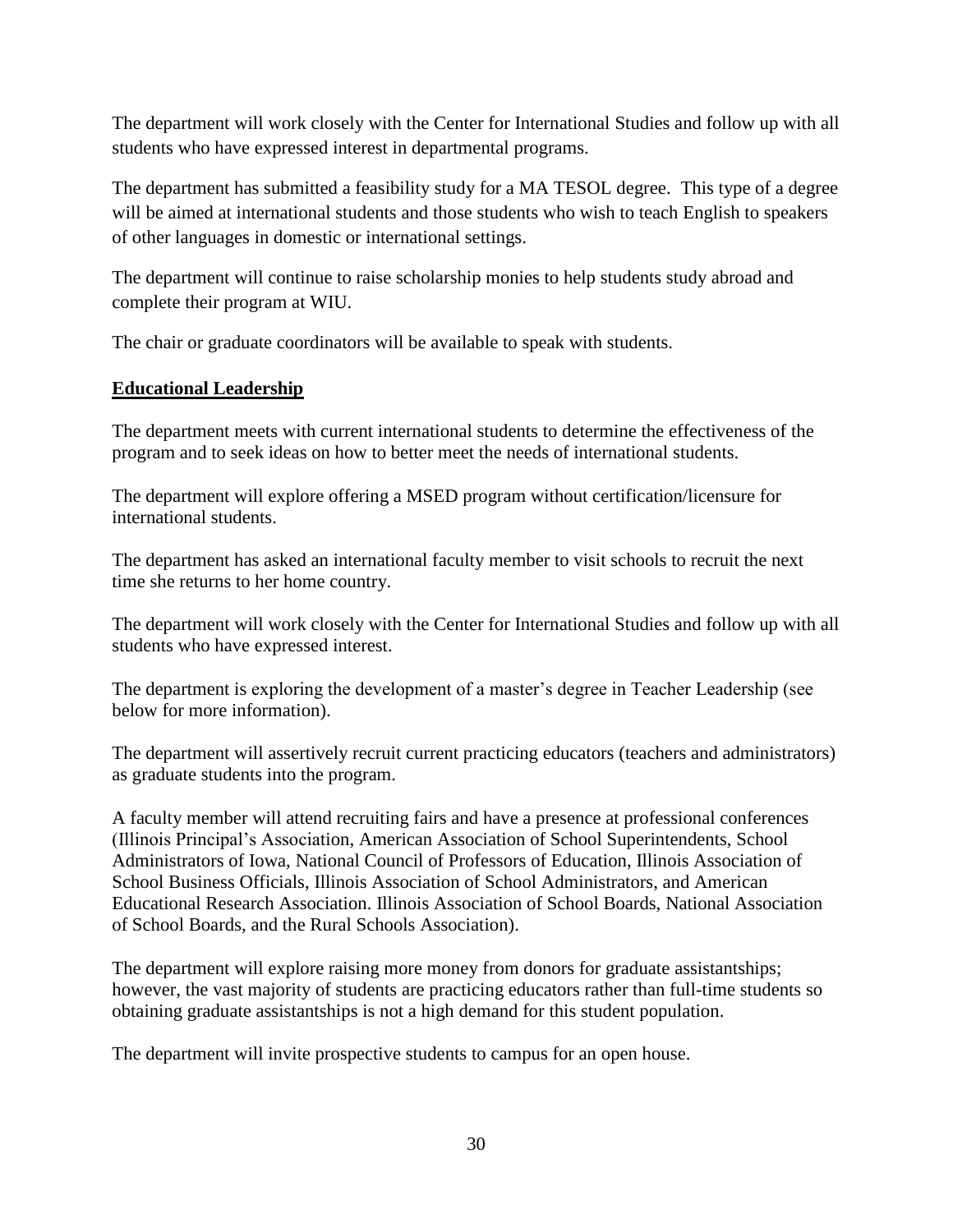The department will conduct exit interviews and/or an exit survey with graduating students to solicit feedback on their graduate experience.

The department will make personal calls to prospects and current school administrators seeking their suggestions for potential students.

The department will cultivate pipelines (e.g., alumni, faculty and colleagues at other universities, schools and school district).

The department will contact professional organizations for advertising space and to connect with current practicing educators.

The department will update the departmental website with faculty and student achievements, opportunities for graduate students, descriptions of faculty research, and examples of professional opportunities of recent graduates.

The department will utilize social media (e.g., Facebook, LinkedIn, Twitter) for communications and targeted advertisements.

The department will utilize the department's website to provide additional information, PDFs of brochures, and an update of faculty biographies.

The department will compile a list of our recent graduates (the last five years) and send a brief email and include a personal letter and MSED flat sheet. The letter has two purposes: to ask the recent graduates to consider talking to teachers in their buildings about the principal preparation program and to encourage them to consider coming back and enrolling in the EdS or EdD program.

All faculty members in the department will be available to speak with potential, incoming, and current students concerning any aspects of our three programs.

# **Engineering**

In order to gain interest and also retain prospective student's interest in the program, providing tours of the classrooms, equipment, and labs will allow students to experience the WIU-QC campus and develop a relationship with the faculty. Along with viewing the facility, students and parents will be allowed an opportunity to ask questions and receive further information, in turn, opening the door for continued contact.

Every effort will be made to satellite off of "Discover Western" tours especially in the Quad Cities but additional "mini" tour dates will be scheduled starting in September every 2-3 weeks on Friday afternoons.

The school will work with surrounding area high schools and community colleges when working toward increasing program growth. For optimum results, the school will target advanced math and science instructors who can relay program information to potential students. By utilizing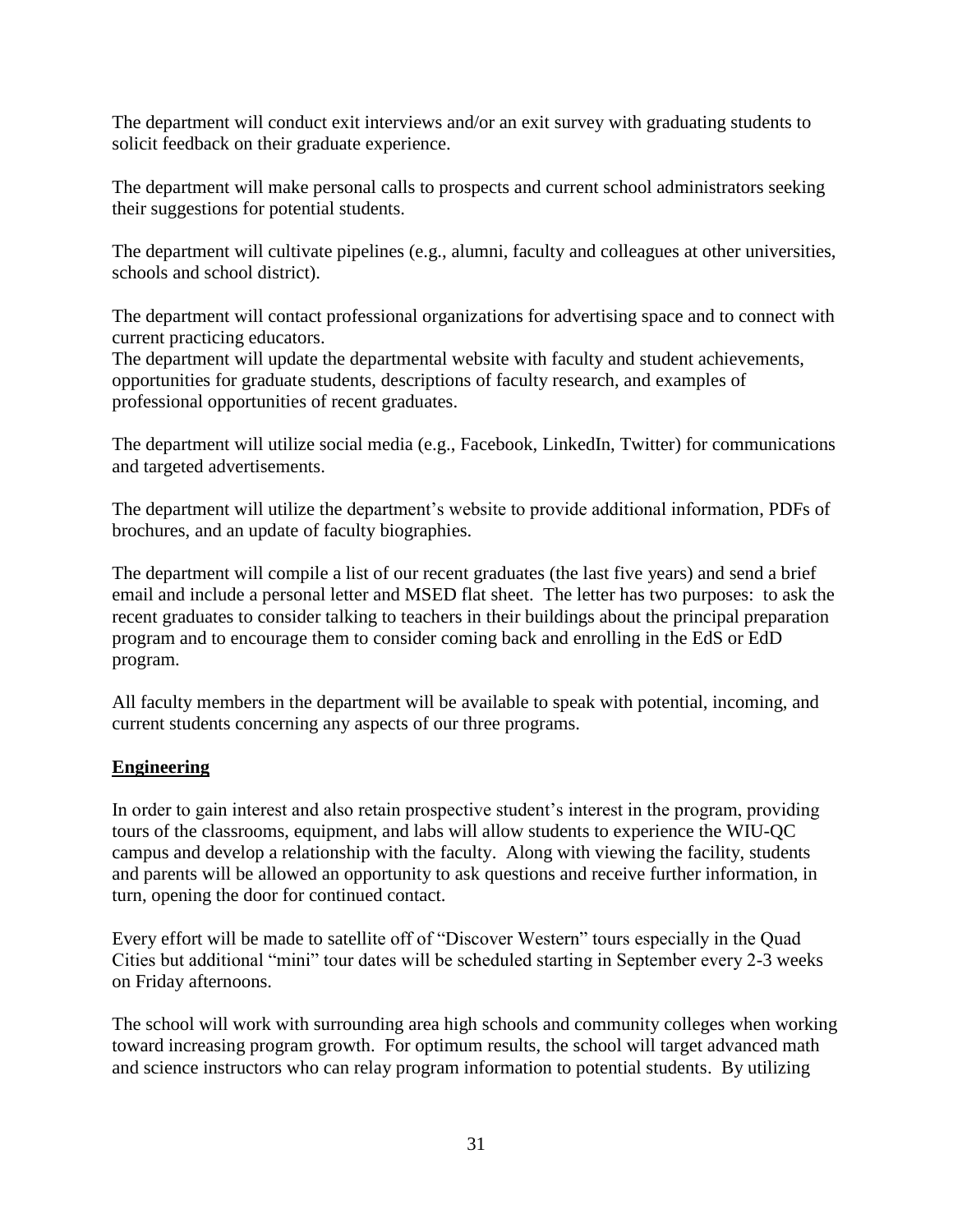high school and community college resources, the engineering program's faculty will be able to develop positive connections with instructors of potential students.

Developing a social media site, specifically a School Facebook page, the engineering program at WIU-QC can provide a means of connection for interested and potential students through their computers and mobile devices. Students will view the engineering department Facebook to gain a sense of student life as an engineering major at WIU-QC. The Facebook page will encourage interaction with the page, and will provide an internal view of the activities and opportunities within the engineering school.

Improving the school website will help to provide information clearly and easily to potential students. By providing an interesting and easy to use layout, the school website will promote department tours and social media sites.

The school will contact prospective students and follow up on inquiries. A personal contact develops rapport and keeps the WIU-QC engineering program in student's minds. Inquiries and prospects have indicated interest in the university, and it is vital to develop their interest by providing financial information, directing them to an advisor, offering a campus visit, or answering general questions to encourage action.

The school will inform qualified students of the availability of scholarships. Financial assistance may encourage additional interest in the engineering program as well as suggest opportunities to overcome potential financial barriers to higher education. Financial assistance is an important feature of the university, thus providing information to prospective students may urge them to select WIU-QC for their engineering degree. While student contact is essential, marketing efforts targeting parents by providing scholarship information may increase recruiting effectiveness as many parents make the financial decisions for traditional students. This is especially true concerning the WIU "Challenge Scholarship" which is currently awarded to HS Seniors starting with an ACT score of 22 or above.

The student – advisor – faculty relationship will be a fundamental piece of the retention process. Communication between the Engineering Advisor and faculty to ensure students are scheduled for advising sessions each semester will help to ensure proper course placement and attention to the structure of the program and course offerings. These meetings between advisor and student will allow for an assessment of need that may inform faculty of the need for additional course offerings in order to better serve the students. Additionally, communication via student degree planning will allow for the Director to assess enrollments in upcoming semesters to better plan and prepare for the number of students in attendance and in each level of the program.

The development of linkage agreements with area community colleges and continued communication between the school and Community Colleges allows for a smooth transition for incoming students. When communication is established at the point of entry to community college, and it is able to continue prior to enrollment in courses at WIU, a positive student experience can be cultivated, encouraging the long term goal of attendance at WIU to be realized.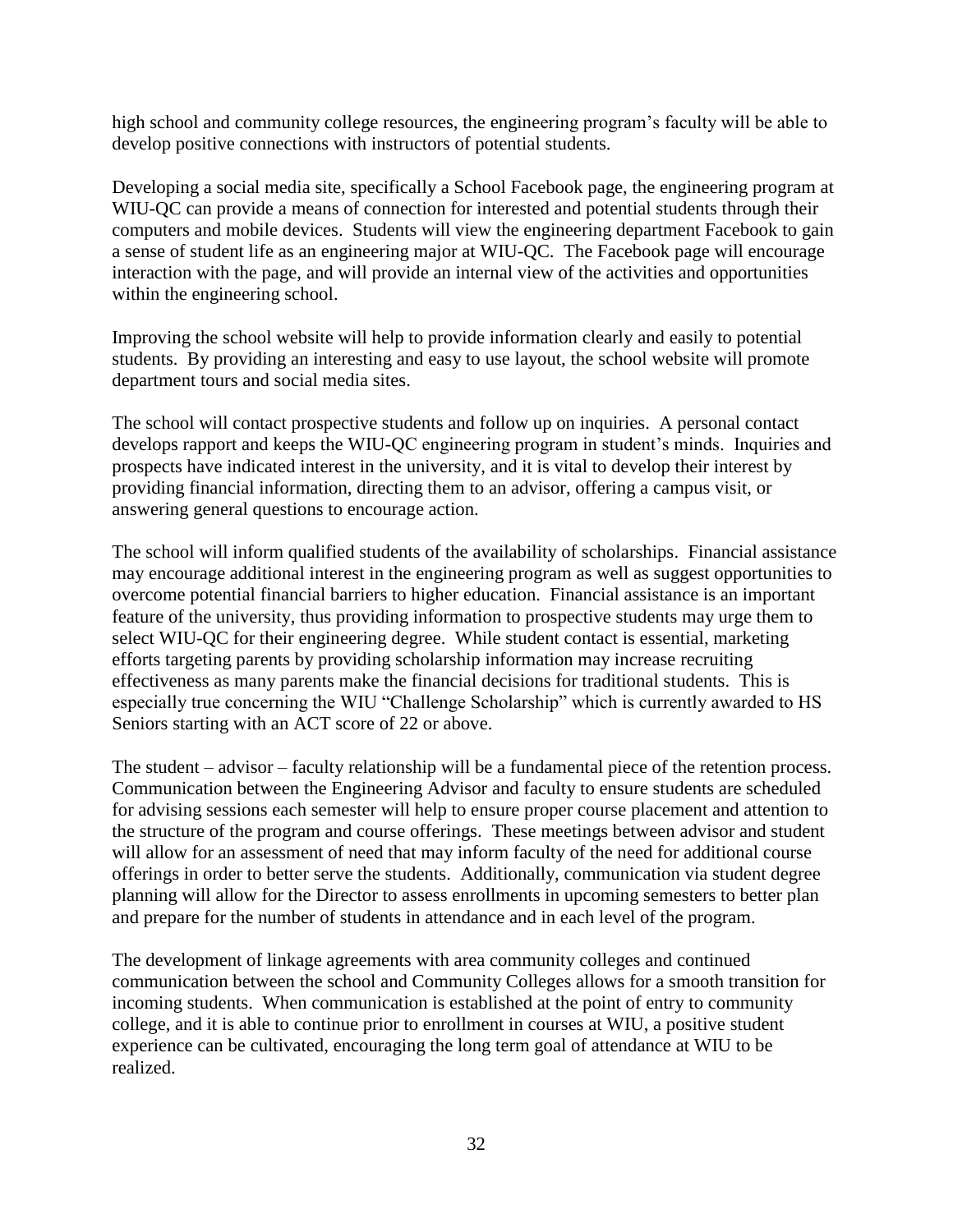The structure of course schedules takes into account the rigorous curriculum and allows for faculty supported study halls each Friday, providing students an opportunity to seek help in their studies. This is an essential piece for retention, as it demonstrates the atmosphere that Western strives to deliver, personal attention in education and achievement.

The development of an Engineering Club has increased opportunities for students to become involved in the field of Engineering and to learn first-hand in a small group from our faculty sponsor.

Program evaluations are conducted at the end of each semester, allowing students the opportunity to provide constructive feedback focused on the further development of the program. The implementation of constructive suggestions from students extends their participation both within the school and the University.

The school is committed to providing career advisement, direct from faculty with experience in the field. Meetings are scheduled between students and their faculty advisor (dependent on their level in the program) to ensure that career aspirations are considered and encouraged appropriately throughout their studies here at WIU. Connections to community and business leaders are in place, and continue to expand. Internship opportunities are another attractive quality of this program, allowing students to gain valuable on-the-job experience prior to graduation from the program.

The relationship between school and the Quad Cities Manufacturing Lab provides unique opportunities for students to expand their education in Engineering Research and Development. Internship opportunities are available at QCML, and tours are available for interested students.

# **Engineering Technology**

The department will host an Open House during the Spring Semester.

The department will send letters to teachers in the state of Illinois.

The department will attend Recruiting Nights/Career Fairs at Neuqua Valley Technology Week Career Fair, Rock Valley Community College, John Wood Community College, and the Ralph Dirksen Engineering Technology Exhibit.

The department will conduct workshops/classes for Student clubs (as needed/requested).

The department provides a scholarship for a freshman in each major.

The department will send letters of congratulations to each student upon acceptance (weekly).

The department will send personalized emails to each accepted student from faculty.

The department will send a letter from Chair personally inviting them to an Open House.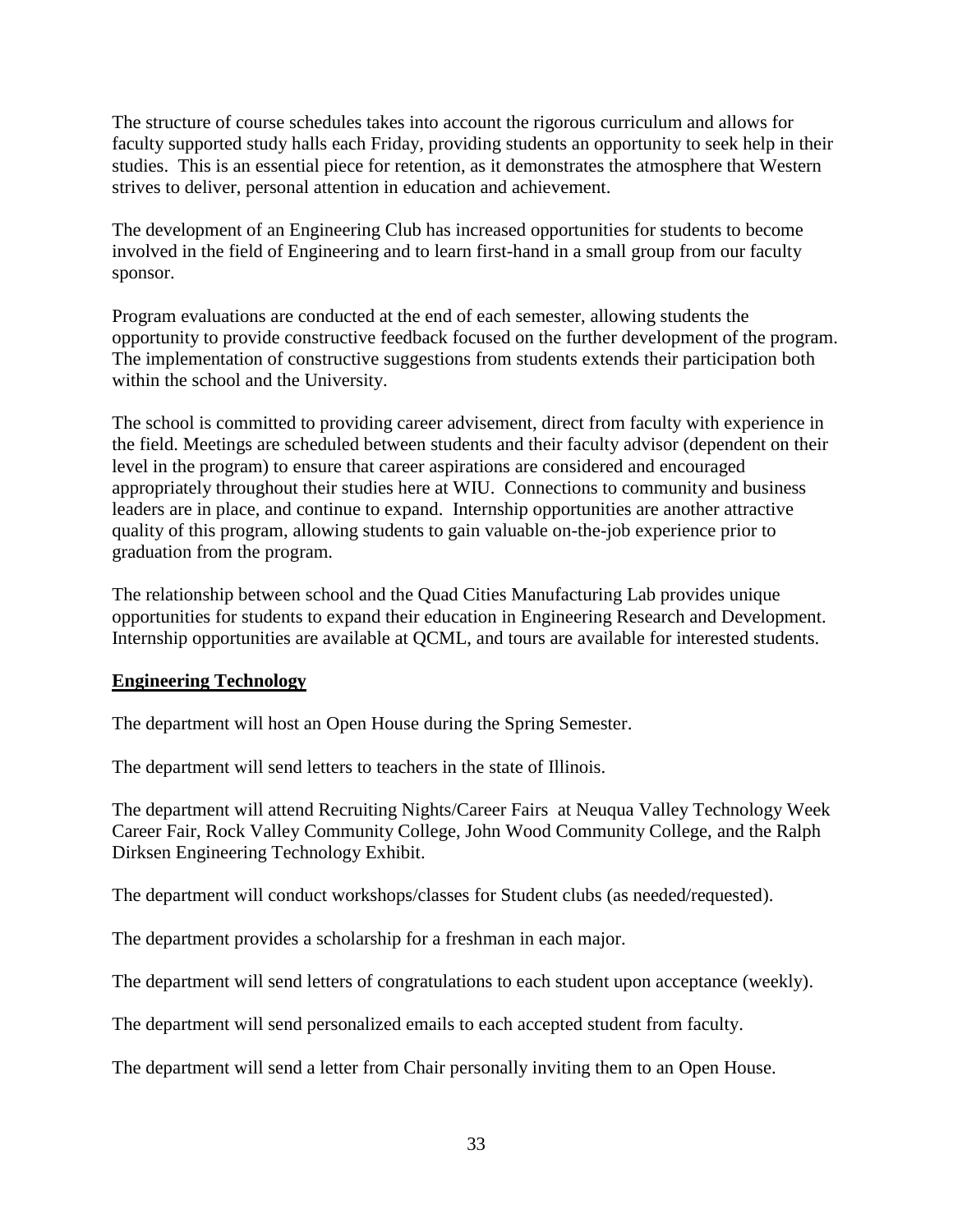The department will advertise articulation agreements through 2 year institutions:

2+2 agreements 2+3 agreements

The department will send letters to undeclared students and place Table Tents in the Union, dining halls, and entry areas in the residence halls in an effort to recruit majors.

# **English and Journalism**

The department continues to provide information at Discover Western and SOAR events.

English Education hosts a one-day conference each year for regional teachers to attend and receive Continuing Professional Development Credits (CPDC).

English Education has begun to host an annual Writing Festival for high school students.

The department has begun to compile a list of high schools where alumni of the English Education program teach. The goal will be to contact the secondary education teachers and encourage them to consider talking with students about their experiences at WIU.

Journalism hosts a one-day conference each semester, called Journalism Day, for high school students to attend.

The department has identified five regional community colleges for transfers, including Spoon River College, John Wood Community College, Carl Sandburg College, Illinois Central College, and Southeaster (IA) Community College. We are in the process of developing 2+2 agreements with all of these institutions, and will also visit each of them in the Spring.

The department has asked several undergraduates to survey the website. The results from this work will lead, hopefully, to a friendlier student-centered media presence for prospective students.

The chair, advisor, or faculty member calls each student who has expressed interest in a program.

The department will increase attempts to contact the communities surrounding WIU, and will begin to invite this wider group of people to all of our events, like the Lola Case Writer's event, the Magliocco Lecture, etc.

The department will continue to develop QC programs, and thus increase student numbers in the short term.

The department is developing a new departmental newsletter, called *The Mirror and the Lamp*.

This newsletter will be one of our chief recruitment documents.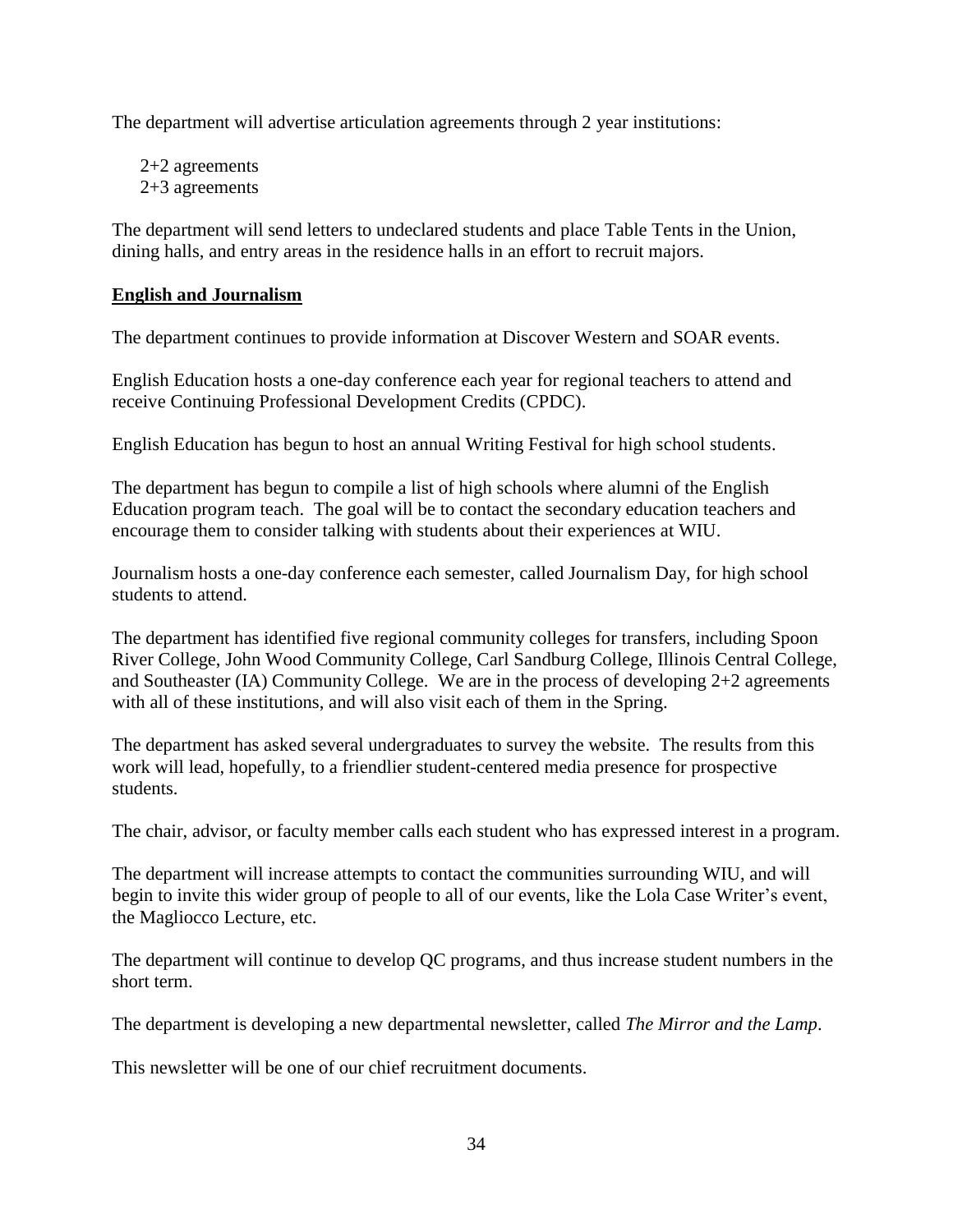The department will ask international faculty to begin to use contacts abroad to recruit students.

The department will meet with current international students and ask them for contacts at their high schools in their home countries. The department will write their favorite teachers and send them information.

The department has met with the Center for International Studies and discussed the possibility of developing a scholar-in-residence program, which will hopefully be a first step in developing a feeder program for students.

The department has a 2+2 program in place with Spoon River College, and is working on establishing others at:

Black Hawk College John Wood Community College Carl Sandburg Community College Illinois Central College Southeastern (IA) Community College

The department is also working to develop 4+1 programs with Augustana College and St. Ambrose University.

In an effort to recruit graduate students, the department will compile a comprehensive student profile for graduate students over the last 10 years – including undergraduate institution, geographical hometown, undergraduate major(s), or previous occupation or employer, etc. Additionally, the department will compile longitudinal programmatic data on numbers of applications, rejections, acceptances, and enrollments. Students will be surveyed on why they attended and asked to share their experiences.

In an effort to recruit undergraduate students, the department will develop and implement a communication plan for prospects and inquiries that includes multiple points of contact, including emails and phone calls.

The department will increase recruiting visits to schools in the Macomb region. These institutions will include Monmouth College, Illinois College, Culver-Stockton College and others. Additionally, the department will:

Continue effective recruiting visits to Augustana College and St. Ambrose University.

Explore possible recruiting visits at 4-year colleges and universities in the Peoria and Chicago areas.

Assertively recruit our undergraduate students into our program by contacting all English majors with major GPAs over 3.00 and cumulative GPAs over 2.75.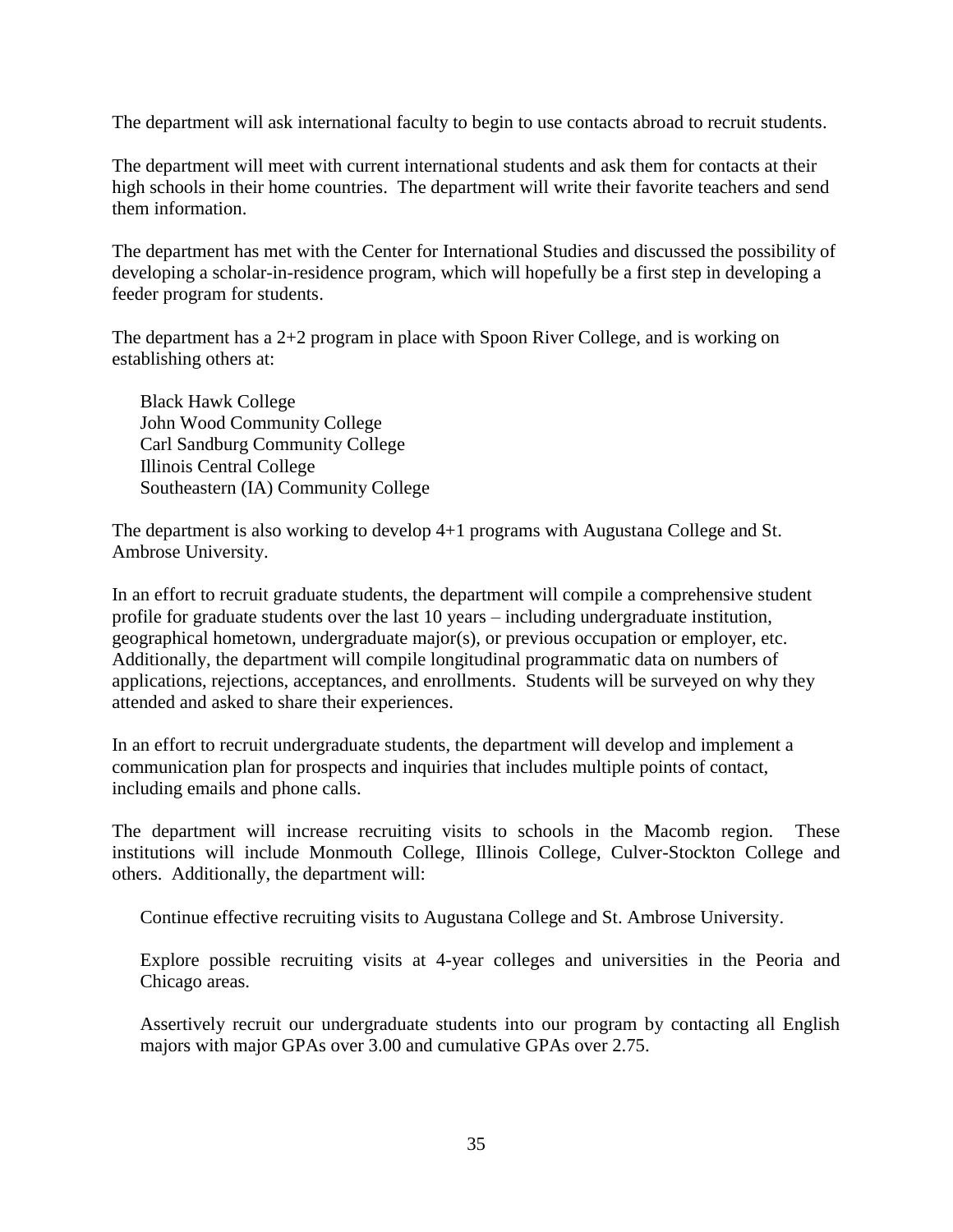Assertively recruit the best undergraduates by meeting individually with all English majors with GPAs over 3.5.

Offer guest lecture opportunities from graduate faculty at regional 4-year schools, particularly those schools identified as feeder schools.

Contact the individuals who wrote recommendation letters for excellent students to help establish pipelines and closer relationships with those institutions.

Attend the annual meeting of the Midwest MLA conference to network with faculty from regional colleges and universities and regional (and perhaps national) undergraduate English conferences to recruit students.

The department will consider implementing an integrated curriculum program here at WIU.

The department will explore possible integrated curriculum projects with Augustana College, St. Ambrose University, and possibly Monmouth and Knox Colleges.

The department will explore development opportunities for externally funded assistantships with externals colleges (such as Black Hawk) and institutions.

The department will update the departmental website with faculty and student achievements, opportunities for graduate students, descriptions of faculty research, and updates on alumni.

The chair of the department, the program advisor, and select faculty members have volunteered to be available to speak to, or meet, with potential students.

#### **Foreign Languages and Literatures**

The department provides information at Discover Western and SOAR events. The Department Chair attends all Discover Westerns.

The department schedules class visitations for students at Discover Western who have expressed an interest in foreign languages.

The department schedules and administers foreign language placement exams at all SOARs and encourages students to enroll in a foreign language.

The department sends a congratulatory letter via regular mail to all students admitted to foreign languages. This letter includes a description of the newly established Diane Kline Scholarship, which provides between \$2000 and \$4000 annually to multiple students. The letter encourages our admitted students to apply for this scholarship and states that they will receive a follow-up call from the department.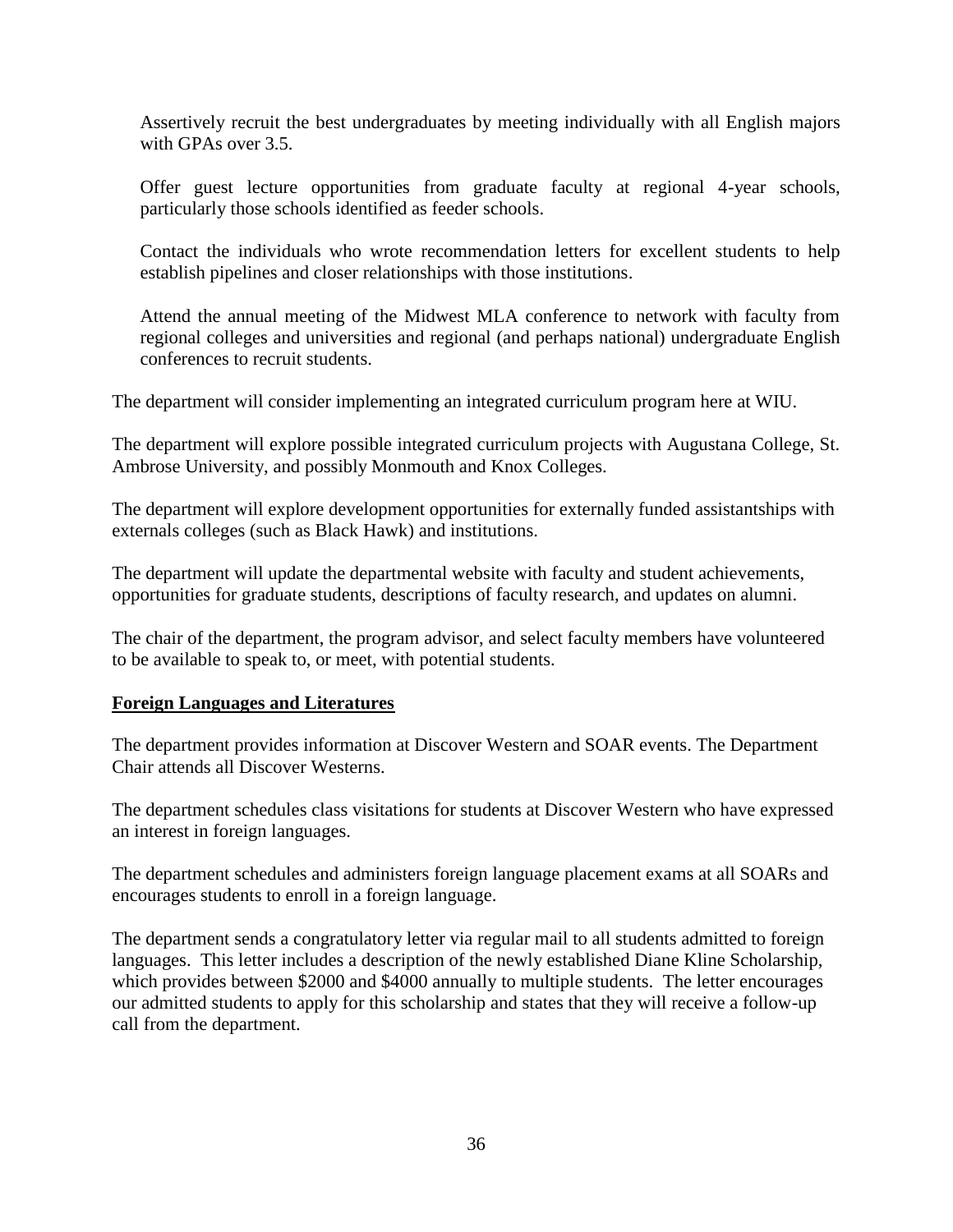The chair or a faculty volunteer will call each student who can be identified to be interested in the major and follow up with an email to the student and with an invitation to come to campus for a visit.

The department will plan a "major" day to introduce our new major in Foreign Languages and Cultures to current and prospective students.

The chair will create a mailing list of all students who transfer in foreign language credit in order to send an e-mail to such students with information about our programs and encouraging them to enroll in foreign language at WIU.

The department is currently in the process of working with the Center for International Studies and Residence Life to establish a Living Learning Community for foreign language students and international students entitled Global Linc. The community will be housed on the international floor of Olson Hall and will require students to participate in activities related to foreign languages and intercultural communication and to enroll in a course either in foreign language or intercultural learning.

The department will work with the Center for International Studies to identify students who come from countries where the languages taught in the department are spoken. Students will be invited to departmental events and they will receive information on course offerings and programs.

The department reorganized separate majors in French and Spanish into a new major in Foreign Languages and Cultures. The requirements of the new major allow students to complete it easily as a second major. The new major will include options in French, Spanish, and now: in German. Since German was previously only offered as a minor, this offers the potential to attract new majors who are interested in German.

The department is pursuing multiple interdisciplinary opportunities with other departments.

The department will regularly update the website and Facebook site with information on our programs, scholarships, and news items related to foreign languages.

The department has just completed a multi-year reform of its curriculum and major programs with the specific intent of making the program more attractive and relevant to students in the twenty-first century. The most effective recruitment, will be to market the new major, entitled "Foreign Languages and Cultures," to existing students, advisors, the university community, and prospective student populations, along with the excellent new scholarship opportunities that are available (Kline fund).

The department chair and select faculty have volunteered to be available to speak to, or meet, with potential students.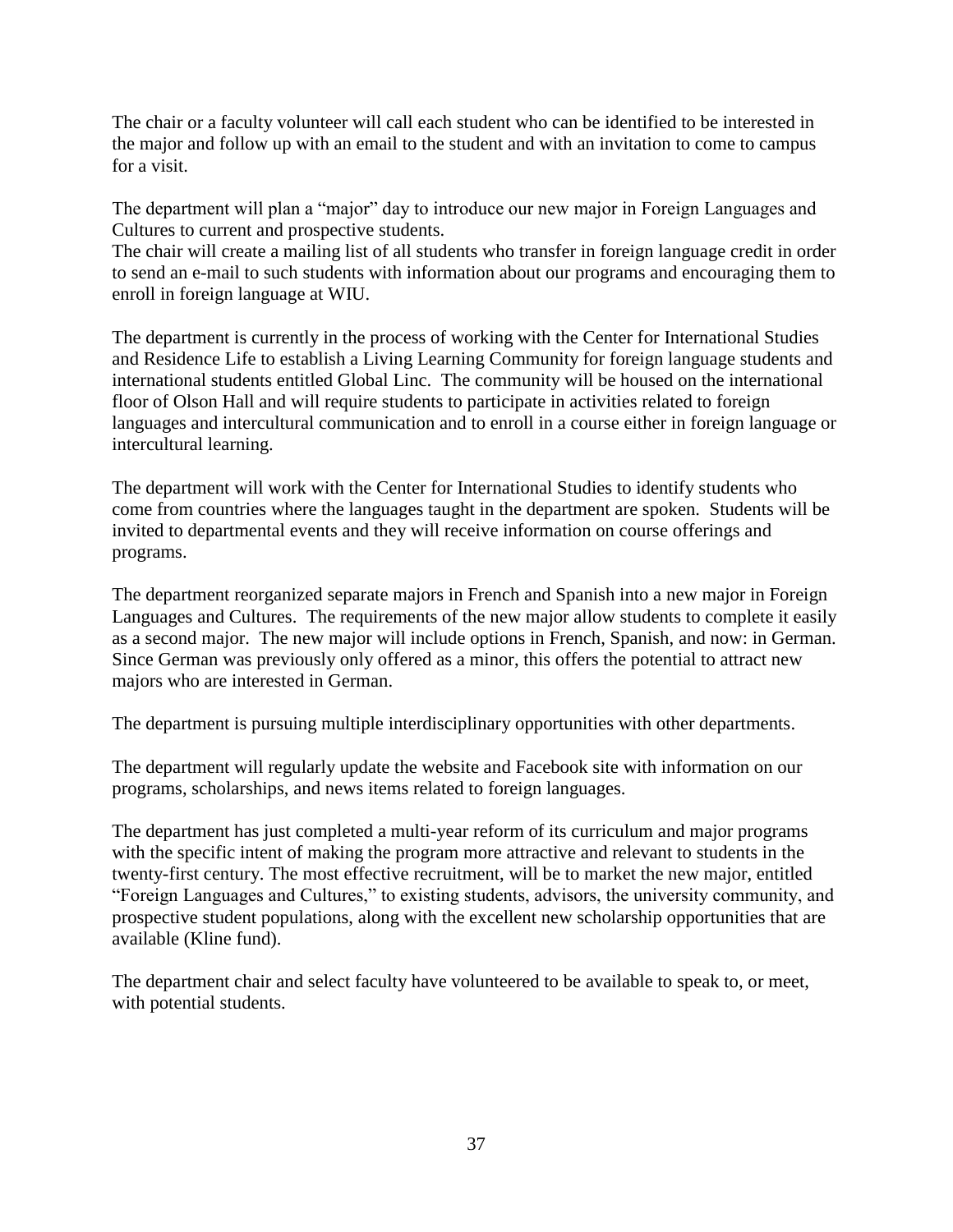## **Geography**

The department will visit schools to publicize the department and offer opportunities associated with a Meteorology or Geography degree.

The department will communicate directly (letters, emails, and phone calls) with prospective applicants and/or newly admitted students.

The department will invite prospective students to visit the department and campus. The department will respond to inquiries and follows up to the initial inquires.

The department will contact community colleges locally or in the Chicago area (feeder and non schools).

The department will conduct Meteorology, Geography and GIS outreach at local and regional schools.

The department will use geography courses to attract future majors (Ex. Geog 108, a new gen-ed course).

The department has created a Geography Ambassador Program which consists of students who will support recruitment efforts.

The department will use current students to support faculty during recruitment events (campus visit, Discover Western, etc.).

The department chair or faculty member(s) is available to talk with prospective students and parents during Discover Western or any campus visit.

The department will hold a "major" day, during one of the Discover Western events.

The chair or a faculty volunteer will call each student who can be identified to be interested in the major and follow up with an email to the student and with an invitation to come to campus for a visit.

The department chair/faculty will invite prospective students to come and sit-in-on a class or classes in the department.

Faculty and staff participate in other events to assist with future recruitment (Geography Bee, Science Olympiad, Girls Math, etc.)

The department has developed a 100-level course to help recruit undergraduate students to the major.

The department is revising its Geography curriculum to make it attractive to in-coming undergraduate students.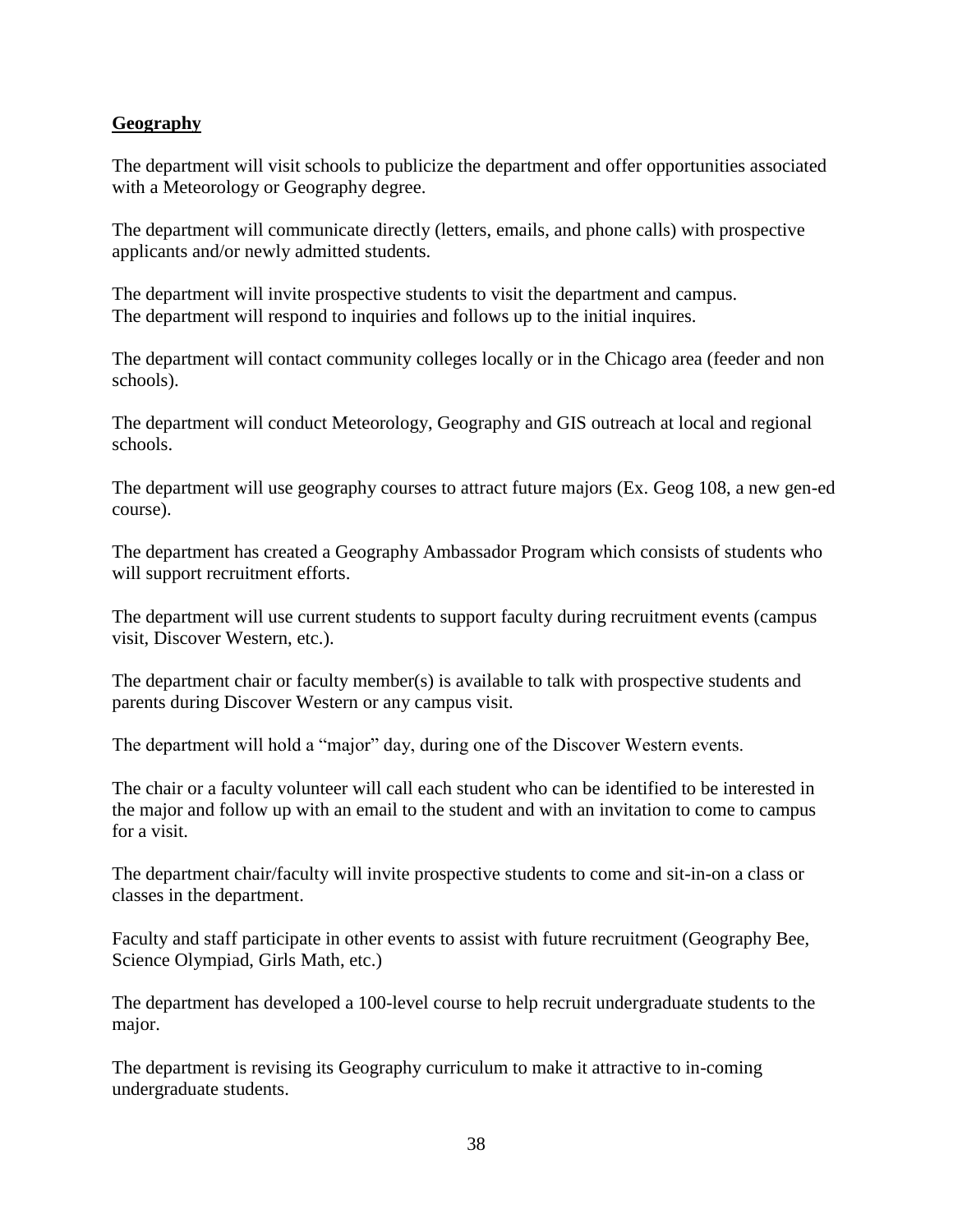In an effort to enhance international enrollment, the department will build networks that are supportive of international students socially and culturally, use alumni to assist in recruiting international students, ask faculty to help with recruitment during international travels, and work with the Center for International Studies on prospective and admitted students.

In an effort to recruit graduate students, the department will: communicate (letters, phone calls, brochures, posters) with department chairs and advisors at undergraduate geography programs, contact regional liberal arts schools such as Quincy University, Monmouth College, Ambrose University, Augustana College, and Culver Stockton College for potential graduate students; actively recruit some graduating undergraduates into the MA program in Geography, establish contacts with potential employers for internship placements, continue to update department flat sheet and other brochures to make them as current as possible, increase department's visibility on-campus and in the community, promote both undergraduate and graduate programs at conferences, use Facebook and other social media to promote the department, create and disseminate CDs or DVDs of the department, join professional organizations to publicize the department programs, make contact with alumni who are in positions to assist with recruitment, and department website to publicize the following:

Graduate Program and Scholarship. Thesis/ applied projects and/or two paper option completed. Capstone research papers of undergraduates. Highlight student awards on the web. Announcement of student events.

The department uses an exit interviews with graduating students to solicit feedback on their graduate experiences.

The department provides free tutoring to all majors in a designated space in Tillman Hall.

Faculty members provide additional support for students experiencing academic difficulties.

The department will monitor students' academic progress (especially freshmen and sophomores) and devise appropriate interventions if warranted.

Faculty must strive to provide one-on-one mentoring for students in the department.

## **Geology**

The department provides information at Discover Western programs, and students and/or parents are given tours of the department where individuals have an opportunity to meet with faculty. Topics discussed include: career opportunities, undergraduate research opportunities including presentations at National geology meetings, in-class field trips, Geology Club and Sigma Gamma Epsilon (National Honorary Society for the Earth Sciences). Follow-up letters are mailed to participants.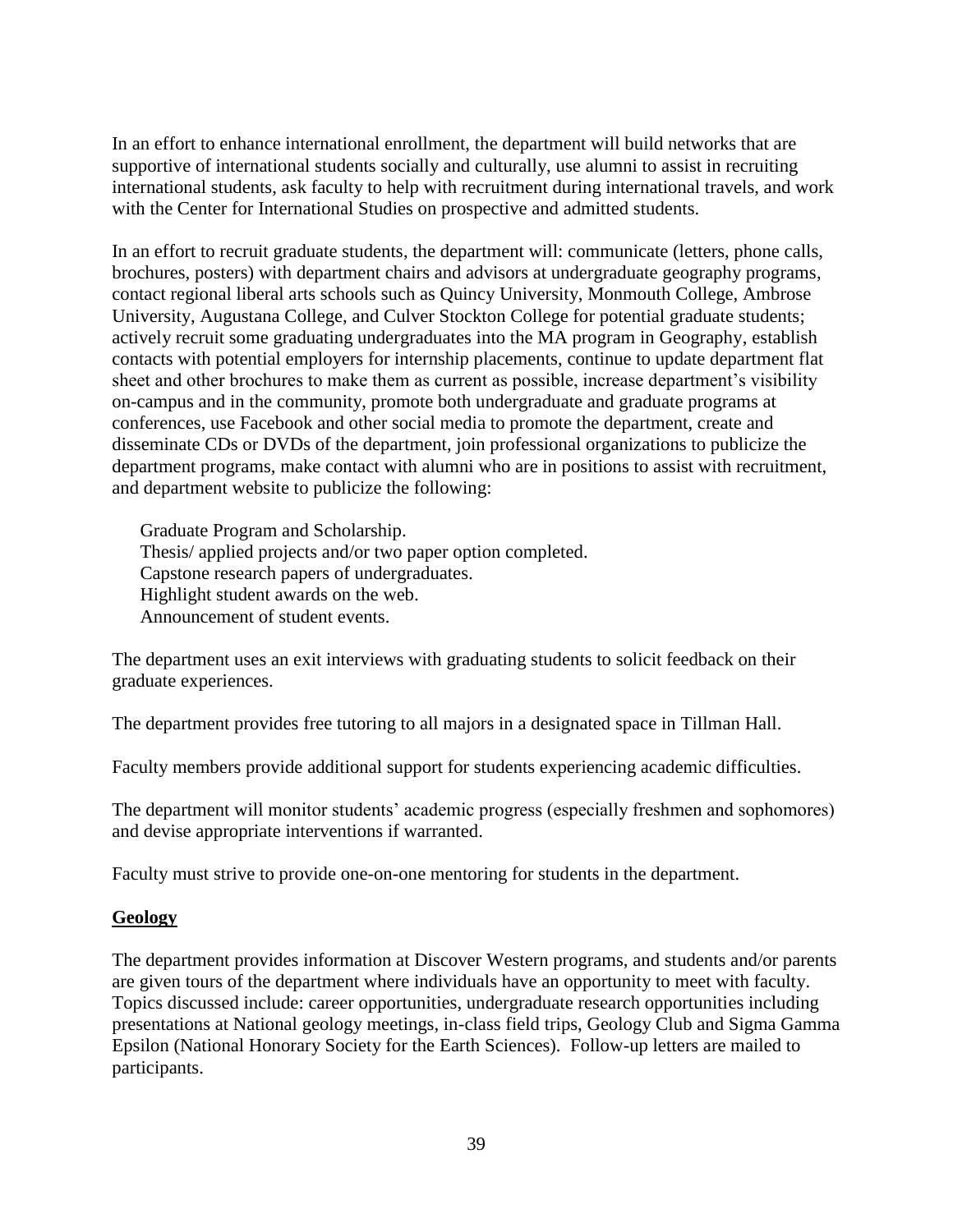The department draws the majority of the majors from the beginning Geology classes. Faculty discuss the Geology program and career opportunities in these classes, and letters are sent to those students who perform well and have a natural aptitude for and interest in Geology.

The department mails a letter of congratulations and an informational packet to all accepted freshmen and transfers. Students are invited to come to campus for a visit and a tour of the department. A follow-up email message is sent asking if there are any additional questions or concerns.

The department's Geology Museum offers tours and provides vital information to both current and prospective students.

The department teaches a portion of the Summer Science Camp for high school students. The department maintains an up-to-date website which offers worldwide access regarding Geology careers, scholarship opportunities, undergraduate research opportunities, field trips, etc.

Faculty volunteer to speak with Boy Scouts of America troops to help them earn their Geology badges and increase their interest in geology.

The department is well into the process of developing two 2+2 Degree Programs and will attempt to contact more schools.

The department recently added a Paleontology Option and is working on a Teacher Education Program.

The department is investigating the possibility of adding an Environmental Geology option.

The department provides tutoring to majors. All Geology freshman and transfer students are assigned a faculty mentor to follow them through their Geology program to completion.

The department hosts an annual Bonding Night each fall, at which Geology students, faculty and staff meet each other and interact in a relaxing atmosphere. Faculty share information about the courses they teach and their research interests.

The Geology Club hosts an annual spring picnic for all majors, minors, faculty and staff. Of the students that have attended Discover Western and met with Geology department faculty, nearly 100% chose to attend WIU.

The department chair and faculty are available to take to and assist prospective and current students.

## **Health Sciences**

The department provides information at Discover Western and SOAR events (The department is considering having faculty rotate the responsibilities of attending and participating in these events.)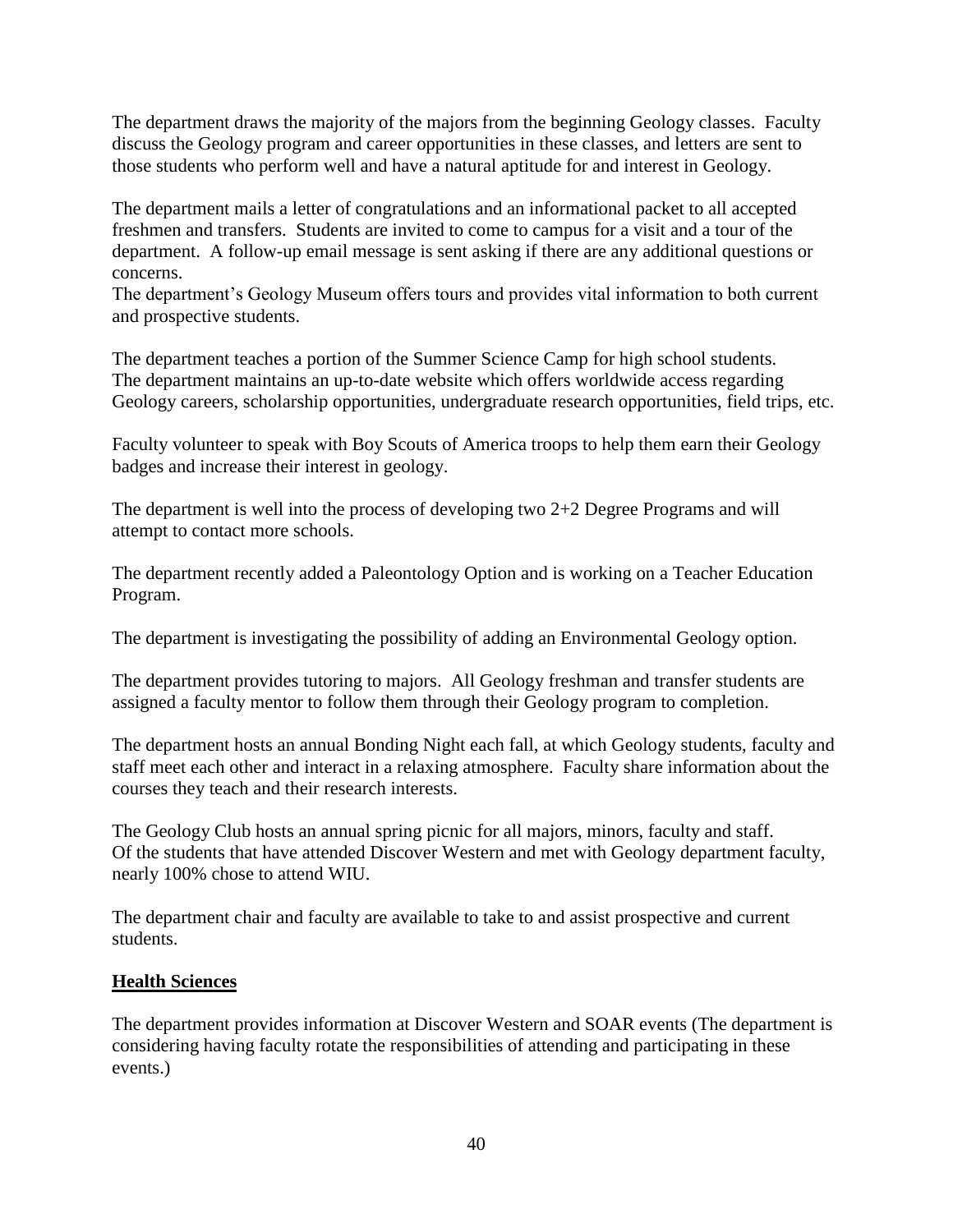The department hosts a Career Night and invites alumni to campus to share their experiences as former students in the department and in their current field of employment. This allows current students to make connections with alumni who share their career interests and it is an opportunity to highlight the accomplishments of program graduates.

The department will hold a "major" day, during one of the Discover Western events – (The department can develop a program to host such an event.)

The department will provide department t-shirts to all students who express an interest in our major (this can be done if funds are available to support this effort).

The department chair or a faculty volunteer will call each student who can be identified to be interested in the major and follow up with an email to the student and with an invitation to come to campus for a visit (This has already been initiated in the department.)

Volunteers from the departmental student organization will call each interested student and write 10 new senior students at their old high school praising the program and WIU.

The department will identify potential "feeder" high schools and five community colleges and the chair or faculty volunteers will visit some of these schools and talk about the programs with teachers, advisors, and students.

The department will develop a one-hour course in the subject area for undeclared students, in an effort to attract students to the major.

Representatives from the department will attempt to attend the following events:

Participation in college fairs at selected high school venues. National Hispanic Leadership Institute National conferences (discipline specific) Eta Sigma Gamma events/programs Illinois Emergency Management Student Association events/programs

In an effort to recruit international students, the department will meet with current international students and ask them for contacts at their high schools in their home countries, their teachers will be sent information on the programs. Also, the department will identify feeder schools in other countries, beginning with the schools current international students attended and develop agreements with those schools to bring more students into the programs. We will work closely with the Center for International Studies and follow up with all students who have expressed interest in the programs while enhancing an agreement that has been established by an international faculty member's home country.

The department will assertively recruit undergraduate students into the graduate program. The Graduate Director or other graduate faculty will meet with all undergraduate seniors with GPAs over 3.5.

The department chair or volunteer faculty will attend recruiting fairs.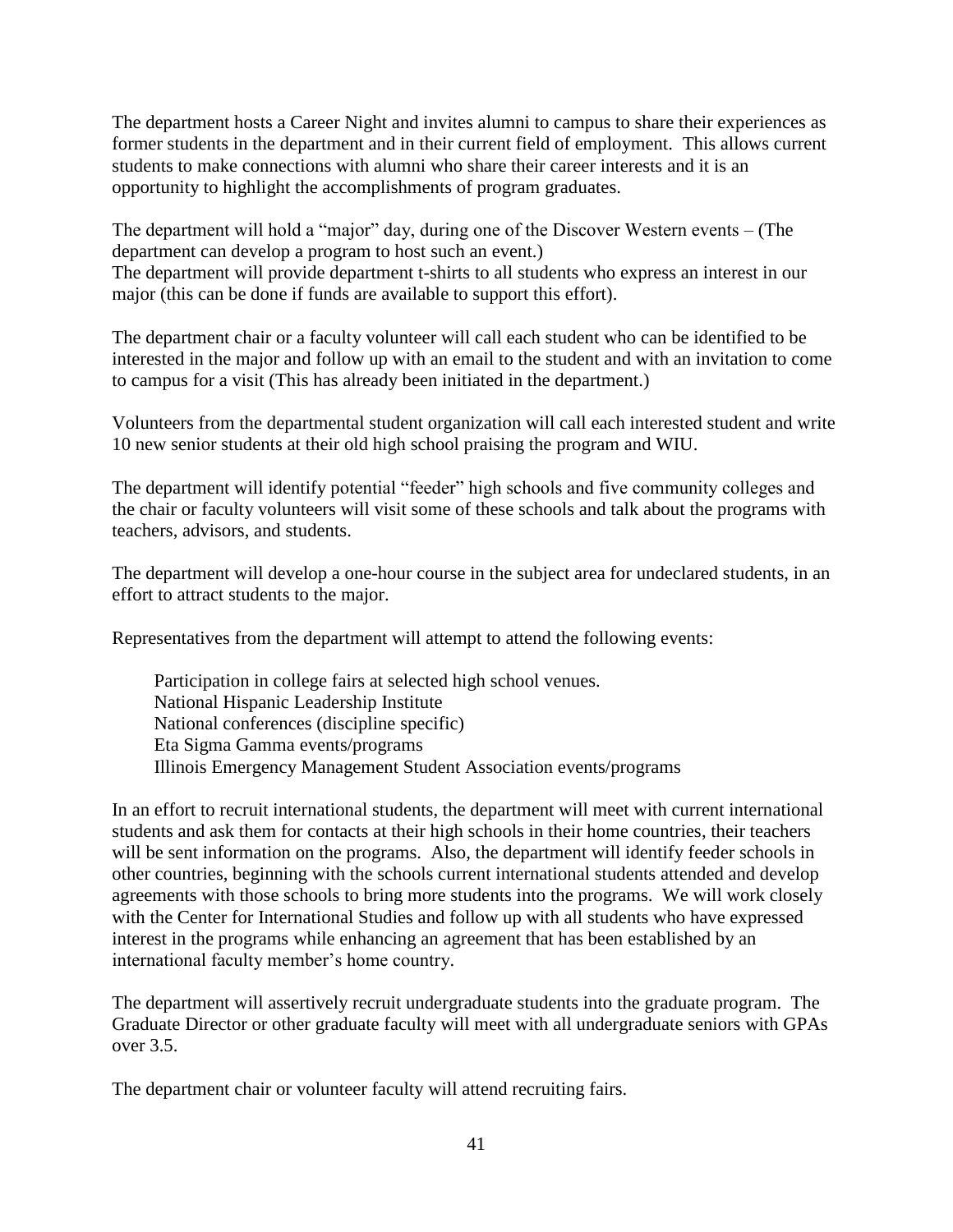The department will raise more money from donors for graduate assistantships.

The department will develop partnerships with regional private 4-year schools, and invite prospective students to campus for an open house.

The department will partner with employment sites (i.e. school districts, police departments, individual job sites, etc.).

The department will conduct exit interviews with graduating students to solicit feedback on their graduate experience.

The department will provide guest lectures in major courses at feeder schools.

The department will make personal calls to prospective students.

The department will cultivate pipelines (e.g., alumni, faculty and colleagues at other universities, feeder schools, etc.).

The department will contact professional organizations for advertising space and to connect with student members.

The departmental website will be updated with faculty and student achievements, opportunities for graduate students, descriptions of faculty research, and examples of professional opportunities of recent graduates.

The department will utilize social media (e.g., Facebook, LinkedIn, Twitter) for communications and targeted advertisements.

The department will provide tutoring services and a floor in the residence hall for majors. All students identified as having academic difficulties will be assigned a senior mentor.

Currently, our retention rates appear to be similar to the university rates. Efforts are being made to better identify accurate retention rates for the majors in the department.

The primary contact person for potential students is the chairperson of the department and the academic advisor. Select faculty members have also volunteered to be available to accept calls and meet with students and to speak to Discover Western groups.

## **History**

The department provides detailed information and hosts informational sessions at Discover Western and SOAR events.

The Chair corresponds with every student who has expressed an interest in the major and follows up by email.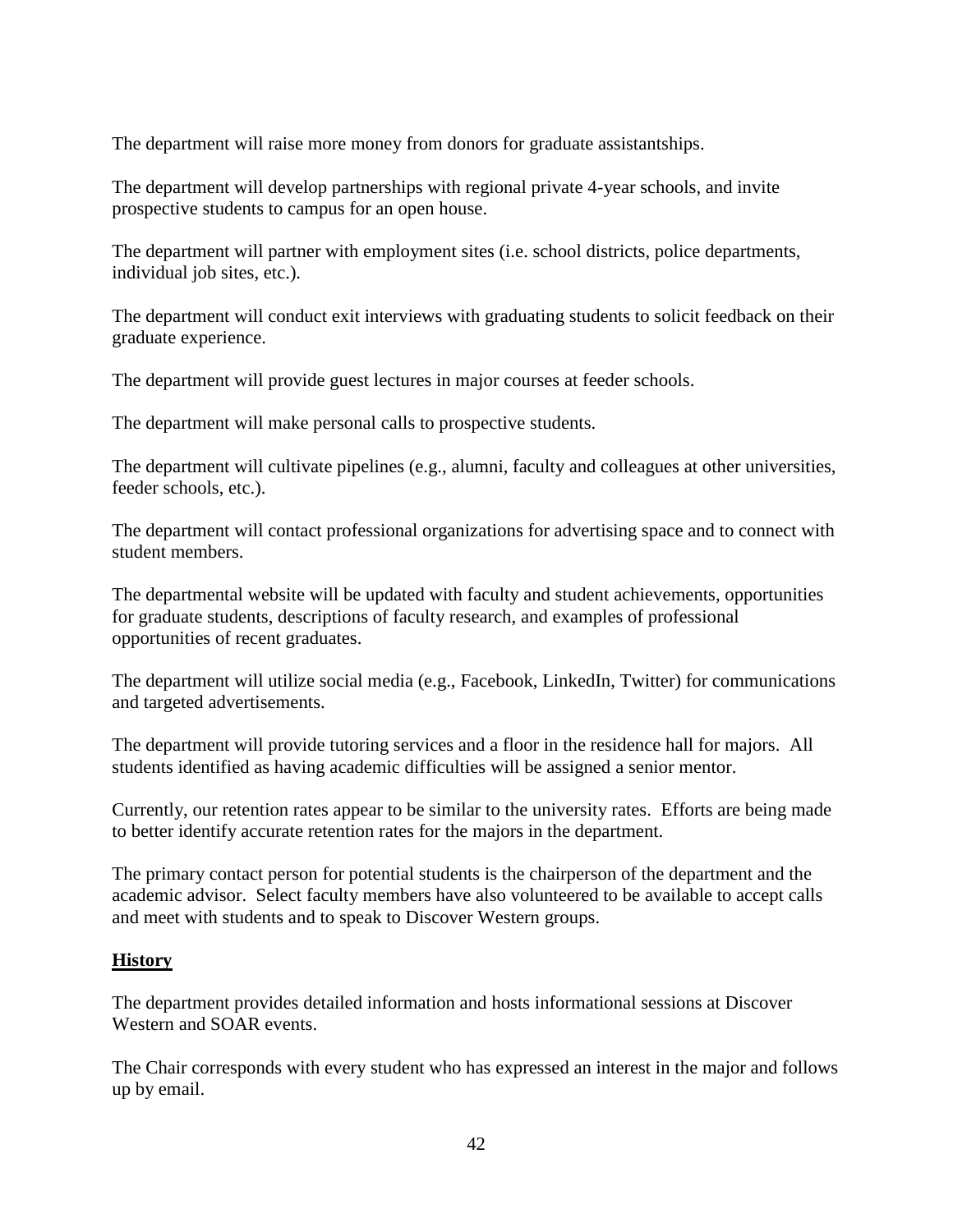The department identified six potential "feeder" high schools and four community colleges and will visit these schools to discuss the programs with teachers, advisors, and students.

The department hosts a one-day conference each year for regional teachers to attend and receive professional-advancement training.

The department is currently in the midst of a full-scale curriculum revision which will prove attractive to students by offering a simplified 100-level course selection (United States and World History); by creating popular courses for non-majors at the 200 level on topics such as Sports History and Policing Through the Ages; and by carefully defining the differences between 300- and 400-level courses.

The department will work closely with the Center for International Studies and follow up with all international students who have expressed an interest in our programs.

The department chair is in the process of creating a multi-disciplinary United States Studies Minor which should prove attractive to international students across the University.

The Director of the Graduate Program meets with undergraduate seniors with GPAs over 3.0 and provides information to highly qualified students in similar majors.

In response to student demand, the department created a 500-level course to prepare graduate students for teaching at Community Colleges.

The department chair or graduate director will attend recruiting fairs.

The department will develop strategic partnerships with regional private 4-year schools, and invite prospective students to campus for an open house.

The department conducts exit interviews with graduating students to solicit feedback on their graduate experiences.

The department will cultivate connections among alumni, faculty and colleagues at other universities, and teachers at feeder schools to recruit students.

The department uses Facebook for communications and targeted advertisements.

The department plans to launch a marketing campaign built around the theme of "History as a Time Machine." The message will be taking students back into the past to understand the present.

The chair and select faculty will be available to assist prospective and current students.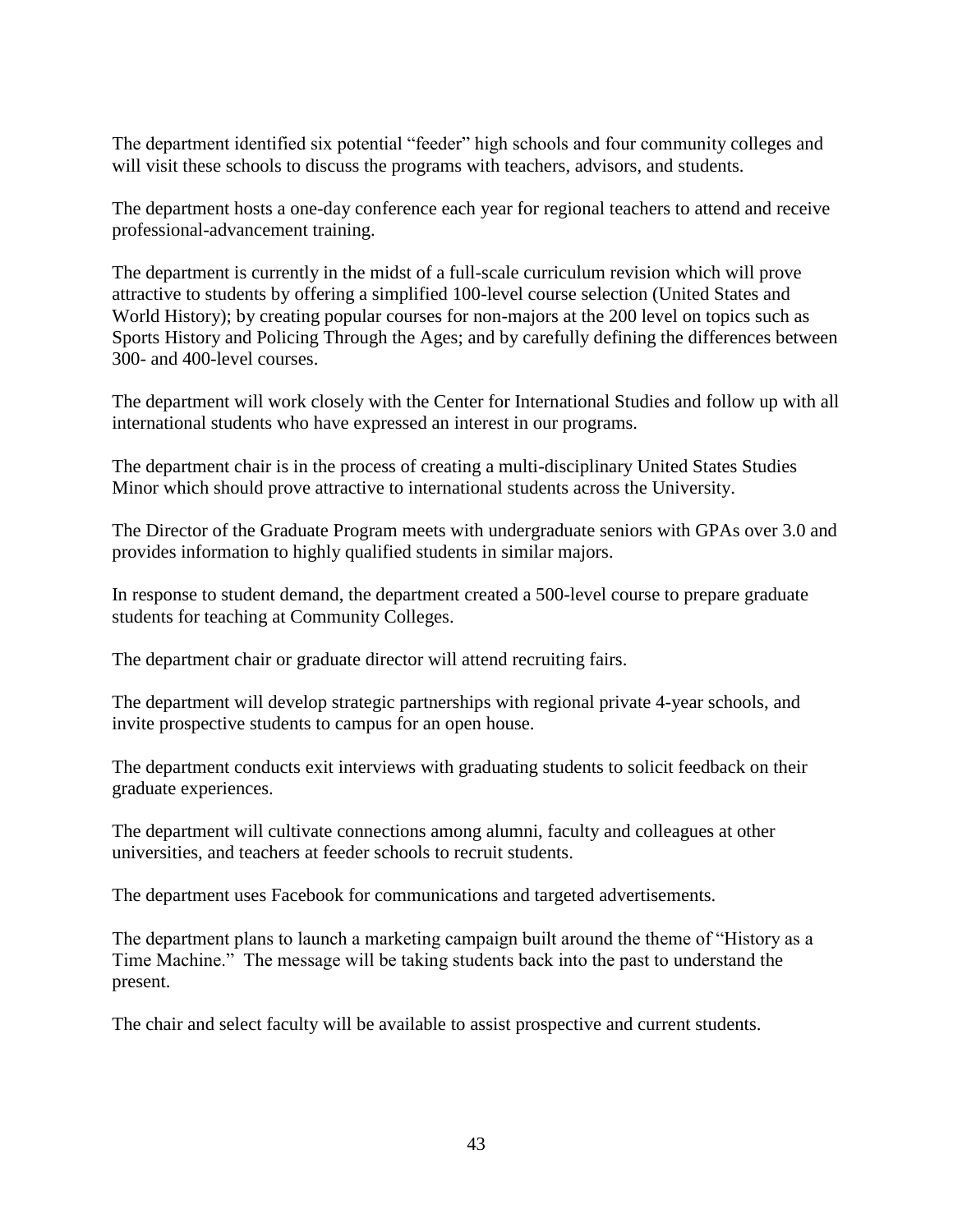#### **Instructional Design and Technology**

The department provides information at Discover Western and SOAR events.

The department will hold a "major" day, during one of the Discover Western events.

Departmental t-shirts are given to all students who express an interest in the major. The chair or a faculty volunteer will call each student who can be identified to be interested in the major and follow up with an email to the student and with an invitation to come to campus for a visit.

Volunteers from the student organization will call each interested student and write 10 new senior students at their old high school praising the program and WIU.

The department will identify ten potential "feeder" high schools and five community colleges and the chair or faculty volunteers will visit these schools and talk about our programs with teachers, advisors, and students.

The department will host a one-day conference each year for regional teachers to attend and receive professional advancement training.

Representatives from the department will attempt to attend the following events:

Participation in college fairs at selected high school venues National Hispanic Leadership Institute Chicago Public Schools (held at Harold Washington College) Future Business Leaders of America (FBLA) Leadership Conference (Decatur)

The department meets with current international students and asks them for contacts at their high schools in their home countries. Their former teachers are sent information about the program. The department will identify feeder schools in other countries, beginning with the schools current international students attended and develop agreements with those schools to bring more students into the program.

The department's international faculty members have agreed to visit schools the next time they return to their home countries, and the department will work closely with the Center for International Studies and follow up with all students who have expressed interest in the programs.

The department intends to develop a one-hour course in the subject area for non-degree seeking students, in an effort to attract students to the major.

The department will develop an internship program.

The department will assertively recruit undergraduate students into the program. The Graduate Director or other graduate faculty will meet with all undergraduate seniors with GPAs over 3.5.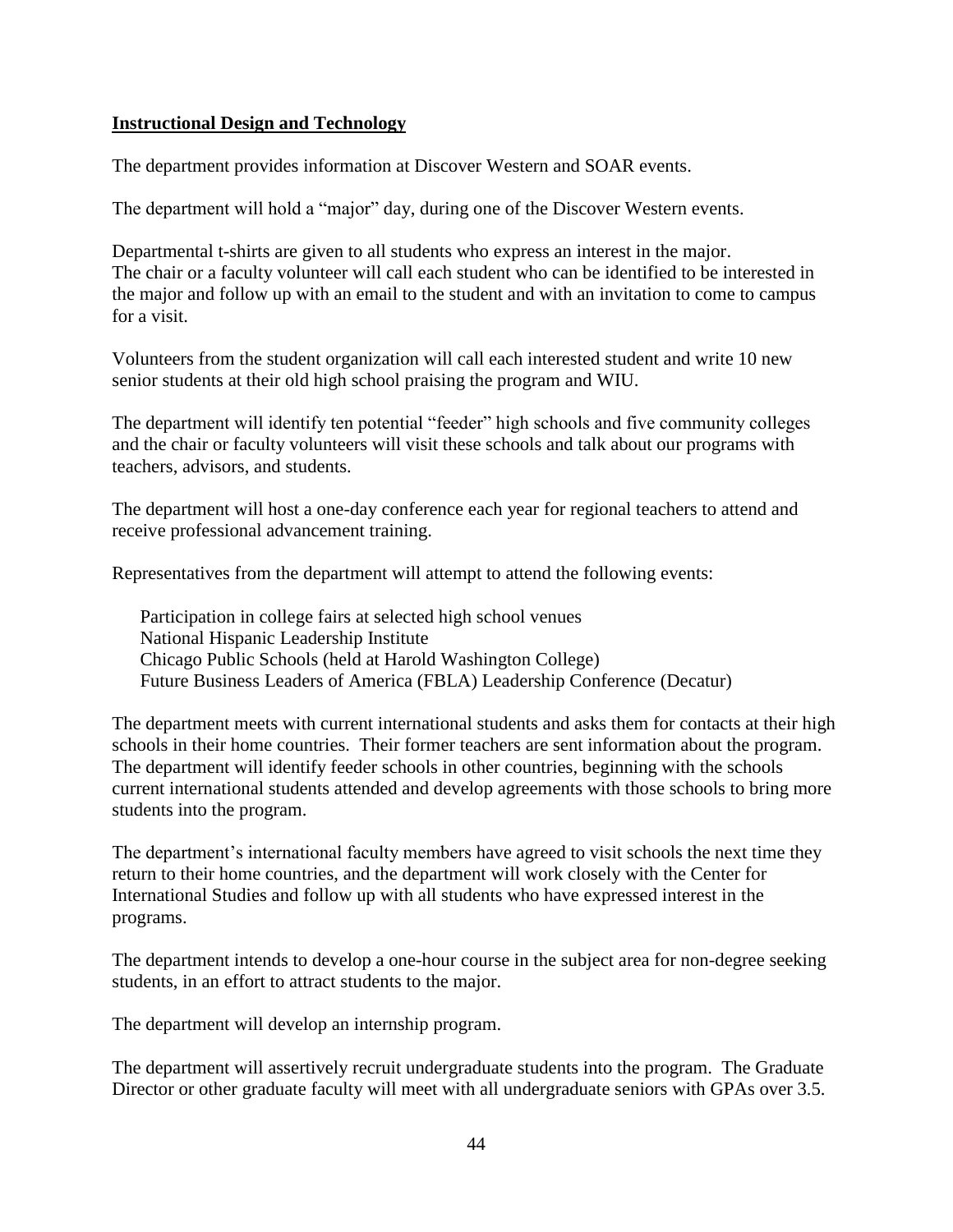The chair or volunteer faculty will attend recruiting fairs.

The department will raise more money from donors for graduate assistantships.

The department will: develop partnerships with regional private 4-year schools, and invite prospective students to campus for an open house, partner with employment sites (i.e. school districts, police departments, individual job sites, etc.), conduct exit interviews with graduating students to solicit feedback on their graduate experience, provide guest lectures in major courses at feeder schools, make personal calls to prospective students, cultivate pipelines (e.g., alumni, faculty and colleagues at other universities, feeder schools, etc.), contact professional organizations for advertising space and to connect with student members; update the departmental website with faculty and student achievements, opportunities for graduate students, descriptions of faculty research, examples of professional opportunities of recent graduates; and will utilize social media (e.g., Facebook, LinkedIn, Twitter) for communications and targeted advertisements.

The departmental minority enrollment reflects that of the university; however, more males than females are represented. Therefore, we will make special efforts to represent females in our promotional materials, and ask our top performing female students to serve as mentors to potential female students.

The department will provide tutoring and a floor in the residence hall for majors. All students identified as having academic difficulties will be assigned a senior mentor.

The primary contact person for potential students is the chairperson of the department and the academic advisor. Select faculty members have also volunteered to be available to accept calls and meet with students and to speak to Discover Western groups.

## **Kinesiology**

The department provides information at Discover Western and SOAR events.

The department will host a "major" day, during one of the Discover Western events.

The department provides water bottles and pens to all students who attend Discover Western events or visit the department individually.

The chairperson sends an individual letter to each accepted student (from the Thursday admissions lists) and faculty send a follow-up email to all accepted students in early February.

The department will send faculty/student volunteers to talk about the programs with teachers, advisors, and students.

The department will send representatives to the following events:

Participation in college fairs at selected high school venues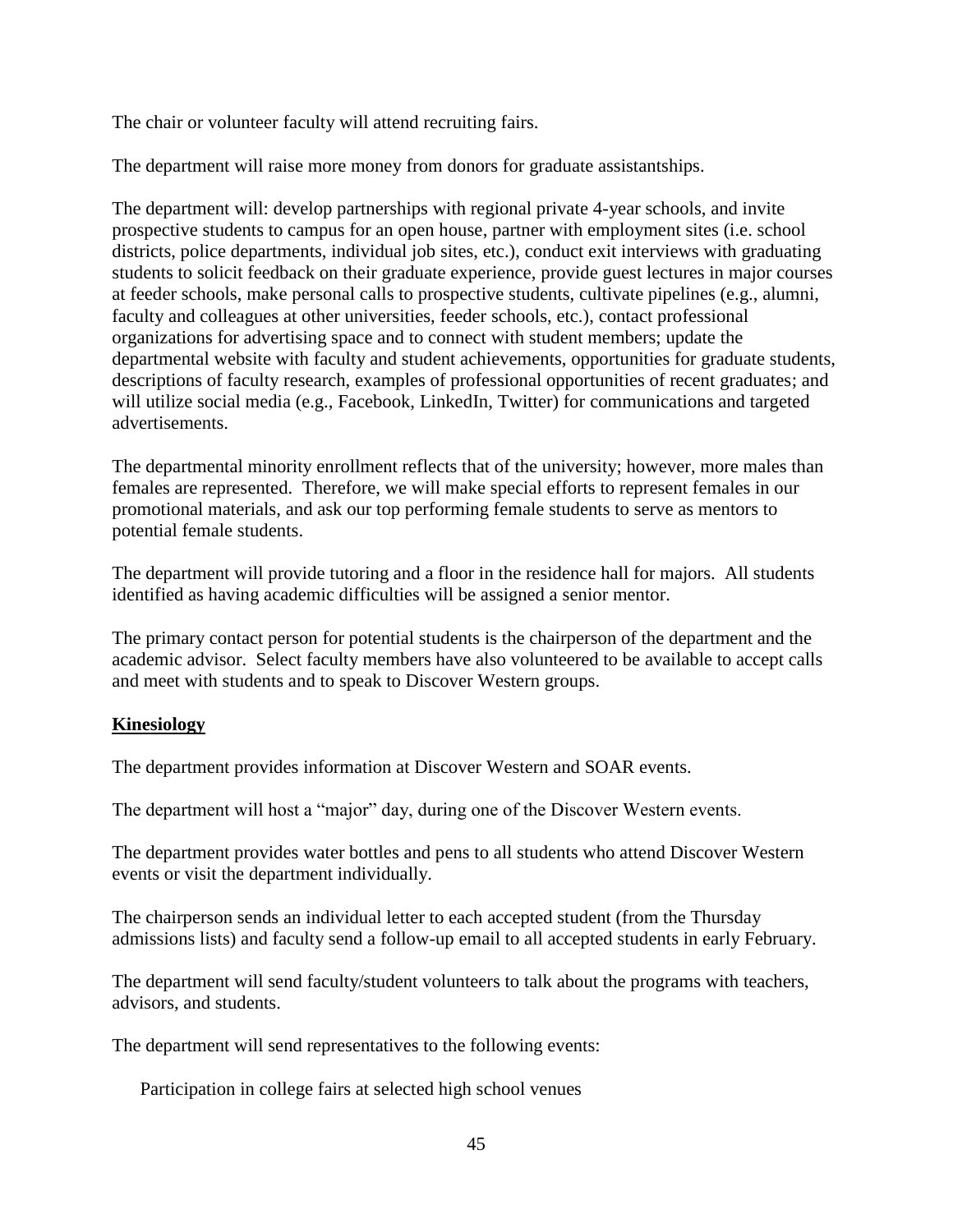National Hispanic Leadership Institute Chicago Public Schools (held at Harold Washington College) Future Business Leaders of America (FBLA) Leadership Conference (Decatur)

The department will participate in the WIU graduate expo both spring and fall semesters.

The department sends formal letters in response to students inquiring about the graduate programs.

The department hosts booths at various professional conferences.

The department actively engages with young professionals at international and domestic conferences.

The department is working together with WIU athletics to recruit and fill graduate assistant positions with Kinesiology graduates.

The department is working together with the WIU campus recreation to recruit and fill graduate assistant positions with Kinesiology graduates.

The department is connecting across campus with student services programming.

The department will work closely with the Center for International Studies, and follow up with all students who have expressed interest in the programs.

The department is currently working on finalizing a 2+2 agreement in Athletic Training with Southeastern Community College.

The department developed a  $4 + 1$  integrated program with Broadcasting.

The department is in the process of revising the undergraduate curriculum in Physical Education in order to provide the students with additional field experiences prior to student teaching.

The department designed a new program with five areas of study that reflects the current academic needs for professional opportunities in the areas of corporate wellness, cardiac rehabilitation, strength and conditioning, sport psychology, etc.

The department created a "hybrid" option for students to pursue a Kinesiology degree in combination with another area (i.e. Sport management, Health Sciences, Recreation).

The department is beginning to expand course offerings that will include courses that are a combination of traditional and distance education.

The department is beginning to schedule courses in a non-traditional format (i.e. weekends).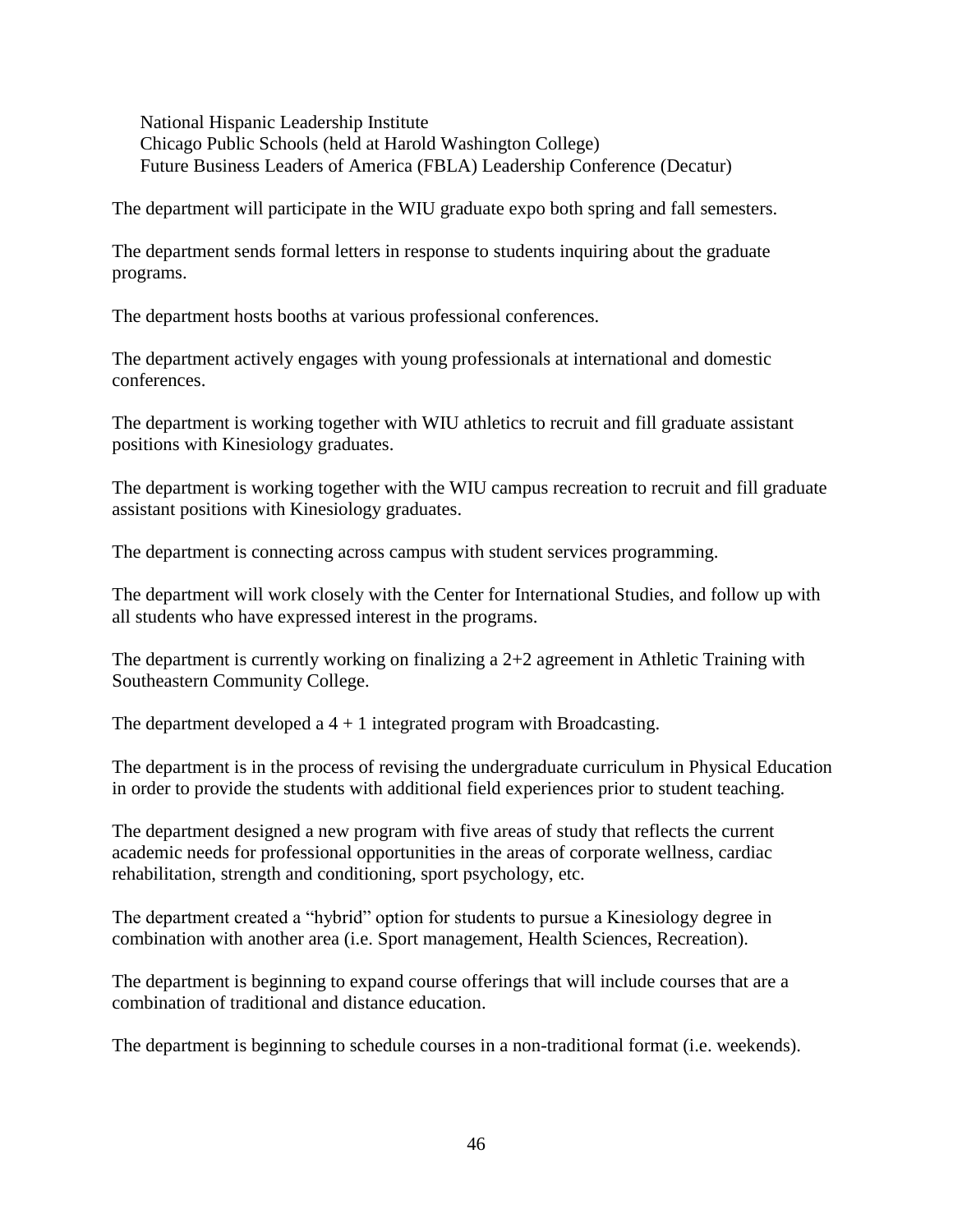The department will identify potential feeder schools to partner with in the recruitment of graduate students (both public and private 4 year institutions).

The department will seek external funding to support additional graduate assistantships.

The department will promote the departmental brand through social media and paraphernalia.

The primary contact person for potential students is the chairperson of the department and the academic advisor. Select faculty members have also volunteered to be available to accept calls and meet with students and to speak to Discover Western groups.

# **Law Enforcement and Justice Administration**

The school is utilizing patrol mail to reach and engage students and potential students.

The school participates in the faculty mentoring program through the Office of Student Affairs.

The school utilizes mass e-mails to all LEJA students to keep them informed and engaged.

The school has been calling accepted students to convince them to register for classes.

The school regularly participates in all Discover Westerns, both Macomb and Quad Cities campuses.

The school works with the athletics department to recruit and retain student athletes.

The school makes presentations at various high schools and community colleges as part of the marketing, branding, and recruitment goals.

The school will be visiting regional high schools and tech centers to advertise and market the fire science gateway courses.

The LEJA faculty will continue to market the program to high school students. The school will increase advertising of degree programs (especially the fire science program) in professional journals and on professional websites and search sites.

The school will increase the number of alumni events in hopes of attracting more students through word of mouth.

The school will continue its open door policy of accepting walk in prospective students from Admissions.

The school will continue to advertise and market degree programs through participation in professional organizations and associations.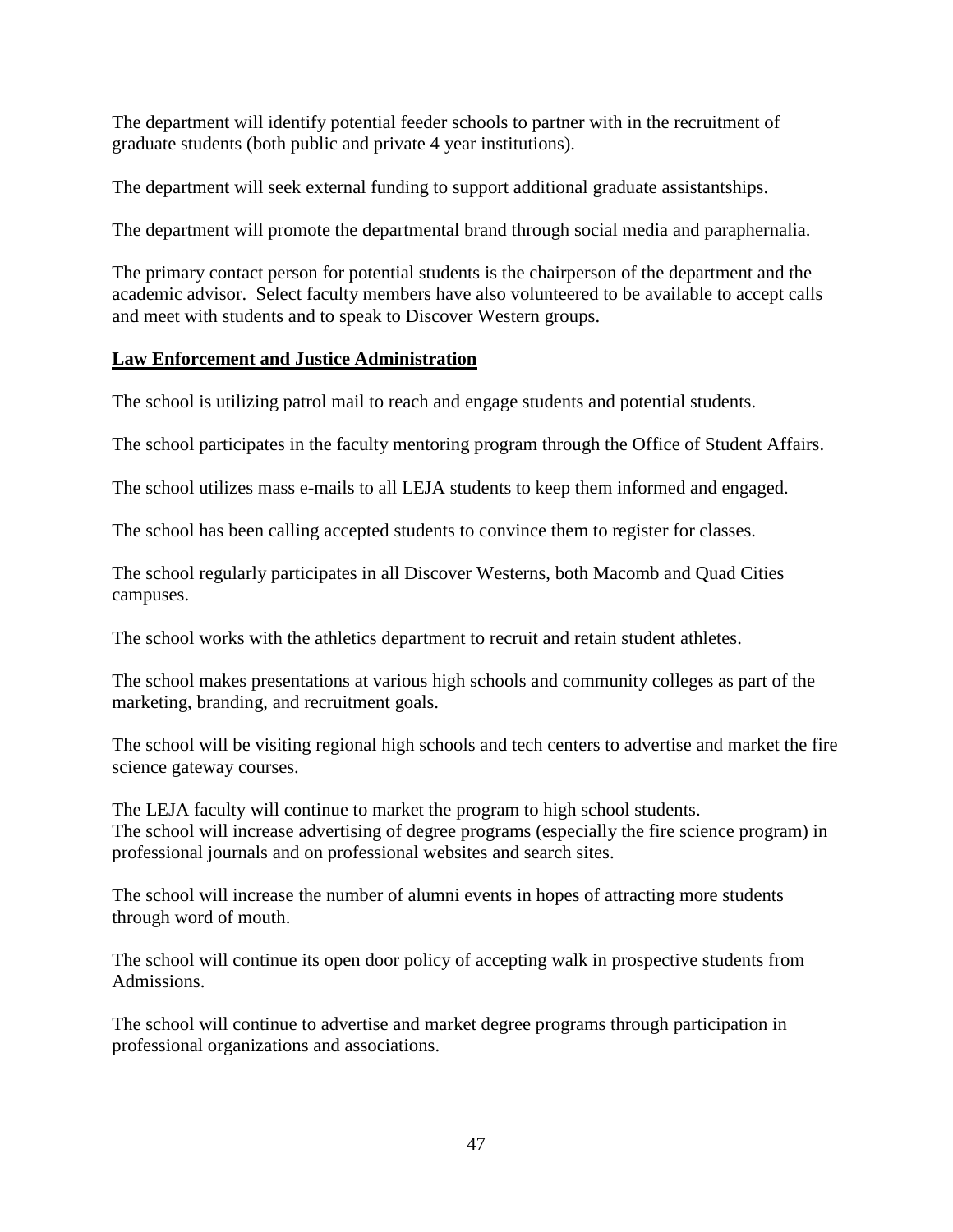Representatives from the school will continue to attend events at regional high schools, community colleges, career fairs, college fairs, and professional organization meetings.

The school is committed to the following activities to attract more international students:

Creating an international committee to foster international collaboration and research, faculty and student exchanges, and partnerships with schools abroad

Working to develop additional study abroad programs

Faculty making presentations and marketing the LEJA program in foreign countries

Continuing partnership with the Russian Federation, which includes a joint exchange of faculty and students

Participation in the international criminal justice conference held each year in Vladimir, Russia. The school uses that opportunity to solicit degree seeking students, forge study abroad exchanges, and pursue internship opportunities.

The school continued relationships with the Criminal Justice School (CJS) at East China University of Political Science and Law and with Sapir College (Israel) and forged new partnerships with additional international universities.

The school is working closely with the Center for International Studies to bring students here from Universities in England, Ireland, and Australia

The school hosted four international presentations through the Homeland Security Research program and the Center for Applied Criminal Research, and will continue to do so.

The school has instituted  $2+2$  agreements with the top ten feeder community colleges in the region, as well as with the new market community colleges. In addition, the school has identified 22 community colleges to initiate 2+2 agreements with for the new fire studies program.

The school will put the entire law enforcement graduate degree program on-line.

The school has proposed 3 new gateway courses in fire science to attract high school freshmen.

The school will soon be proposing a master's degree in fire administration. Currently, there are only seven (7) schools in the country offering a secondary degree in fire.

The school has developed a new criminalistics minor to attract students.

The school is integrating more hands on practical education that is designed to help students get a job and compete with other schools. Such efforts include mock trials, mock crime scenes, archeological digs, and etcetera.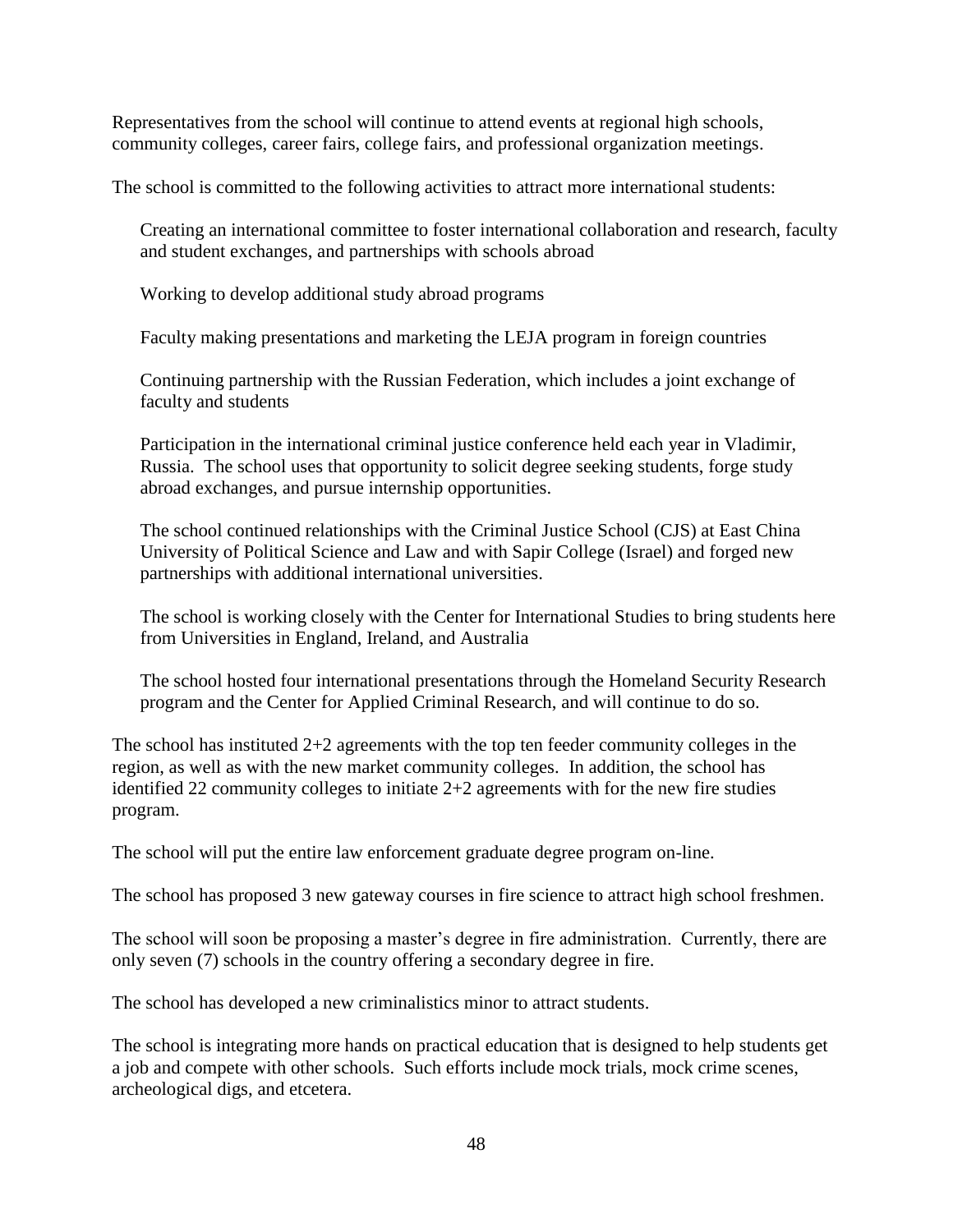The school is exploring putting more undergraduate programs on-line, and offering these courses during the summer to test them as well as attract more summer students.

The school is beginning a total curriculum review at the graduate level.

The school will offer sections of all of the LEJA graduate courses on-line to reach a broader audience.

The school will aggressively market the undergraduate program to regional law enforcement agencies, and once all courses are on-line, marketing will reach a national audience.

The school is in the process of developing a Post Baccalaureate Certificate in Fire Administration.

The school is seeking approval for a Master's Degree in Fire Science. There are currently only seven (7) schools in the country offering a master's degree in fire science.

The school is now aggressively recruiting LEJA undergraduates from the undergraduate program.

The Graduate Coordinator will meet with all undergraduate seniors twice a year to promote the LEJA graduate program.

The school plans to advertise on-line and in professional journals and send LEJA lapel pins to all graduate alumni in hopes they will wear them resulting in advertising for the LEJA graduate program.

The school will contact more law enforcement agencies and professional organizations to promote the graduate program.

The school will update the departmental website with faculty and student achievements, opportunities for graduate students, descriptions of faculty research, and examples of professional opportunities of recent graduates.

The school will utilize social media (e.g., Facebook, LinkedIn, Twitter) for communications and targeted advertisements.

The school identified markets for recruitment of underrepresented groups (including, but not limited to; Chicago Citywide Community Colleges; Rockford, Illinois; Peoria, Illinois; East St. Louis, Illinois, and West Englewood).

The school identified new undergraduate markets targeting mainly 4-year students (freshmen). The school participates in the COEHS Recruitment through historically black colleges and universities.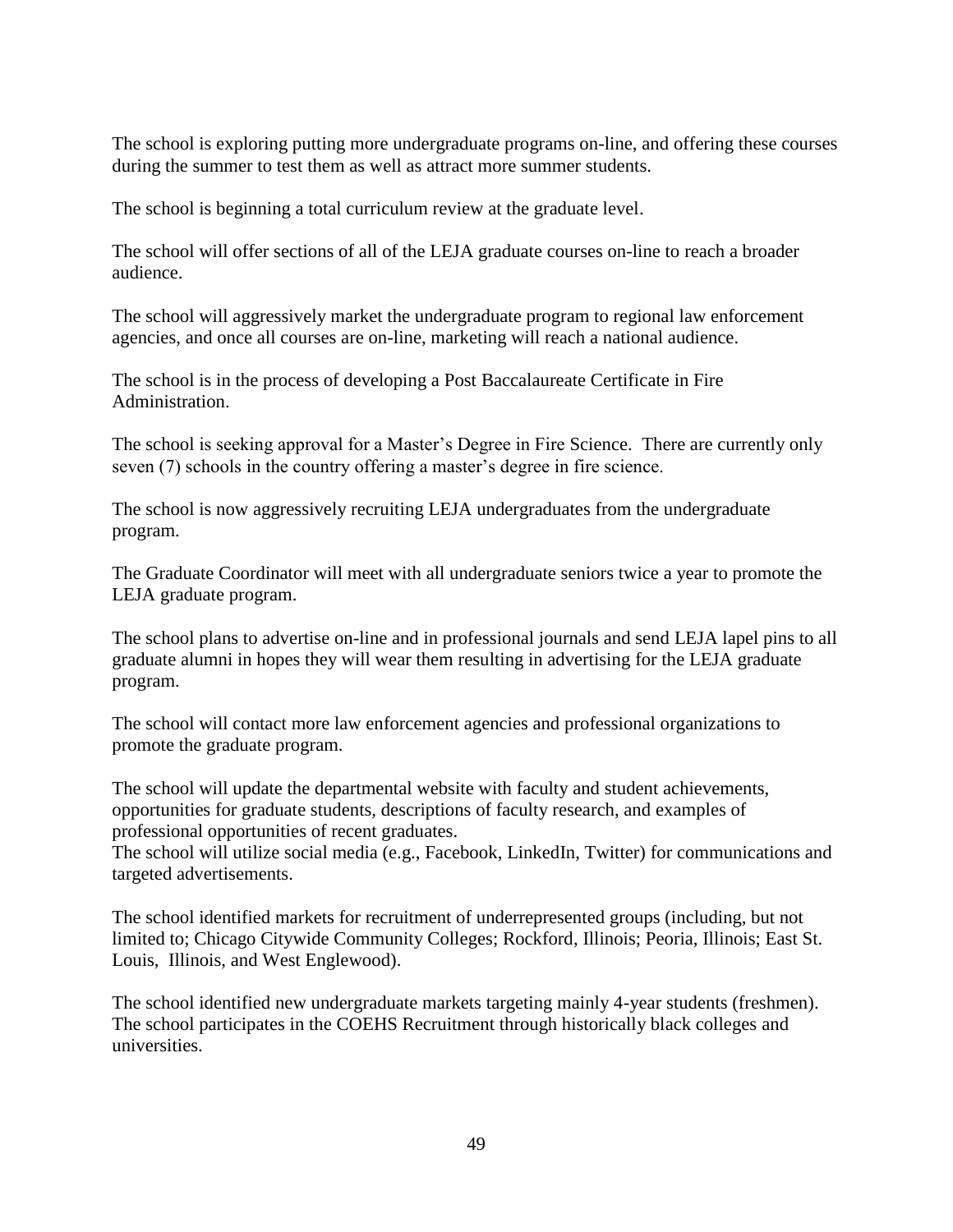The school is researching community colleges with diverse student populations for new  $2+2$ agreements.

The school conducted recruitment sessions with Chicago High Schools through the Admissions Office.

The school conducted graduate recruiting at Chicago, Illinois and tri-state area police, corrections, probation, and parole agencies.

The school met with prospective athletes interested in LEJA as a major.

The school attended professional career fairs.

The school conducted graduate student recruitment via professional training.

The school conducted on-campus LEJA undergraduate meetings for recruiting potential graduate students.

The school met with prospective students/parents.

The school recruited prospective faculty at state and national conferences.

In an effort to retain students, the school will continue to participate in the faculty mentoring program, contact students with high absenteeism, review curriculum to provide students with courses that are interesting, beneficial and engaging, promote faculty development opportunities to train faculty on how to better engage students, hire additional graduate assistants to be tutors, and engage more with students through LEJA student organizations.

A number of faculty volunteer in recruitment and retention efforts, some are done via Discover Western campaigns, some volunteer for telephoning potential or undecided students, some volunteer in the mentoring program, and some have participated in new marketing campaigns outside of the traditional University recruitment efforts.

#### **Liberal Arts and Sciences Program**

The program provides information at Discover Western and SOAR events, including a folder with materials to assist students with thinking about curriculum and career development. The interim director attends the table fair at each Discover Western in Macomb, while the interim associate director attends the university-wide events in the Quad Cities.

On the Quad Cities campus, the program collaborates with other programs to host Discover Arts and Sciences as an open house that also features a college-wide faculty discussion panel.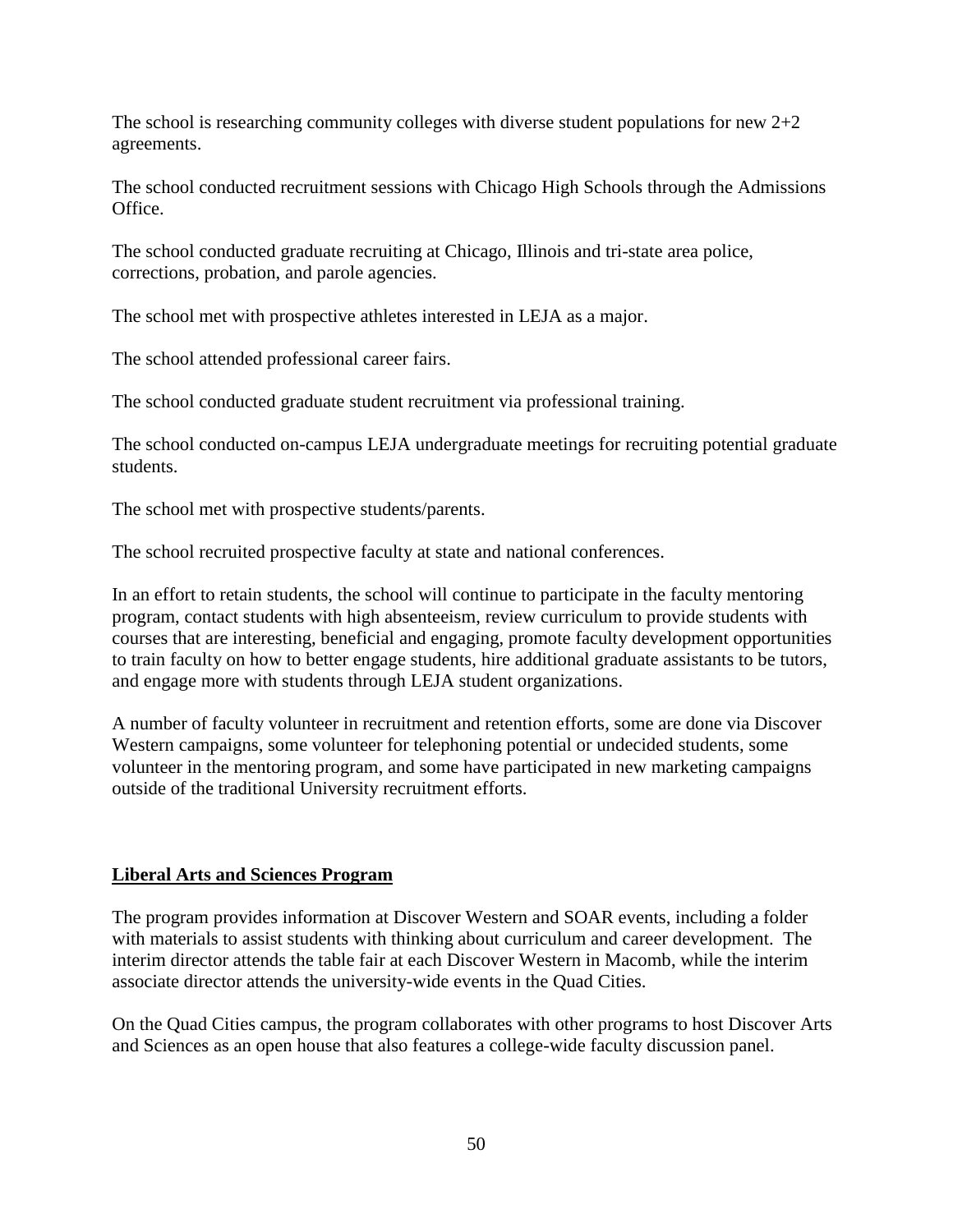The interim director emails each student who can be identified to be interested in the major with information about the program and an invitation to come to campus for a visit.

The program has established a Facebook page and is working to continuously update the website and Facebook page.

The program has updated flat sheet materials on both campuses and plans to keep these updated annually with new quotes and photos from current students.

The program is working a first fundraising campaign to establish foundation funds that could be used for student support.

The program has met with chairs in other departments that have minors that complement the liberal arts and sciences program and have begun discussing optimal minor pairings for the paired minor emphasis that can be marketed to students.

The interim director will participate in post-table fair sessions for undeclared students and work with the University Advising and Academic Services Center to contact prospective and accepted undeclared students who may have interdisciplinary interests that are within the Liberal Arts and Sciences program curriculum.

The program plans to collect data on employment options for persons with this degree, as well as data on employment placement among our alumni that will be published on the website and flat sheets.

The program has begun discussions with English and Journalism about hosting an event at the Quad Cities campus for high school teachers and guidance counselors to provide information about programs and emphasize the ways in which Western is unique in the region.

The program plans to develop reusable banners that highlight the program's unique features and students; these can be displayed at recruitment events, research days, and other events that celebrate students.

The program will apply for recruitment grants from the College of Arts and Sciences and from the School of Graduate Studies to support recruitment initiatives.

The program plans to work with the Center for International Studies on recruitment opportunities specifically in Asian countries that have students particularly interested in a broad, liberal arts degree that focuses on the Western humanities (national organization, Association for Graduate Liberal Studies Programs, has identified this as a growing student base for these programs).

The program changed the paired minor emphasis to the default option and has worked to highlight it to prospective students.

The program will assertively recruit undergraduate students into the graduate program. The interim director will contact all undergraduate students who meet the criteria for the integrated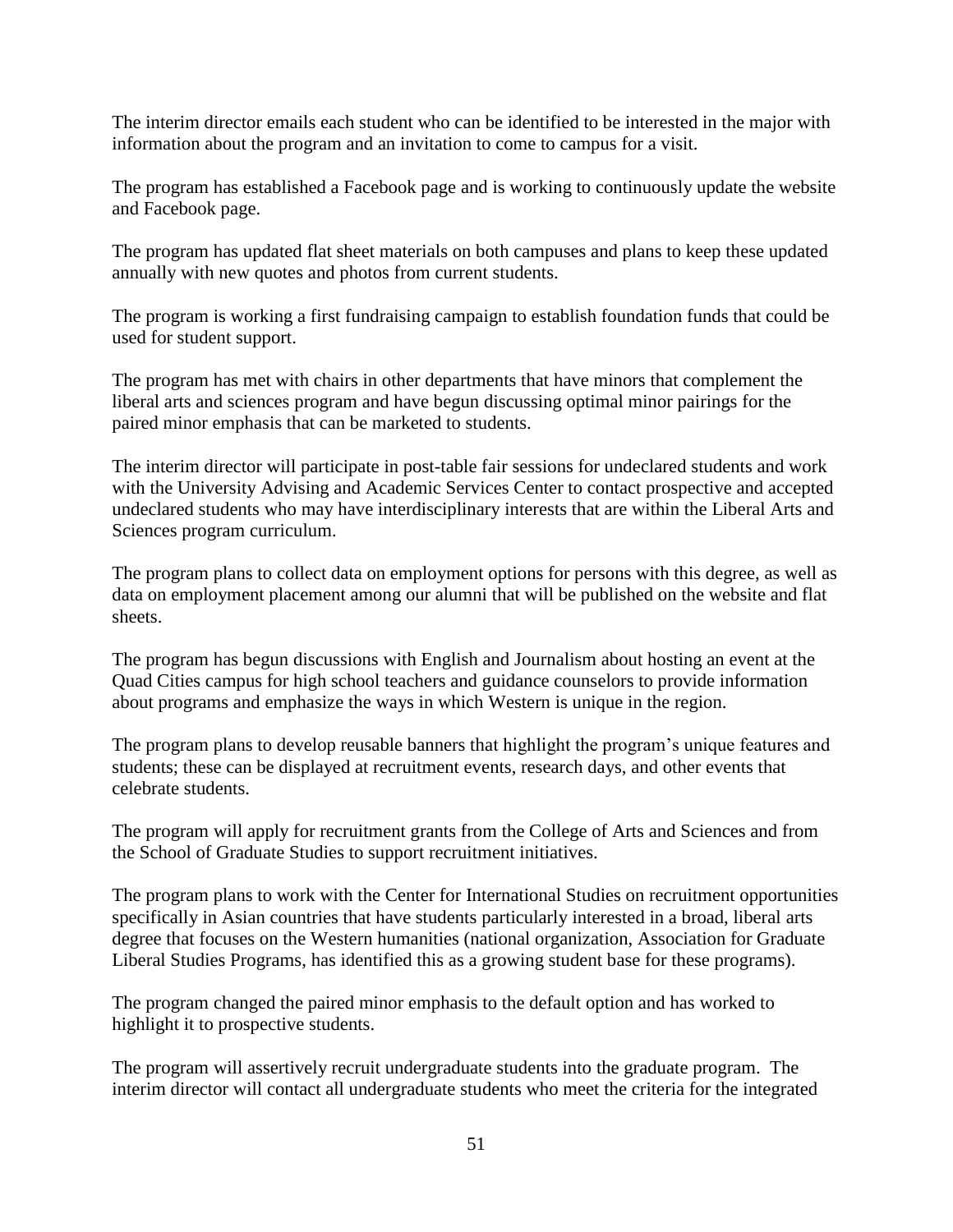bachelor's and master's program via mail and email, and will invite them to apply and/or learn more about the graduate program.

The interim director attends Western's Graduate Expo events and other recruitment events whenever possible.

The program is developing a fundraising campaign to establish foundation funds that could be used for student support.

The program will explore partnerships with regional private 4-year schools, including the possibility of including them in our 4+1 integrated bachelor's and master's degree.

The program will explore partner opportunities with employment sites, especially in the Quad Cities region.

The program will conduct exit interviews with graduating students to solicit feedback on their graduate experiences.

The program will cultivate pipelines (e.g., alumni, faculty and colleagues at other universities, feeder schools, etc.)

The program will update the departmental website with student achievements, opportunities for graduate students, and examples of professional opportunities of recent graduates.

The program is piloting an Alumni Mentoring program for underprepared graduate students in an effort to increase student retention and success.

The director and select academic advisors will be available to assist students.

#### **Management and Marketing**

The following initiatives have been implemented to recruit for the Supply Chain Management program:

Creation of wiu.edu/scm website

Targeted postcards (both hard copy mailers and e-cards)

Billboards in the QC area

T-shirts for prospective students attending Discover Western events

Guest speakers in business-related classes at area high schools about supply chain management as a profession (not directly recruiting for WIU because of restrictions in place by the University regarding visiting high schools, but speaking about the profession).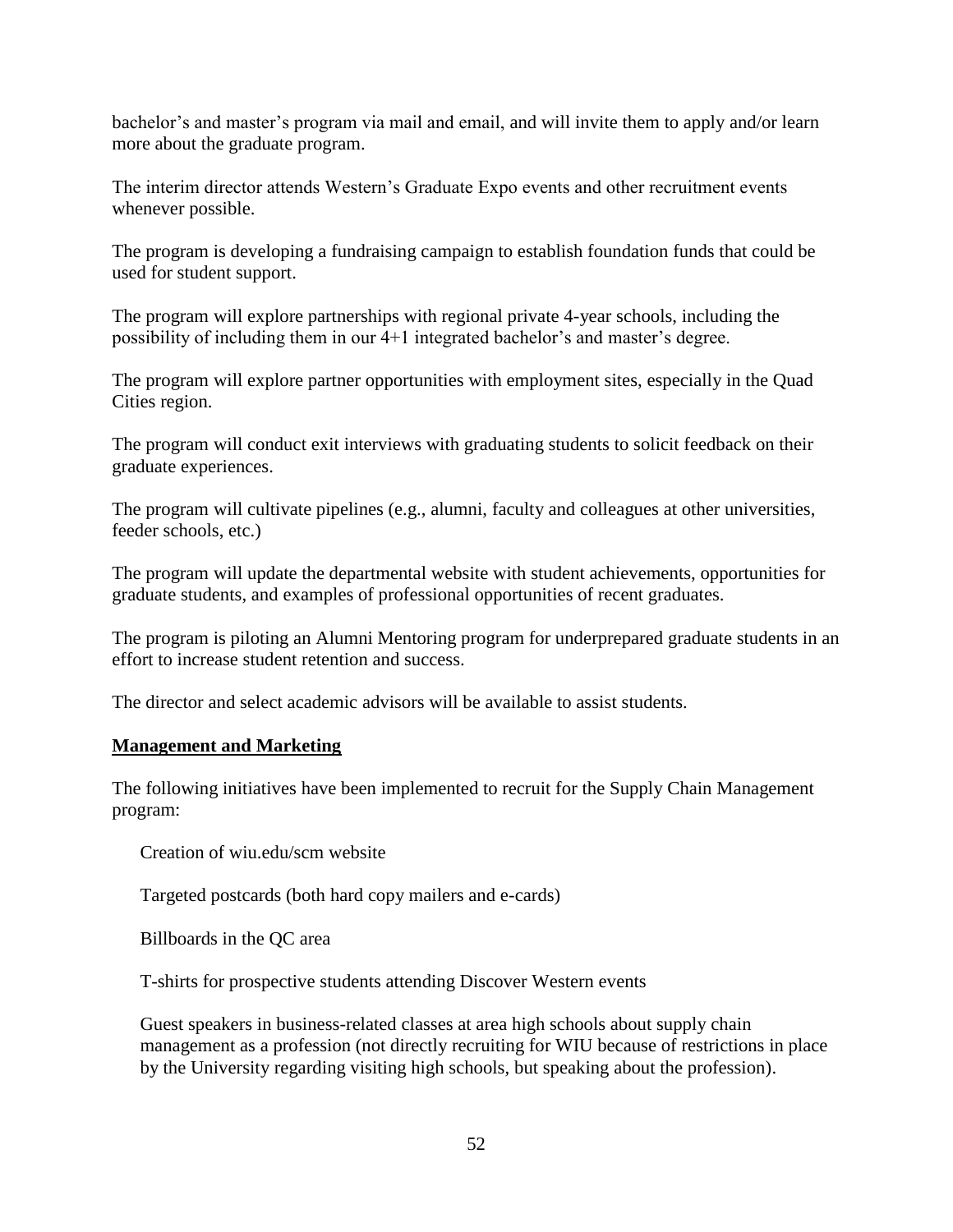Attending Jr. High and High School career fairs when invited, actively searching for more in which to participate.

Full-page advertisement and listing in ISM "Supply In Demand" publication

Participating in Discover Western when possible

The following recruitment initiatives apply to the remainder of degree granting disciplines (MGT, MKTG, HRM):

All accepted freshman and transfer students are contacted by mail, and each discipline has a customized message depending upon the interest of the potential student.

Faculty member attend Discover Western.

The department has an international faculty member who works to recruit international students.

The department has or is working on 2+2 agreements with Richland Community College, Sauk Valley College, Black Hawk College, Eastern Iowa Community Colleges in Bettendorf, Clinton, and Muscatine; Illinois Valley Community College, Northeast Iowa Community College, and Kirkwood Community College.

The department currently maintains internship opportunities in all of the degree granting disciplines (MGT, MKTG, HRM, SCM). Supply chain management is the only program that requires an internship to be completed as a requirement of degree completion.

The marketing area will revise the curriculum to include undergraduate certificate programs in Integrated Marketing Communications and Marketing Technologies*.*

The department seeks input from an advisory board made up of representatives from companies including: Deere, ADM, CAT Logistics, Dot Foods, DHL, Wal-Mart Logistics, Monsanto, Trinity Logistics, ISM-NAPM, Group O, and the department has begun strategic planning sessions with the advisory board to include student recruitment.

The department is expanding directed electives to include courses within the department and college to allow the students to choose classes that align with their interests, and relate to SCM in some way.

SCM hosts a recruitment event at the Multicultural Center every spring targeting undeclared business students, past events sponsored by ADM & Dot Foods, formerly titled "SCM Diversity-Recruitment Event."

The following activities will contribute to retaining qualified students in the department:

The Marketing Faculty funds a \$700 scholarship.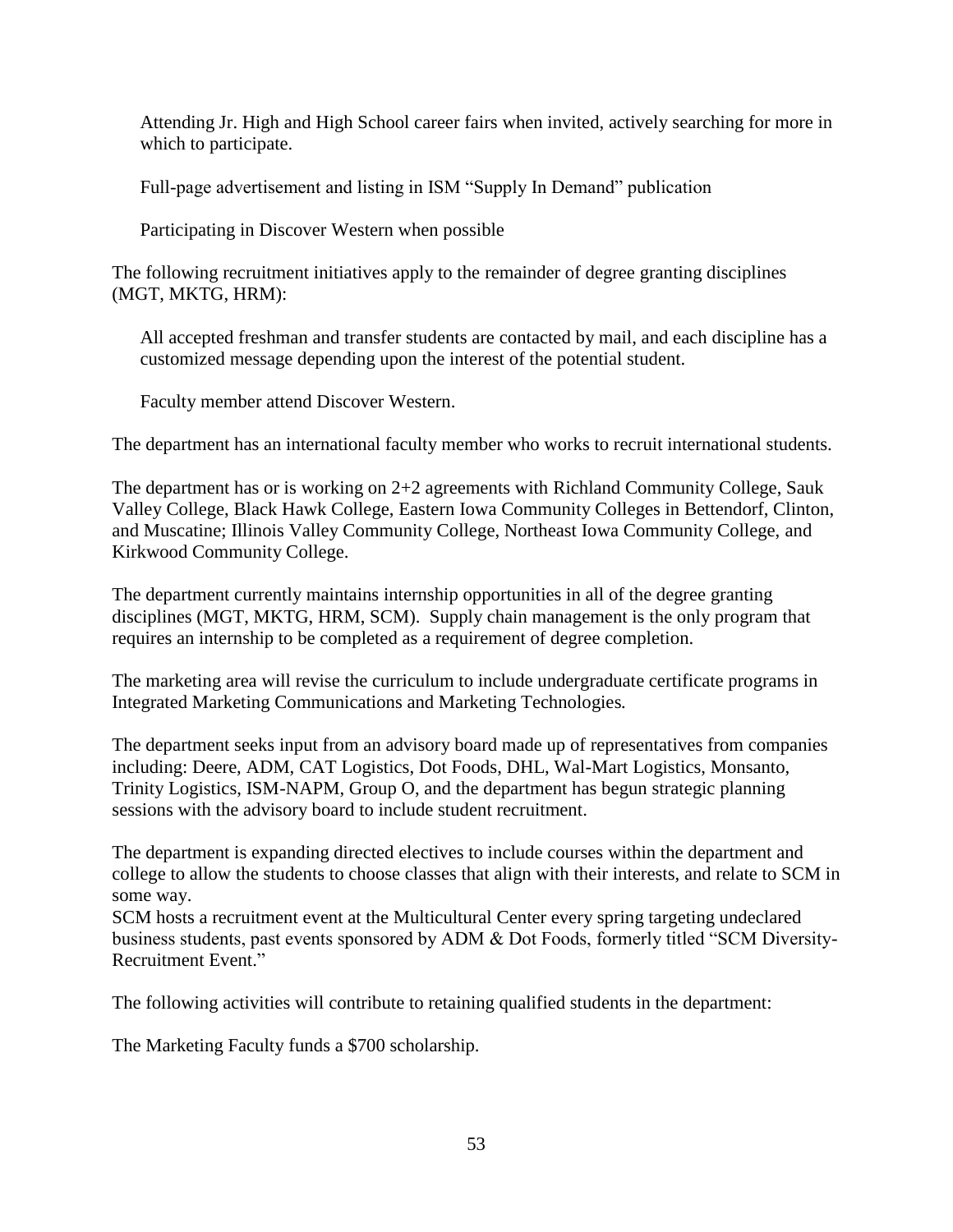Supply Chain Management has created and anticipates expansion of scholarship opportunities for majors.

The department maintains active student organizations and encourages students to engage in these organizations.

When admissions request that a faculty member speaks with a prospective student, the chair will send a general call to faculty in the discipline to identify availability.

## **Mathematics**

The department provides information at Discover Western and SOAR events.

The department will hold a "major/minor" day, during one of the Discover Western events.

The department will provide department t-shirts to all students who express an interest in the major.

The chair will write a letter and a postcard and two student ambassadors will call each student who can be identified to be interested in the major and follow up with an email to the student and with an invitation to come to campus for a visit.

Volunteers from the student organization will write to 10 senior students at their old high school praising the program and WIU.

The department will identify ten potential "feeder" high schools and five community colleges and faculty volunteers will visit these schools or use Skype and give mathematical talks as well as describe our programs with teachers, advisors, and students.

The department will continue to host a one-day conference each year for regional teachers to attend and receive professional advancement training.

Representatives from the department will attempt to attend the following events:

Participation in college fairs at selected high school venues National Hispanic Leadership Institute Chicago Public Schools (held at Harold Washington College) Future Business Leaders of America (FBLA) Leadership Conference (Decatur)

The department will meet with current international students and ask them for contacts at their high schools in their home countries, and their teachers will receive information on the program.

The department will identify feeder schools in other countries, beginning with the schools current international students attended and develop agreements with those schools to bring more students into the program.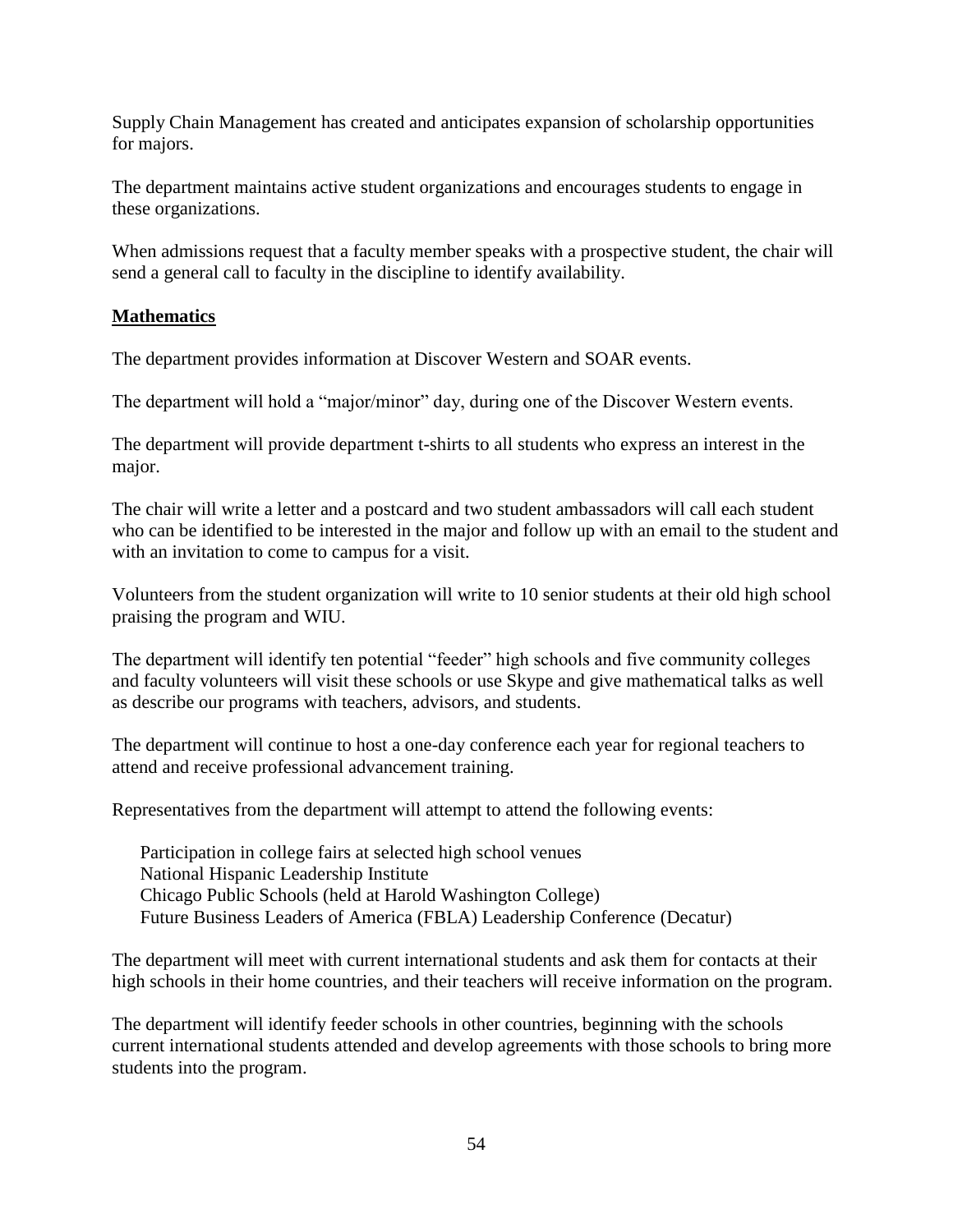The department has several international faculty and many have agreed to visit schools the next time they return to their home countries.

The department will work closely with the Center for International Studies and follow up with all students who have expressed interest in the programs.

The department will develop a new minor for business mathematics.

The department will develop a one-hour course in the subject area for non-declared students, in an effort to attract students to our major.

The department will develop an internship program.

The department will consider developing a pre-med preparatory program.

The department will develop possible new minors.

The department will assertively recruit our undergraduate students into our program. The Graduate Director or other graduate faculty will meet with all undergraduate seniors with GPAs over 3.5.

The department will raise more money from donors for grad assistantships.

The department will develop partnerships with regional private 4-year schools, and invite prospective students to campus for an open house.

The department will continue to partner with employment sites (i.e. school districts and industries.)

The department will continue to conduct exit interviews with graduating students to solicit feedback on their graduate experiences.

The department will continue to provide guest lectures in major courses at feeder schools.

The department will continue to make personal calls to prospects.

The department will cultivate pipelines (e.g., alumni, faculty and colleagues at other universities, feeder schools, etc.).

The department will contact professional organizations for advertising space and to connect with student members.

The department will continue to update the departmental website with faculty and student achievements, opportunities for graduate students, descriptions of faculty research, examples of professional opportunities of recent graduates.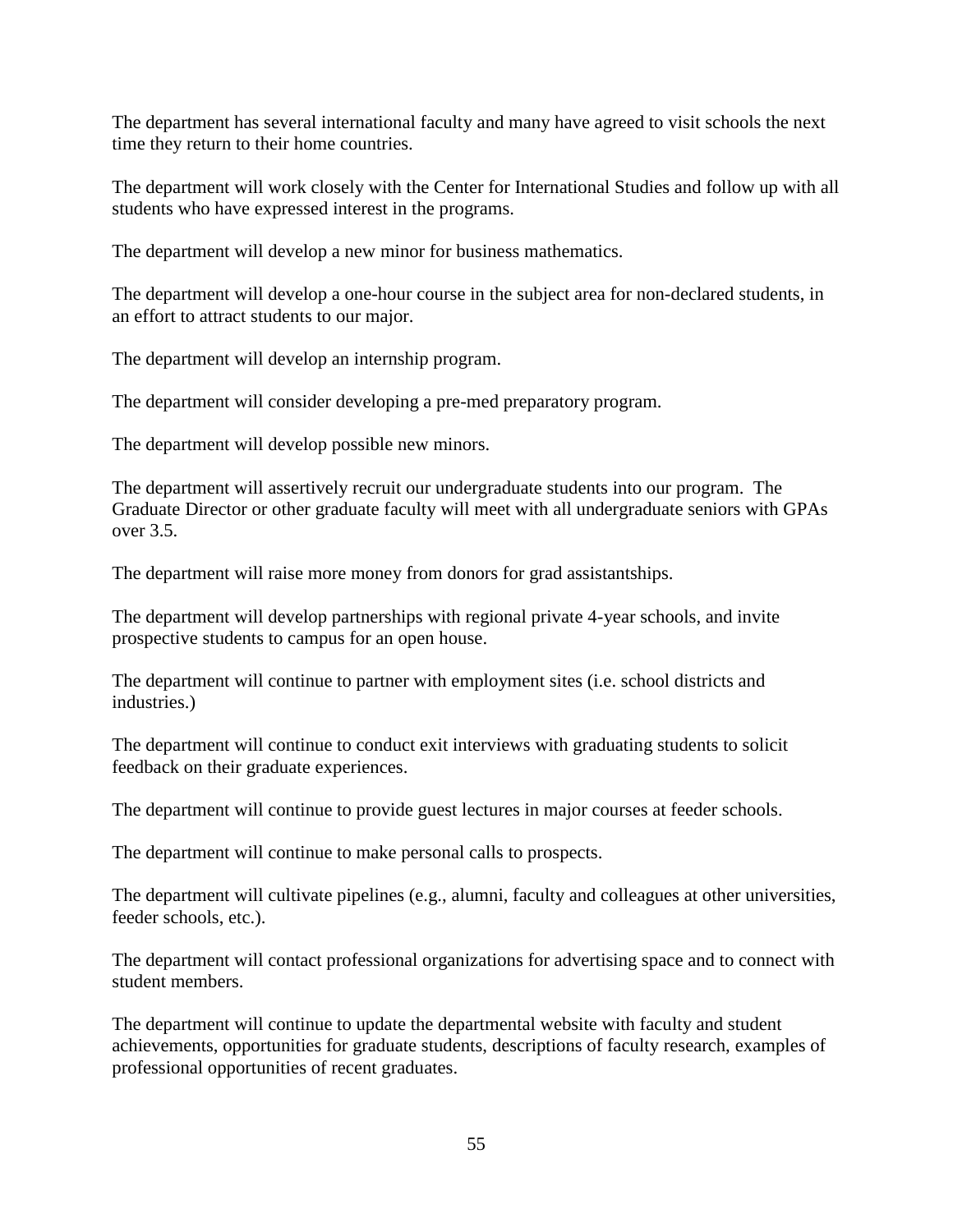The department will continue to utilize social media (e.g., Facebook, LinkedIn, Twitter) for communications and targeted advertisements.

The department will continue to provide tutoring, and a floor in the residence hall for our service courses to enhance retention.

The primary contact person for potential students is the chairperson of the department and the academic advisor. Select faculty members have also volunteered to be available to accept calls and meet with students.

### **Museum Studies**

The department provides information for all graduate visits to college fairs and for all Discover Western events at WIU-QC.

The department hosted a "Find Your Niche" that focused on helping students from high school through graduate school to learn about careers in the fields of cultural and natural resources. Local resources including museums and natural resource institutions provided activities and information. The program also featured overviews from several WIU departments/areas including RPTA, Museum Studies, Biology, Geography, Environmental Studies, and the Zoo/Aquarium Certificate program. Presentations also included department partners from local community colleges to show prospective students how they can build their higher education experiences.

The GEMS (Graduate Experience in Museum Studies) student organization participates at all WIU fairs and open houses, where prospective students can talk with current students and leaders in the program.

The department hosts an annual GEMS workshop weekend every Spring semester. This event is open to everyone to offer hands-on experiences to current and prospective students.

The department has identified feeder undergraduate institutions as well as those in the five-state area (Illinois, Iowa, Wisconsin, Indiana, Missouri) to compile an email list of department heads and professors. Using the CoFAC Patron Mail system, the department has sent out 1 newsletter with more to follow that share, "What Your Graduates Are Doing in WIU-QC Graduate Museum Studies." The department features short stories on current students and alumni with basic information about the graduate program and photos.

The department maintains an active Facebook page (WIU-Museum Studies) where prospective students can learn about current student activities, alumni posts, and issues in the field. Along with the museum studies website, current students comment that Facebook is still the preferred vehicle for gaining access to information and ideas. The department also has a feed to Twitter.

The department is meeting with Illinois Wesleyan, Wartburg College, and Luther College to develop 4+1 Undergraduate/Graduate programs.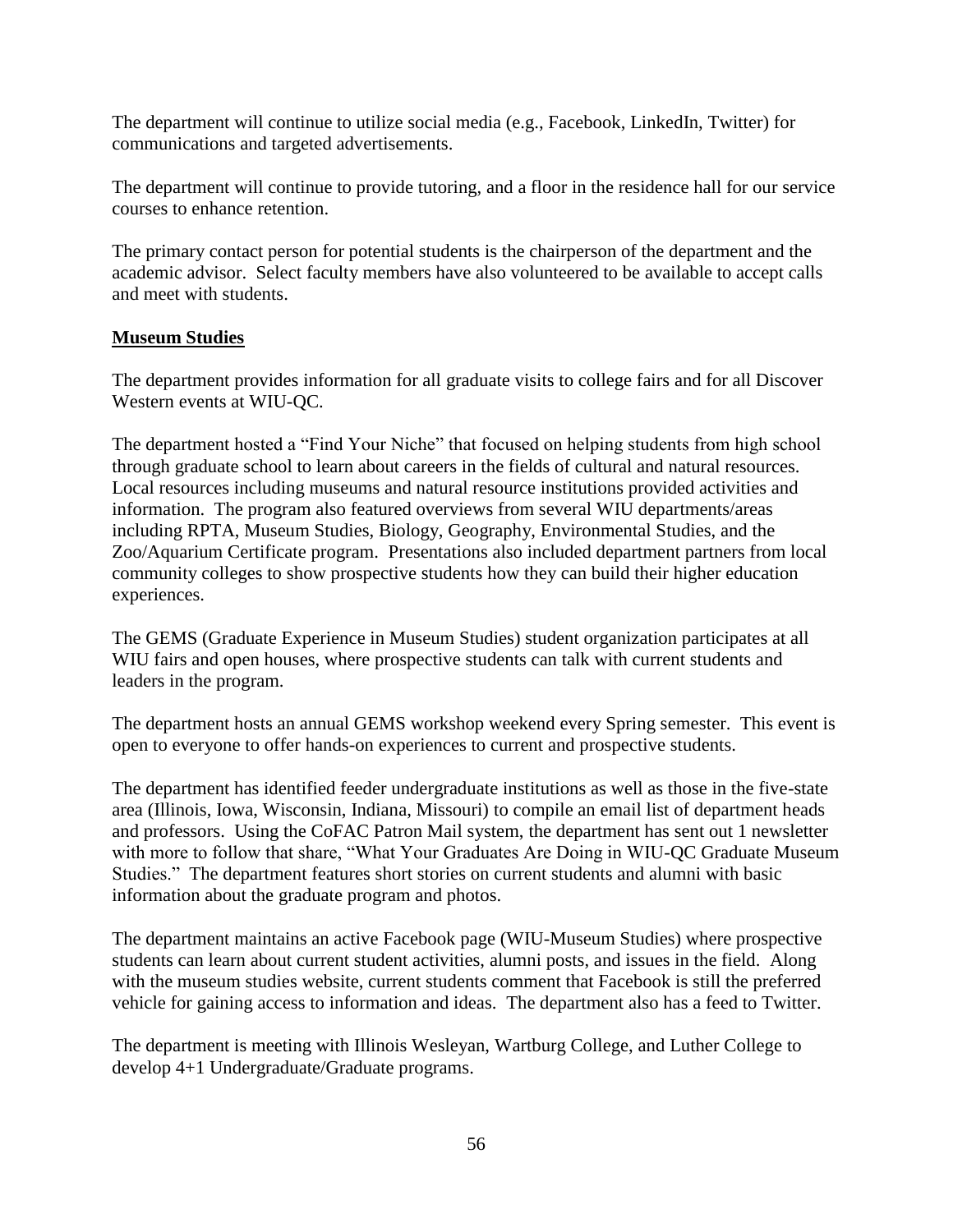The department is developing an interactive iBook through Community Foundation grants to feature behind the scenes of museum careers. Interactions will feature images of objects from our partner museums, students and their mentors, and activities that will allow users to curate their own exhibition, learn collections processes, and solve an ethical museum dilemma. This will be used at all events and widely distributed at national/international conferences.

The department is placing an advertisement in the College Art Association national conference program.

The Director will speak with more community organizations including an upcoming lecture for the Muscatine Rotary.

The department will meet with Center for International Studies to develop recruitment activities for international students.

The department has taken materials to the International Conference of the Inclusive Museum and will continue to provide materials.

The department has a 4+1 integrated degree program with Recreation, Parks and Tourism Administration, with plans to propose a 4+1 with the Department of Art.

The department is developing area specialties for students that reflect the most current practices and changing demands of museum professionals that also align with the expertise of faculty members.

The department is offering courses designed to encourage undergraduate students to consider museum careers and to stay at WIU for graduate school.

The department will assertively recruit undergraduate students into the program.

The department chair or volunteer faculty will attend recruiting fairs, particularly at feeder schools.

The department will raise more money from donors for graduate assistantships.

The department will develop partnerships with regional private 4-year schools, and invite prospective students to campus for an open house.

The department will partner with community museums and keep them updated with museum studies activities.

The department will conduct exit interviews with graduating students to solicit feedback on their graduate experience.

The department will provide guest lectures in major courses at feeder schools.

The department will make personal calls to prospective students.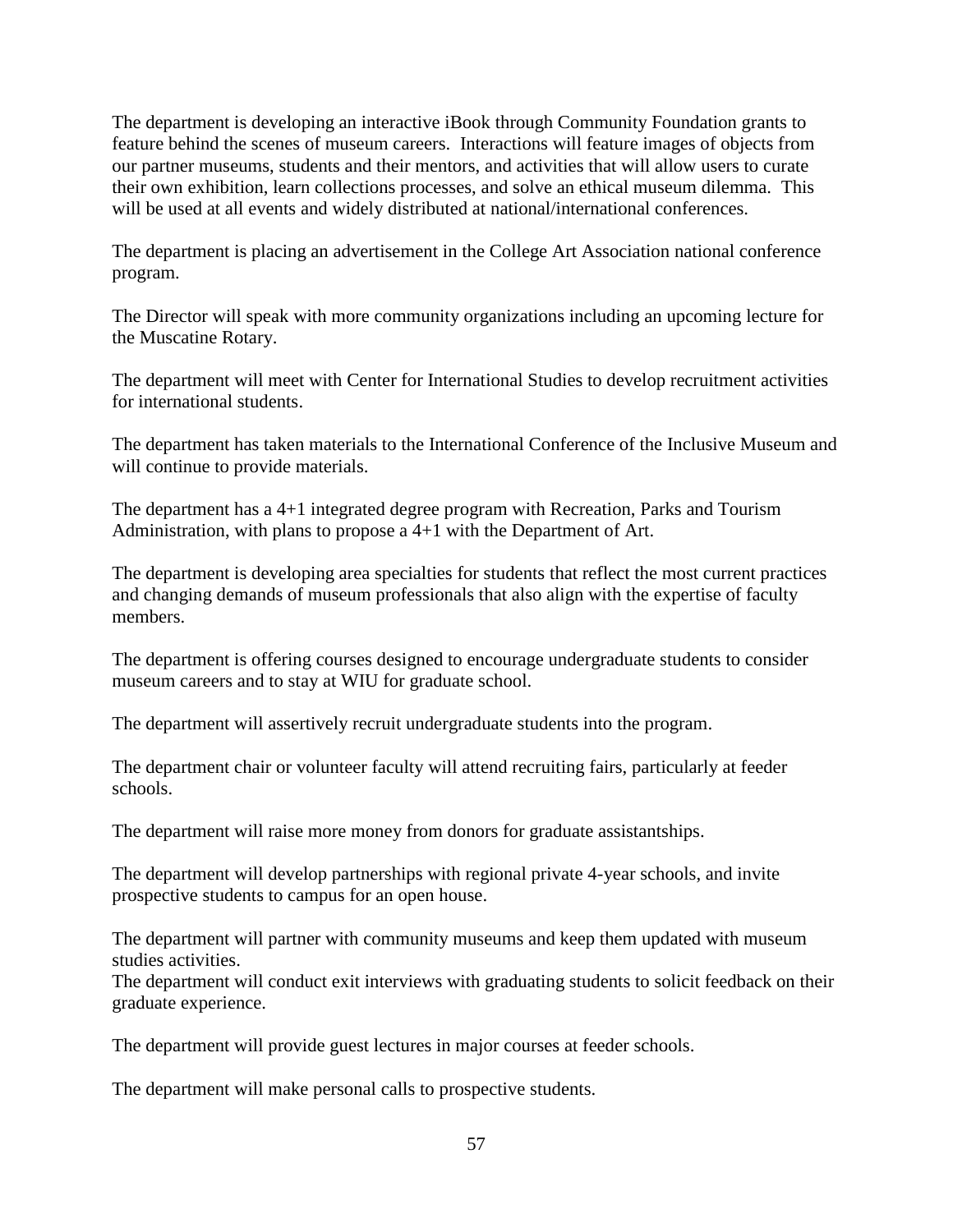The department will cultivate pipelines (e.g., alumni, faculty and colleagues at other universities, feeder schools, etc.).

The department will contact professional organizations for advertising space and to connect with student members.

The department will update the departmental website with faculty and student achievements, opportunities for graduate students, descriptions of faculty research, and examples of professional opportunities of recent graduates.

The department will utilize social media (e.g., Facebook, LinkedIn, Twitter) for communications and targeted advertisements.

The department will recruit male students and minorities through community engagement and by offering our interactive iBook to teachers, docents, and community members.

The director follows up with prospective students with personal greetings and program information by email, schedules phone calls and/or personal tours of the Figge Art Museum upon receiving student inquiries.

## **Music**

Each fall a professionally produced and printed poster announcing music scholarship audition dates is sent to all high school band, choir and orchestra teachers in Illinois, Iowa, and Missouri. This poster includes the website link and encourages prospective students and others to go to the website or to call for information. A large percentage of the students who audition for music scholarships at WIU have previously attended one of the music camps (now called Institutes) or other music events. The scholarship audition also serves as the entrance audition for being a major in the School of Music. The school has three audition days on campus (one in December and two in February) and one audition day in the Chicago area (January). The audition day in the Chicago area will be at Naperville Central High School. The Band Director there is a WIU graduate. All prospective students who want to audition are accommodated.

The school participates in Discover Western days organized by the Admissions Office. Almost invariably the students we see at Discover Western are already in our database and have been contacted by us at least once and often multiple times.

The school rents booth space at the Illinois Music Educators Association's (IMEA) All-State Convention in Peoria each year. The school's presence at this convention has proven particularly useful in recruiting students. Last year the school exhibited at the Iowa State Music Teachers Convention and the Indiana State Music Teachers Convention. In addition to the Illinois Convention, the school will also exhibit at the Wisconsin and Missouri State Music Teacher Conferences. In addition to the hundreds of high school and junior high school music teachers who attend these conferences, there are thousands of high school and junior high school students who attend and participate as members of performing groups.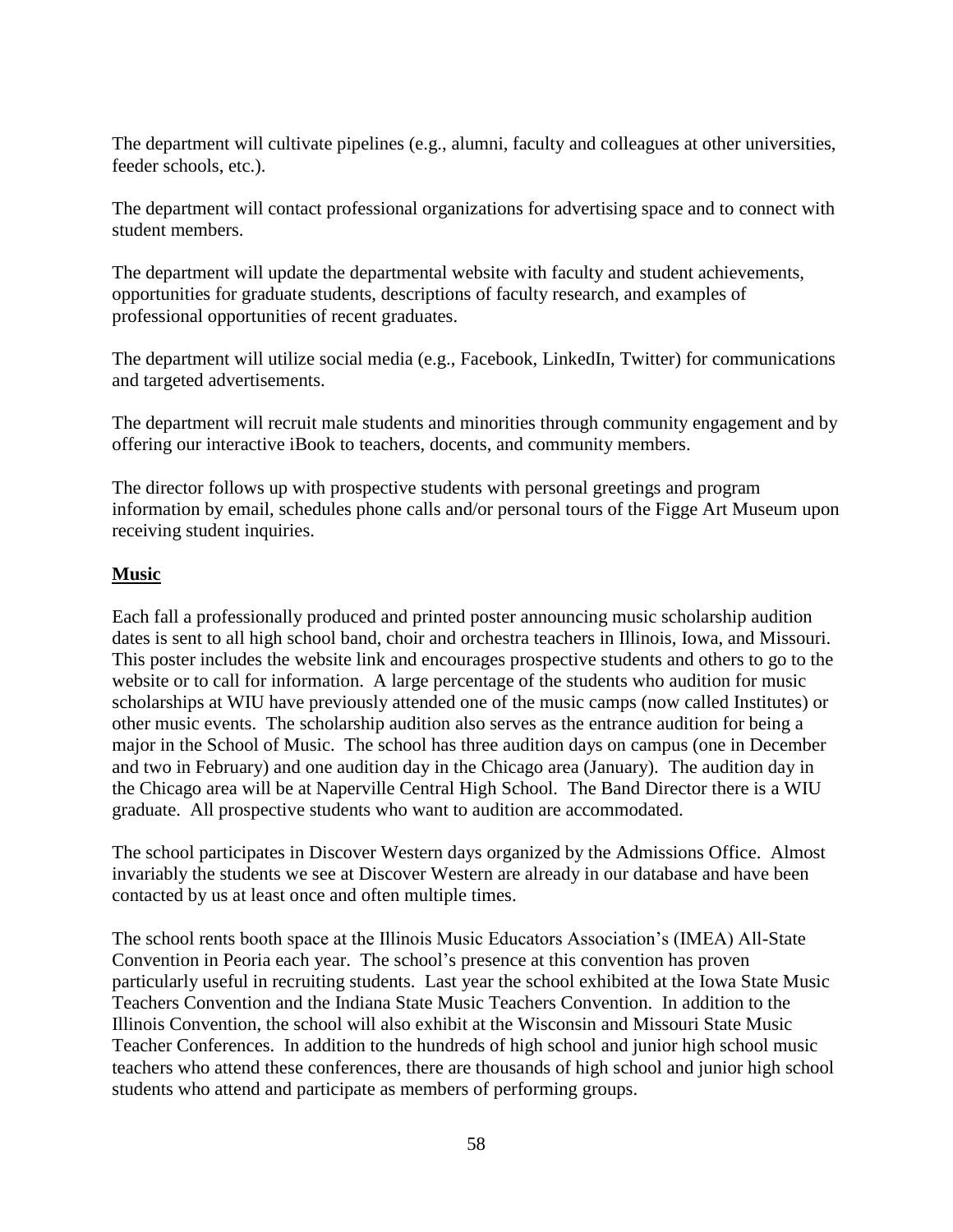The Recruitment Coordinator maintains a database of prospective student names. The names come from the faculty recruitment activities, recruitment posters, ads placed in professional journals, and the admissions office. Whenever a prospective student name is received, the Recruitment Coordinator sends information about the program to the prospect within 24 to 48 hours. The Recruitment Coordinator, one or more of the ensemble area directors, a studio faculty member in the student's area of instrument or voice, and a program area coordinator (Music Education, Music Therapy, Music Business, e.g.) all follow-up and stay in communication with the prospective student. If the prospective student has not already visited campus, the Recruitment Coordinator arranges for the student and parents to visit. The prospective student has the opportunity to visit music classes and rehearsals and work individually with a studio faculty member while on campus. Additionally, the visit is coordinated with the Admissions Office.

The school is dependent upon the Talent Grants and Tuition Waivers allocated from university student fees. The Music Audition/Talent Grant Committee makes awards to outstanding students. Those talent grant award recipients are then assigned to ensembles that serve the university and the community by performing for numerous on- and off-campus events. Music talent grant offers are made to students by the first week of March each year. This allows the offer to be considered during the time that the prospective students are also receiving offers from other institutions. However, the school is finding that some schools are making offers weeks if not months earlier. To be more competitive, the school is investigating ways that to make offers earlier.

The Recruitment Coordinator as well as ensemble directors and studio faculty remain in touch with the recruited students throughout the summer. They provide assistance to the students as needed and let them know the school has continued interest in them attending WIU.

The Recruitment Coordinator and the Assistant Director of the School of Music ensure that the music students are registered during SOAR. Students who are interested in majoring in music typically make that decision while still in high school. Usually, music is not a "discovery" major for already enrolled college students. Because of the necessary course sequence of music theory, applied music, and music history classes, the music degree curriculum must begin the first semester. Otherwise, the student will not be able to finish the degree in four years. Thus, the school has a very high retention rate for music majors. The retention rate is much higher than the university's retention rate. This is due to the fact that from the very beginning of their college career music students are:

Taking courses in the major that they are interested in studying; Developing a strong connection with their fellow freshmen music majors immediately because they are all taking the freshmen music courses together;

Rehearsing and performing in ensembles together not only with their freshmen peers but also with music majors from sophomore to senior levels who serve as informal mentors for the new freshmen; and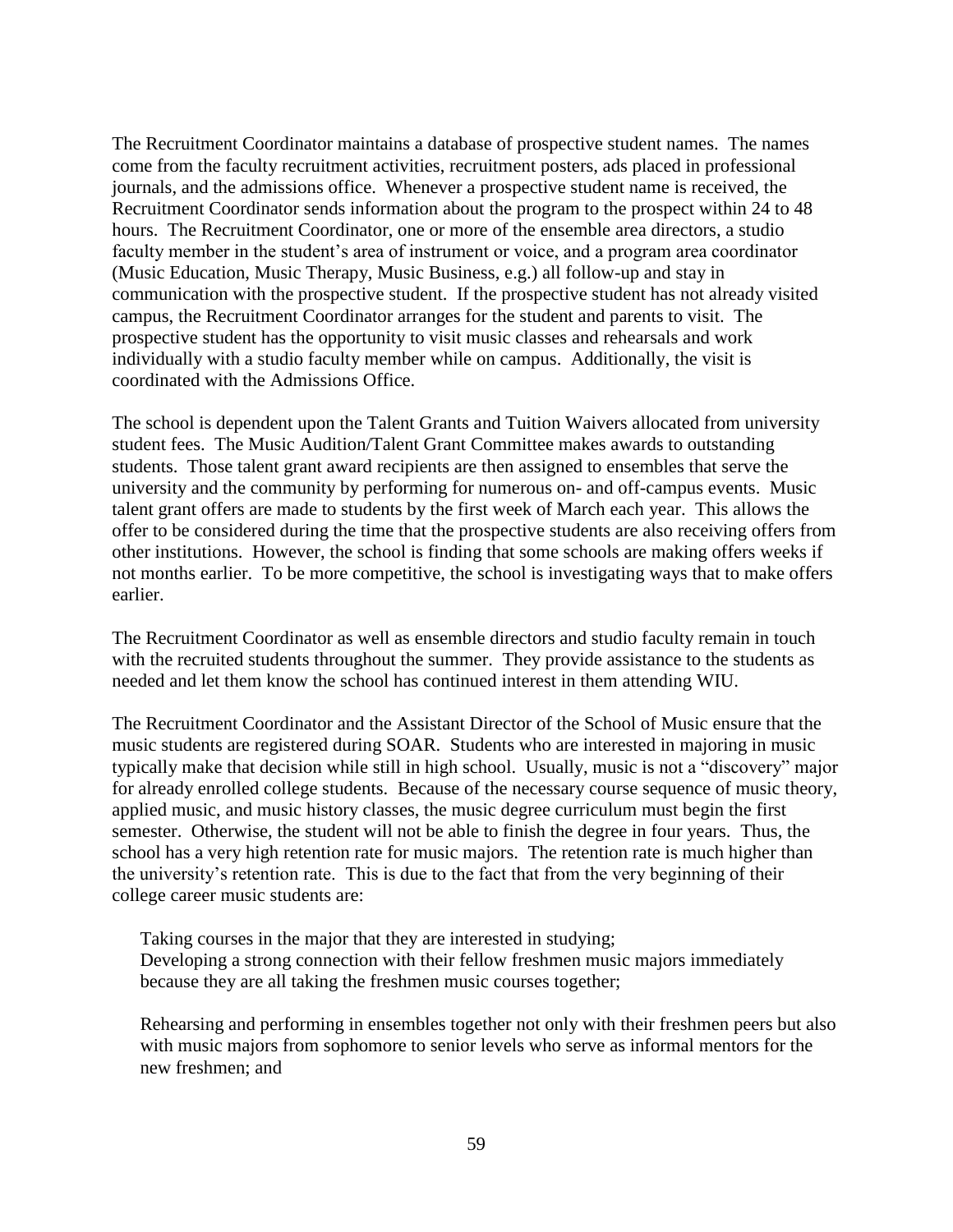Working for an hour each week individually (for three or four years depending on degree program) with the faculty member who is teaching them applied music on their instrument or voice. A very strong bond develops between the studio teacher and the student in this type of mentoring environment.

Music students develop a sense of family and community during their first semester in the School of Music. Getting students involved in a meaningful way; in a degree program, is an excellent method to developing strong retention.

The list below is representative and not intended to include every recruiting activity performed by School of Music faculty and staff.

Senior High School Choir Summer institute (campus) Choral Leadership Workshop (campus) Horn Field Campus Retreat (campus) Holiday Festival of Choirs (campus) Junior High School Honors Chorus (campus) Senior High School Honors Chorus (campus) University Singers fall recruiting tour to regional high schools Director of Choral Activities high school clinics and recruitment trips University Singers performances at state, region, and national conferences Olympic Conference Choral Festival (campus) West Central Conference Choral Festival (campus) IMEA District IV Choral Festival (campus) Quincy Showcase of Excellence IHSA Organizational Contest Missouri State Solo and Ensemble Opera on Wheels (off campus mainly to elementary schools) Marching Band Classic (campus) Showcase of Bands (campus) Brass & percussion studio faculty high school clinics and recruitment trips Summer Music Institute (campus), formerly referred to as Summer Music Camps Faculty ensemble performances at regional high schools and professional conferences Marching Band regional performances Band Summer Institute for high school and junior high students (campus) Wind Ensemble spring recruiting tour to regional high schools Director of Bands high school clinics and recruitment trips Wind Ensemble performances at state, region, and national conferences Orchestra spring recruitment tour to regional high schools Orchestra performances at professional conferences President's International String Quartet performances both on and off campus Orchestra Director high school clinics and recruitment trips Orchestra annual Halloween Concert (campus) Orchestra Summer Institute (campus) Instrument specific Summer Institutes (campus), such as horn institute, violin institute, etc. Jazz Summer Institute (campus)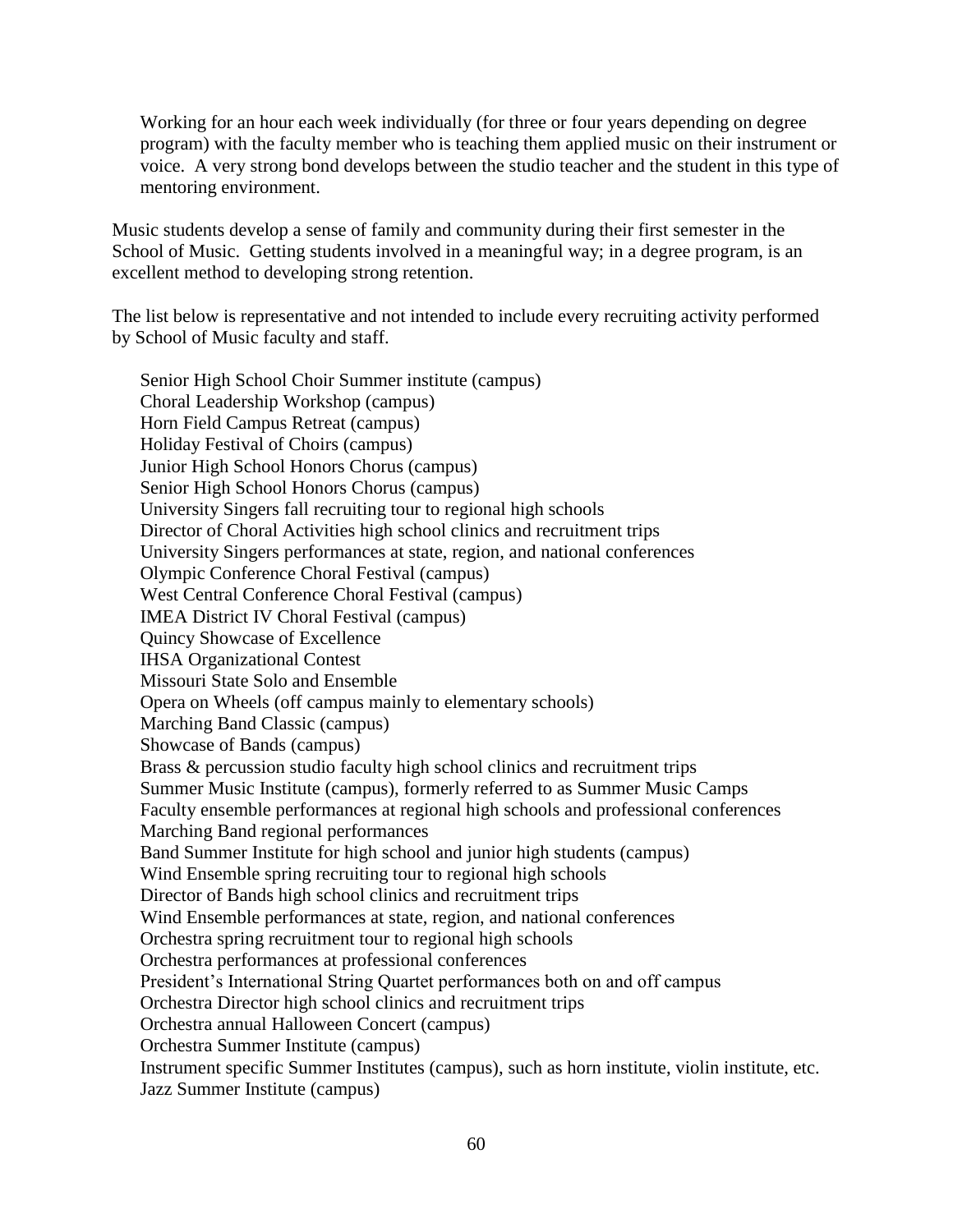Jazz Studio Orchestra fall recruitment tour to area high schools Jazz Studio Orchestra North Shore Festival Chicago Jazz Festival (campus) Faculty Jazz Ensemble performances and recruitment trips SEIBA Jazz Festival Iowa Rolling Meadows Jazz Festival Birch Creek Jazz Festival Jazz faculty high school clinics and recruitment trips Director of Jazz Studies recruitment trips Purdue University Jazz Festival Jazz Combos performances off campus Annual Brass Festival (campus) Annual Horn Festival (campus)

The school has a comprehensive network of music faculty, advisors, and the director and assistant director who prospective students can contact for assistance. Also, prospective and current students are welcome to speak with the professor they would potentially be studying with on their instrument or voice.

### **Nursing**

The school provides information at Discover Western and SOAR events.

The school has placed an ad in *The Illinois Nurse,* a publication which is sent to all registered nurses in the state, focusing on our RN-BSN program.

The school is working with University Relations to put advertising in area publications. The school is working with Broadcasting to develop 60 second spots highlighting the prelicensure student success stories.

The school has a 2+2 agreement with Black Hawk College, and is in the process of contacting each community college in the area to explore dual enrollment options. However, the structure in place now in the nursing curriculum makes transferring easy for RN-BSN students as well as pre-licensure students.

Nursing is a female dominated profession. The school is recruiting male students, and enrollment is improving.

Incoming and transfer students can contact the director or the advisor. Faculty will speak to students if they are available.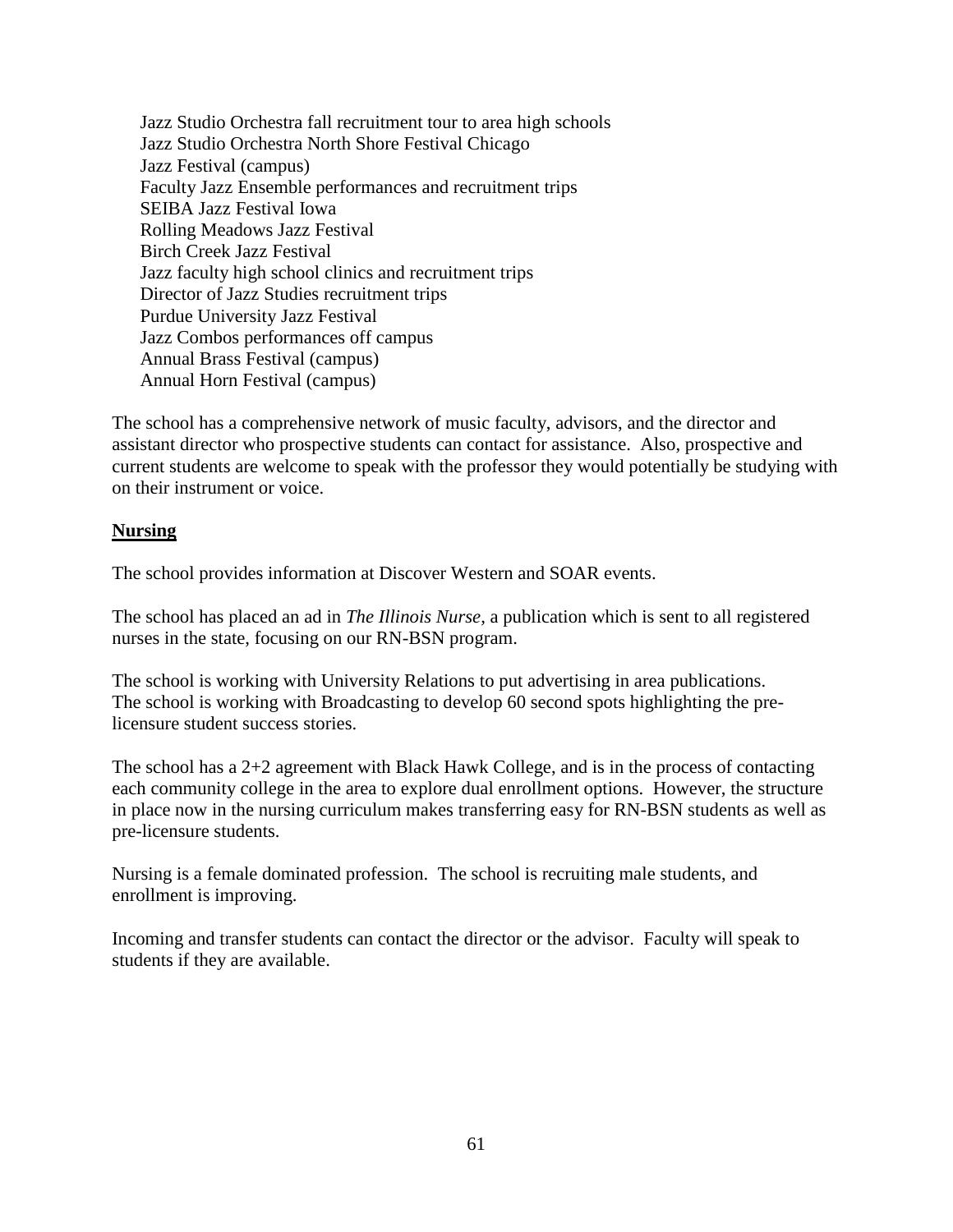#### **Philosophy and Religious Studies**

The department provides information at Discover Western and SOAR events.

The department has created and distributed "table tents" for both philosophy and religious studies.

The department had a representative at the Quad Cities Discover Arts and Sciences event and distributed information about the religious studies minor.

The department is planning to offer at least one religious studies course in the Quad Cities each year.

The department is in the process of developing informational flyers and/or bookmarks about philosophy and philosophy/pre-law to distribute to general education students in philosophy courses.

During registration times, the department routinely distributes detailed information about upcoming religious studies offerings to students enrolled in general education religious studies courses.

The department will participate in the Pella "Lunch and Learn" Series, presenting on the diversity of religion, and will offer to provide a presentation on what is philosophy.

The department sends emails to all accepted students identifying an interest in philosophy and letters with a phone call to those students who may qualify for one of the Mary Olive Woods scholarships.

The department is continually evaluating and revising the curricula in order to make the program more attractive to potential majors.

The department is making more courses available online.

The department is evaluating the possibility of developing one-hour courses in philosophy for non-degree seeking students or those with undeclared majors, in an effort to attract students to the major.

The department is evaluating the possibility of developing a new religious studies course on religion and popular culture for non-majors, in an effort to attract students to the major.

The department is exploring potential internship opportunities in philosophy.

The department's minority enrollment reflects that of national trends in the specific disciplines. In philosophy, there are very few minorities or females, as is unfortunately common in most philosophy programs. The department is staying current with the professional association on how to improve. Special efforts are being made to represent females in promotional materials, and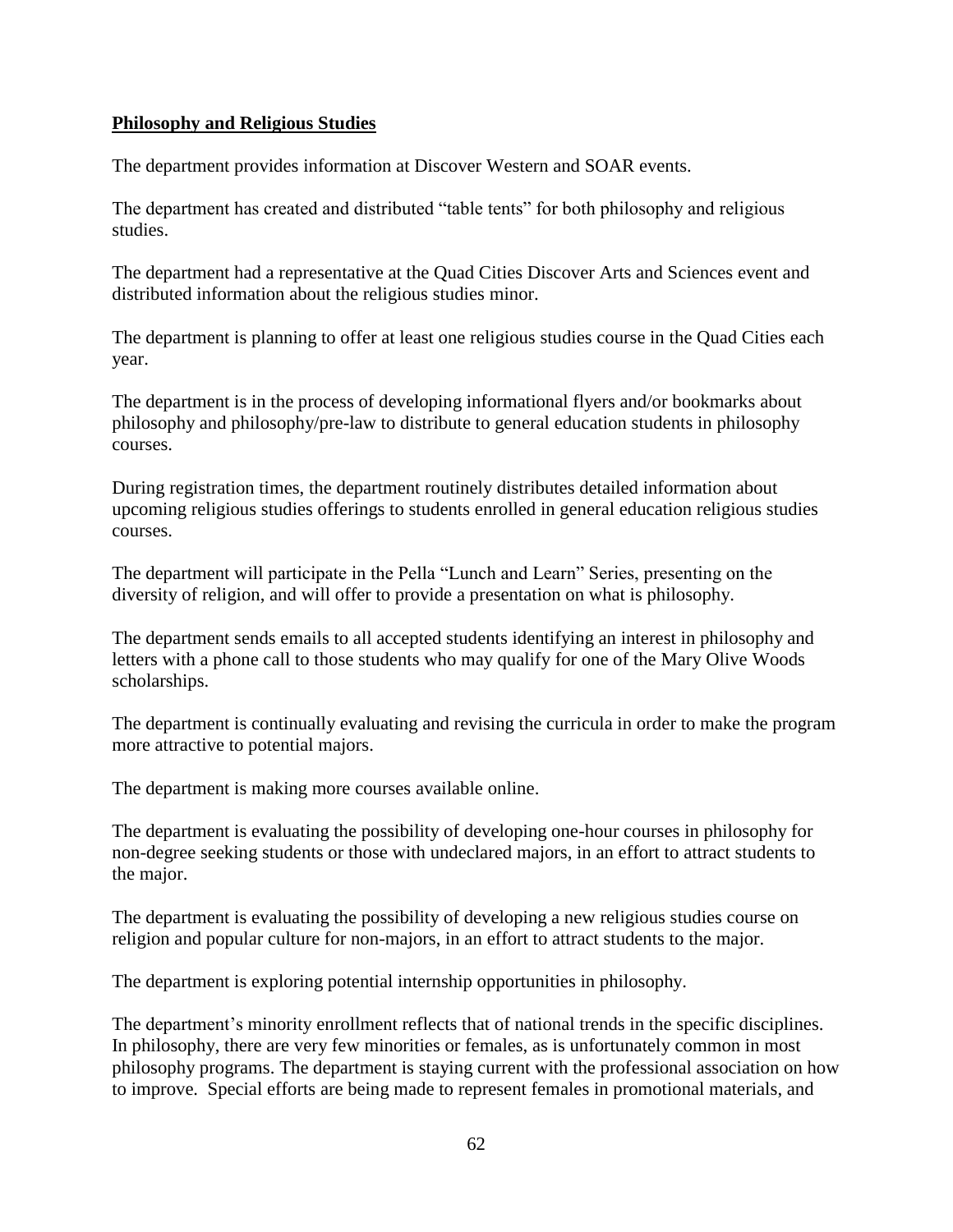top performing female students are being asked to serve as mentors to potential female students.

All faculty members are willing to speak with interested students and those who may want to change majors. The advisor is consistently kept up to date on promotional materials and upcoming curriculum changes.

## **Physics**

The department indicates that physics is not considered a popular major at many universities in the country. Additionally, the department suggests that the chair and the faculty must bring awareness of the value of the program to high school and community college students in the surrounding areas, as well as to freshmen and sophomore students from other majors that take physics courses during their first two years at WIU.

The chair and/or additional faculty representatives always attend the departmental tour portion of Discover Western. During the tour, faculty members share detailed program information, allow students to view the Solar Telescope (if weather permits), make an astronomy presentation, and provide tours of instructional and research laboratories as well as the classroom/physical science library. The chair often attends the table fair portion as well.

The department holds a Physics Research Day that is free and open to the public in the Physical Sciences Library, highlighting the research performed by physics majors. Local area high schools and community colleges are contacted and encouraged to announce to their students and invite them.

The department office manager maintains an updated display screen outside the Physics Department Office in Currens Hall with current happenings/events in Physics, as well as highlighting the research areas available in each physics faculty member's labs, the physics scholarships available to physics majors, and the opportunities for service in student organizations or other department functions. This information is also maintained on the department website by our department laboratory manger.

The chair and the office manager contact each student who can be identified to be interested in the major and follows up with an email to the student and with an invitation to come to campus for a visit. These are usually followed up with a second contact to the student one week later.

Weekly admissions office reports are received and all new listings are contacted at least four times by the physics office manager and the department chair. In addition, high achieving students with an ACT of 25 or above are contacted every month with new information about the Physics Department through regular mail or email. Scholarship information is distributed and students are targeted for freshman scholarships that we have available (more donations and endowments are being sought continually) based on their academic achievement and their financial need, with recommendations from high school personnel also taken into account. The department encourages current students to contact high school seniors at their current schools and recommend the program for students interested in physics or engineering physics.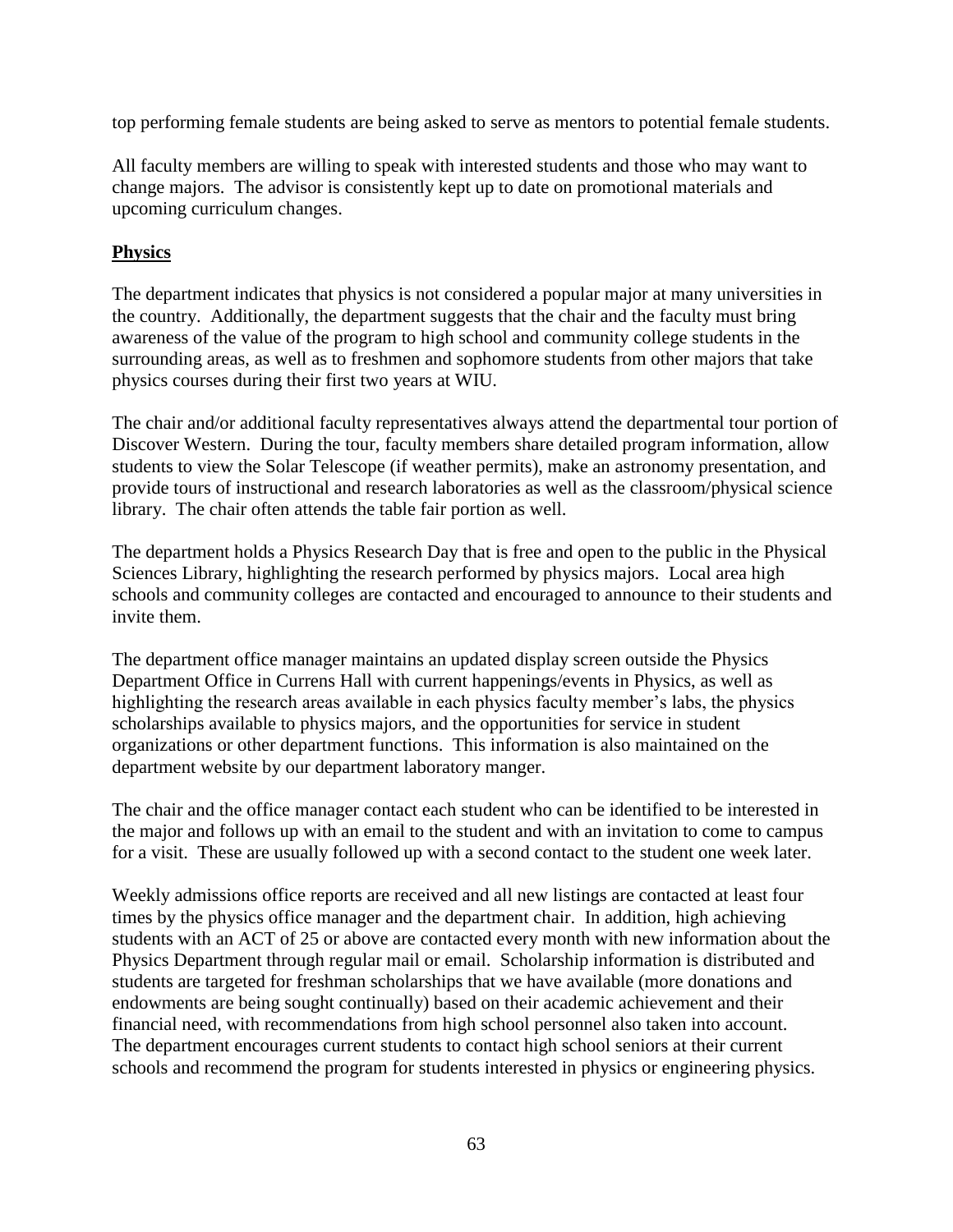The department identifies all surrounding high schools within a two-hour driving distance in the tri-state-region, including Iowa, Missouri, and Illinois, and sends them invitations at the start of each semester encouraging them to bring their physics classes to the WIU Physics Department to conduct physics laboratories that they cannot conduct at their schools due to equipment and budget restrictions. Both the chair and faculty volunteers help conduct these labs, with up to 10 high schools visiting each of the past few academic years. During these visits, the department recruits students and distributes program materials. Some of the highest achieving undergraduate and graduate physics students assist with these visits in the lab and make themselves available to the visiting potential students for questions. The department also offers to visit schools where they have insufficient funding for field trips, and the chair and several faculty, have participated in these visits.

The department identifies all surrounding community colleges and undergraduate-degreegranting physics departments within a five-hour driving distance in the Midwestern region and offer to have faculty present a physics colloquium or physics seminar for their program targeting their physics, engineering, or science majors. Faculty members present information about transferring to WIU's upper division undergraduate program and the graduate program. The available graduate research opportunities within the physics department are highlighted and showcased through the faculty member's presentation and their meeting with students.

The department has hosted the Illinois Section of the American Association of Physics Teachers (ISAAPT) for regional physics and science teachers to attend and receive professional advancement training, as well as learn more about the program.

Representatives from the department will attempt to attend the following events:

Argonne/CSUI Undergraduate/Graduate Research Symposium in Science/Engineering ISAAPT Fall and Spring Meetings Illinois Academy of Sciences Annual Meeting Illinois Student Research Conference Annual Meeting Prairie Section of the American Physical Society Fall Meeting

In general, both physics faculty and/or some current undergraduate and graduate students attend the above-cited conferences to present their research projects at appropriate venues. But program information always is distributed at these events and shared by the faculty and students with those attending.

The department has many international students, and as a result much of our international recruiting is conducted through word of mouth from our current students to their friends back home, including Nepal, Nigeria, Malaysia, Uganda, Saudi Arabia, Jordan, China, India, Lybia, and a few others.

The department has several international faculty members, and during their visits to their home countries they visit schools to promote physics.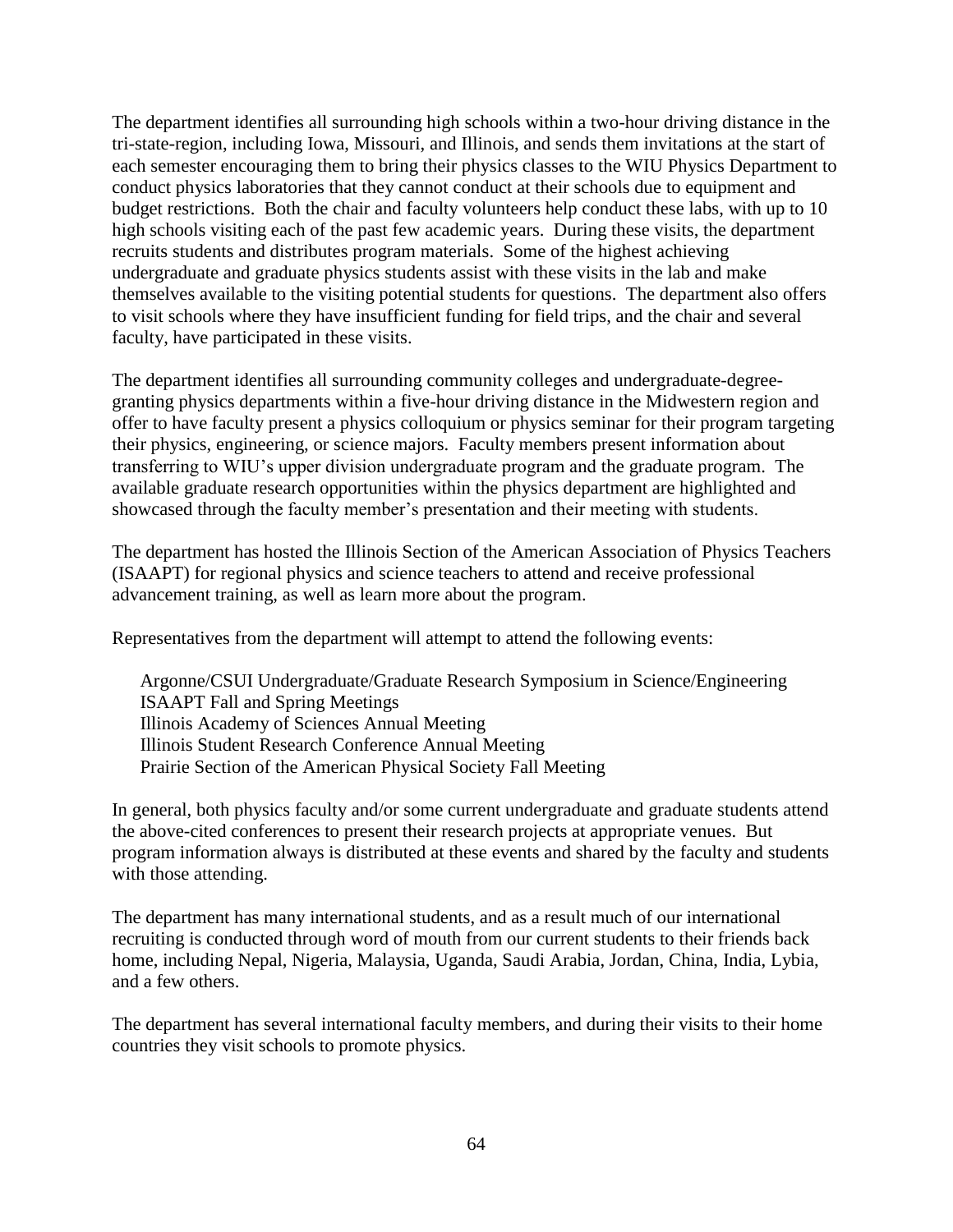The department will work closely with the Center for International Studies and follow up with all students who have expressed interest in the programs.

The department has articulation agreements with the University of Illinois – Urbana Champaign and the University of Iowa, which are seamless transitions from the Engineering Physics program (degree from WIU) to their discipline-specific Engineering programs (degree from that particular school).

The department has modernized the undergraduate core to reflect trends of other B.S. granting physics programs, allowing for an emphasis in Astrophysics, and offering the second semester courses in some key areas such as Electromagnetism and Quantum Mechanics to better prepare them for graduate work.

The department modernized graduate core courses to reflect trends of other M.S. and Ph.D. granting physics programs, and added specialized courses in computational physics, nuclear and particle physics, quantum information, AMO (atomic, molecular, and optical) physics, superconductivity and magnetism, laser spectroscopy, and laser physics.

The department assertively recruits current undergraduate students into the graduate program. The integrated program is a great tool for recruiting students.

During the majors' meetings each fall and spring the graduate program is promoted to those undergraduates attending.

The chair and/or graduate coordinator along with current graduate students attend on-campus recruiting fairs.

The department will continue to raise more money from donors for graduate assistantships.

The department invites faculty from regional private 4-year schools to provide colloquium/seminars, and invite them to recommend prospective students for an on-campus visit, following up with invitations.

The department conducts exit interviews with graduating students to solicit feedback on their graduate experience.

The department provides guest lectures in majors' courses or colloquium/seminars at feeder schools.

The department makes personal contacts to all prospects as well as their advisors/sponsoring faculty as needed.

The department keeps an updated departmental website that highlights faculty and student achievements, opportunities for graduate students to be involved in research or internships, descriptions of faculty research, examples of professional opportunities and placement of recent graduates.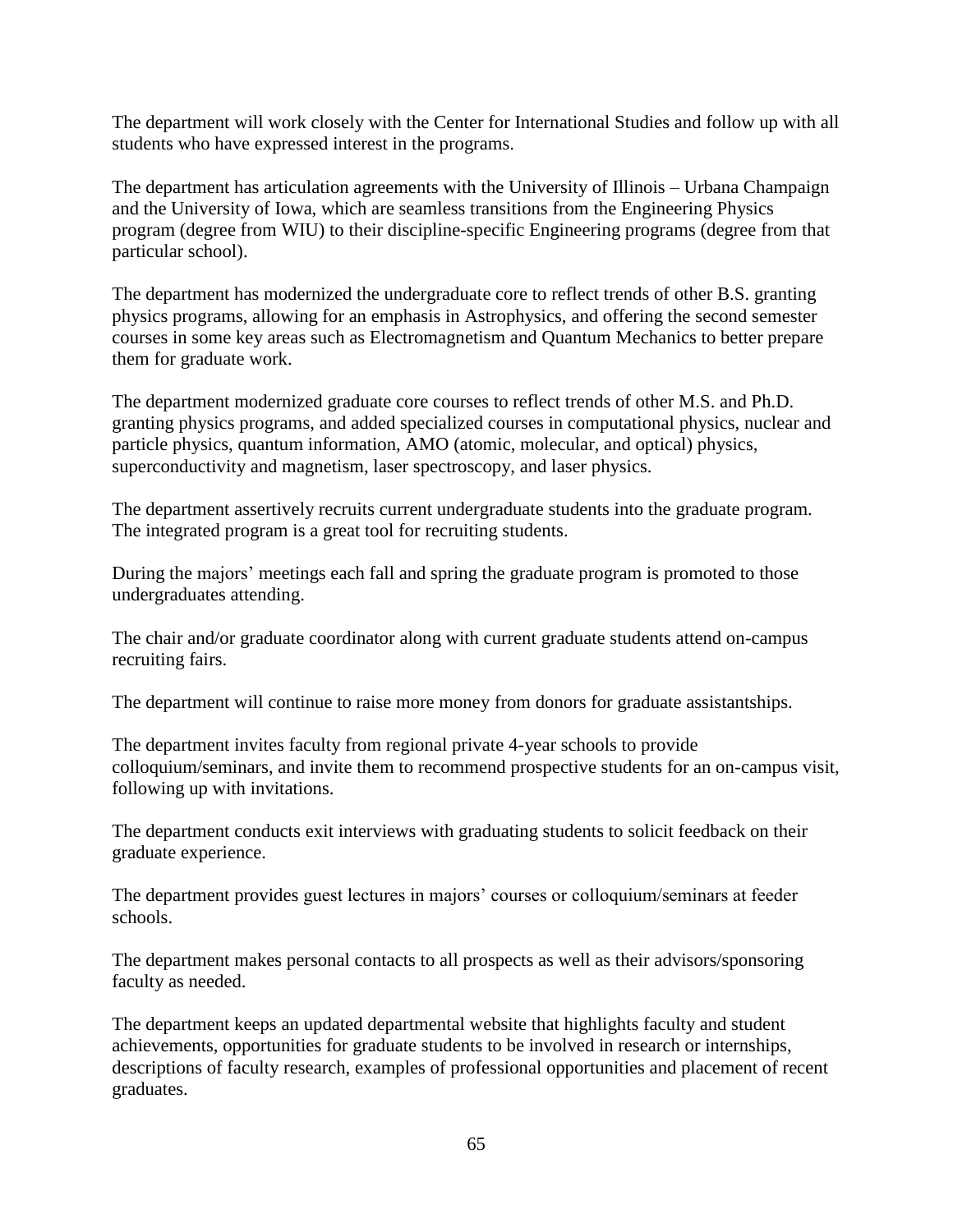The department utilizes social media e.g. Facebook for communications and targeted advertisements.

The department provides physics tutoring at all levels in the physics' tutoring center which is staffed by upper division undergraduate students and graduate assistants, as well as a faculty member on-call.

Physics students are awarded over \$6,000 in scholarships annually based on a combination of encouraging academic achievement and helping them to meet documented financial need. All students identified as having academic difficulties are approached by faculty on a pro-active basis in their classes, as well as undergraduate majors meeting at least once each semester for mentoring with the department chair, and graduate majors meeting for mentoring with their graduate advisor and/or the graduate coordinator at least once each semester.

The department has introductory meetings for majors at the beginning of each semester to get pertinent information into the hands of students on a timely basis, make them aware of opportunities to be mentored in undergraduate research projects, and give them information about tutoring, internships, library resources, computing resources, departmental seminars, and attempt to acclimate them to the culture of our department. Trainings sessions for resources used in many of the department's courses, including Mathematics and the Science Citation Index, is also provided in correlation with our library liaison.

The chair of the department, the pre-engineering coordinator, and the office manager volunteered to be available to accept calls from Admissions and to speak to, or meet with, potential students.

#### **Political Science**

The chair will provide information at Discover Western and SOAR events.

The chair will follow up with students attending Discover Western to make them aware of opportunities to visit classes.

The chair will conduct focus groups with students in Senior Seminar class to generate ideas for recruitment strategies.

Based on departmental input, the chair will revise the welcome letter to admitted students.

Letters to admitted students will include a small "token" from the department.

Admitted/prospective students will be notified of departmental events, when possible, through advisor e-mail and other means.

Faculty will pursue educational programs/guest speaker opportunities at area high schools.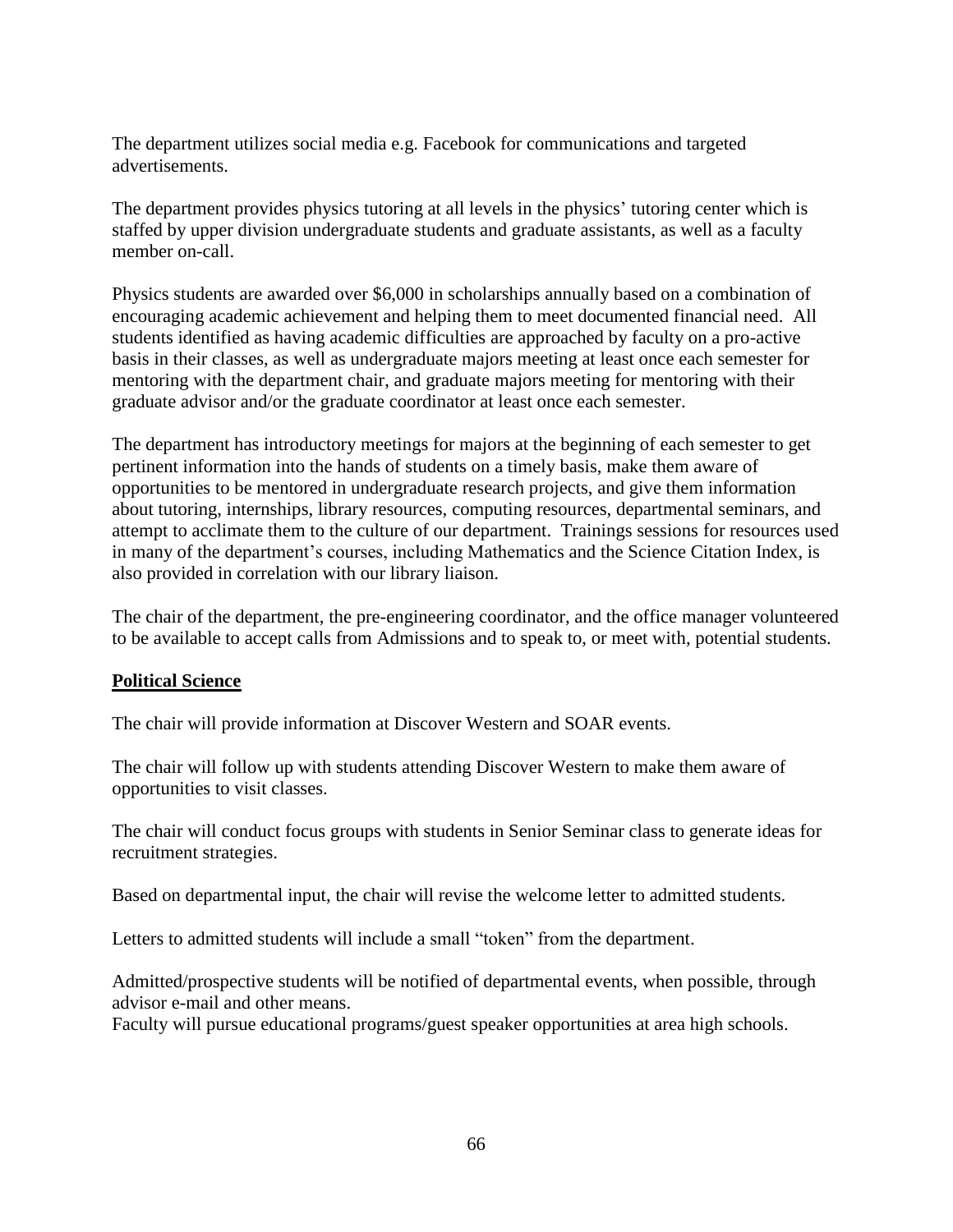The department will highlight unique opportunities for students, such as Model U.N., Model Illinois Government, Mock Trial Competition, travel to ISU Conference for Students of Political Science.

The chair will contact the Broadcasting Department about arranging production of promotional video for the department.

The chair will work with student organization to solicit volunteers for contacting prospective/admitted students.

The department will continue efforts to advertise our graduate program to foreign universities, especially those where instruction is in English.

The department is exploring the possibility of developing a 3+3 with John Marshall Law School.

The department will expand internship opportunities with a program in Washington, D.C.

The department will make students aware of funding for internship opportunities for experiences that take place outside of Macomb.

The department will add mock trial course to the curriculum permanently.

The department will continue outreach to actively recruit WIU undergraduates for our program.

The graduate director will follow up inquiries about the program with letters/e-mails encouraging students to apply.

The graduate director will continue to send welcome letters to admitted students.

The chair/graduate director will contact accepted students, encouraging them to enroll.

The department will work with regional universities to provide them with information on our graduate program, generate leads on graduate students, and offer to speak with potential students.

The department will contact recent graduates for testimonials about the program that can be highlighted on website and in promotional literature.

The department will study the possibility of a 5 year B.A./M.A. program.

The department chair will be meeting with sections of the senior seminar class to discuss retention issues, among other recruitment related matters.

The chair will assist prospective and current students.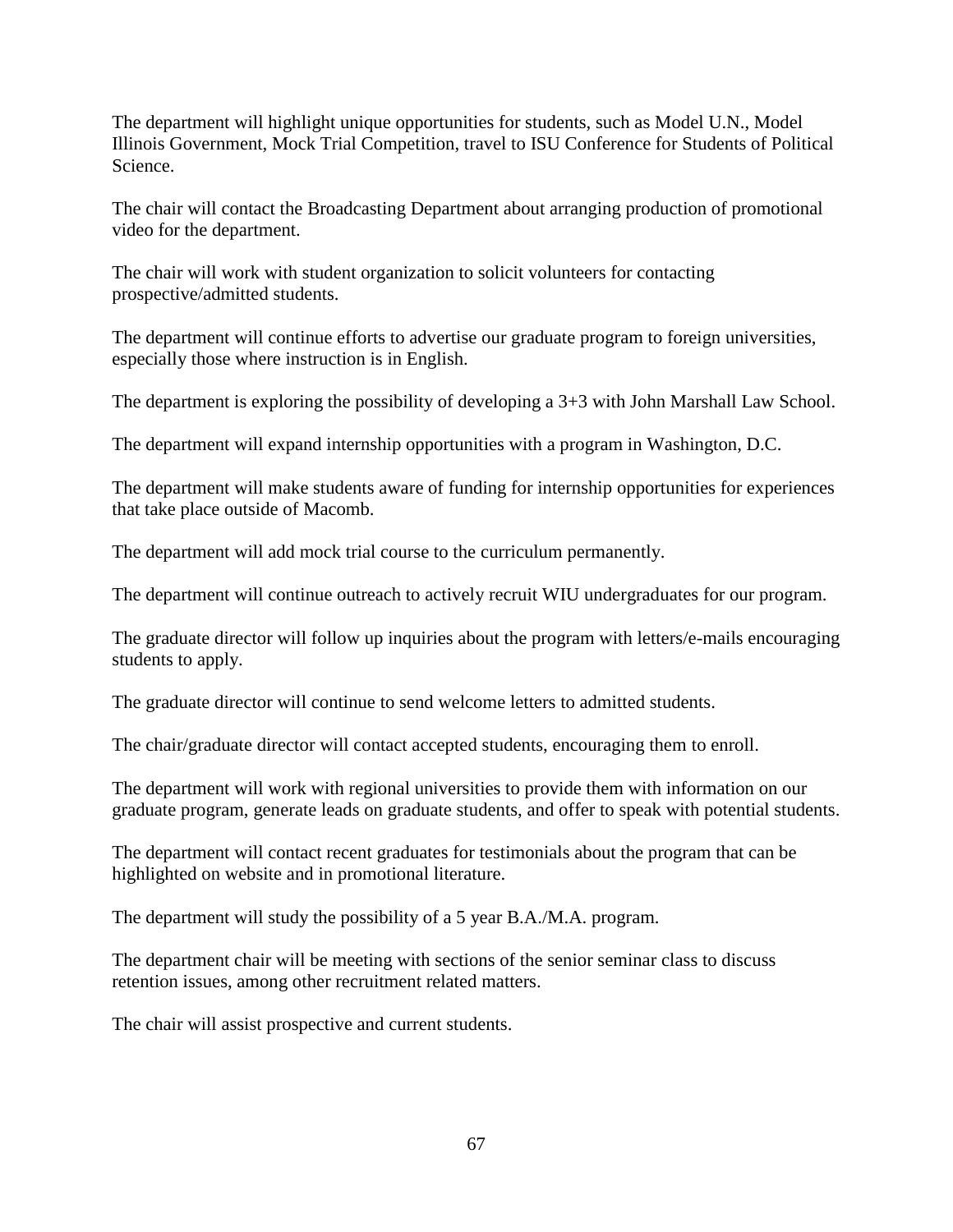### **Psychology**

The department provides information at Discover Western and SOAR events.

The department sends a letter, signed by the department chair, to every student accepted to WIU and declaring an interest in a psychology major.

The department is planning a Psychology Day, when accepted majors and local high school (and community college) students will be invited to visit the department and learn about opportunities.

Representatives from the department will attempt to attend the following events:

Participation in college fairs at selected high school venues ILLOWA, an annual regional psychology student research event Midwestern Psychological Association, an annual conference held in Chicago

The department is in the process of establishing a partnership agreement with Transylvania University to seek mutually beneficial opportunities for teaching and scholarly activities. This agreement is the outgrowth of a study abroad opportunity led by a faculty member. The department will continue to seek opportunities for similar agreements with other institutions in the future.

The department will work closely with the Center for International Studies and follow up with all students who have expressed interest in the programs.

The department is in the process of developing our first  $2 + 2$  agreement with Carl Sandburg College and, once finalized, this agreement will serve as a model for future similar agreements.

The department has recently re-established a 1 semester hour course on Careers in Psychology (elective) to better equip students with information about educational and career opportunities in psychology.

The department launched a Substance Abuse Counseling Concentration, which represents a viable psychology career option for students immediately after completing their B.S. degree in psychology.

The department reinvigorated the previously dormant Gerontology minor, which also provides students with a more focused career path in a psychology-related field.

In keeping with students' interests in identifying clear career paths in the field of psychology, the department is currently proposing a forensic psychology option.

The department has sent representatives to graduate fairs at regional undergraduate institutions and events (e.g., ILLOWA, MPA), as well as various events on the WIU campus (e.g., Undergraduate Research Day, Graduate Office open house).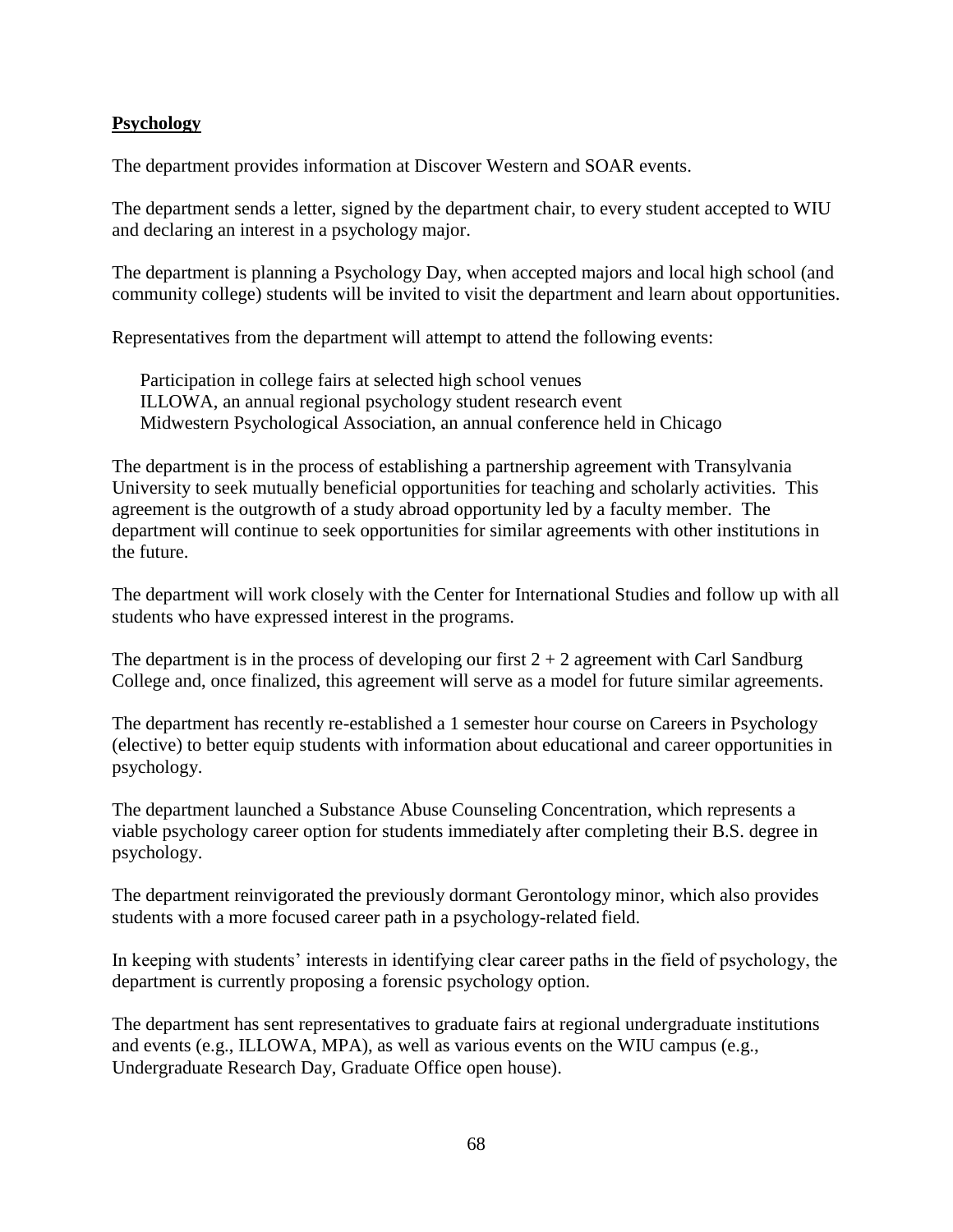The department is revising its website, and the graduate program pages in particular, to provide a more contemporary and active view of the programs including the addition of testimonials from current students and alumni.

The department is highlighting key features (e.g., often paid internships, 100% employment rate for graduates of select programs, two graduate-level scholarships) in promotional materials.

The department highlights the School Psychology program during School Psychology Awareness Week to attract internal candidates.

The department is modifying some of our exit surveys for graduates and alumni to narrowly focus on acquiring information about the reasons students that selected WIU graduate programs, and what they perceived to be the defining features of those programs.

In some programs, second-year graduate students will be asked to call or email prospective students and applicants.

Student representatives on our graduate committee also expressed interest in creating Facebook groups that could be used to engage applicants, incoming students, and current students in the programs. The department will be exploring that use of social media for creating community among students and, perhaps, as a retention tool.

For enhanced retention, for over 10 years the department has sponsored a graduate student orientation event on the first day of fall classes. Similarly, all graduate coordinators hold routine one-on-one advising sessions with all first-year students at the end of every fall and spring semester. Also for retention purposes, the General Experimental graduate program has recently instituted a weekly brown-bag session for all first-year and second-year students in the program, where students share their research interests and hear from department/university representatives.

The department is committed to providing students with resources that assist in their academic success, and will continue to promote tutoring services for the lower-division courses at the university-level by the Office of Academic Services, and the more limited services available through the Psychology Resource Center. Additionally, the Psychology Club/Psi Chi, has been visiting classrooms to promote their organization which offers to freshmen and new transfers a community of students that will ultimately enhance retention rates.

The chair of the department routinely speaks at Discover Western, and with individual prospective students upon request; and the department's academic advisor will speak to admitted and prospective students, and their families, at SOAR and upon individual request.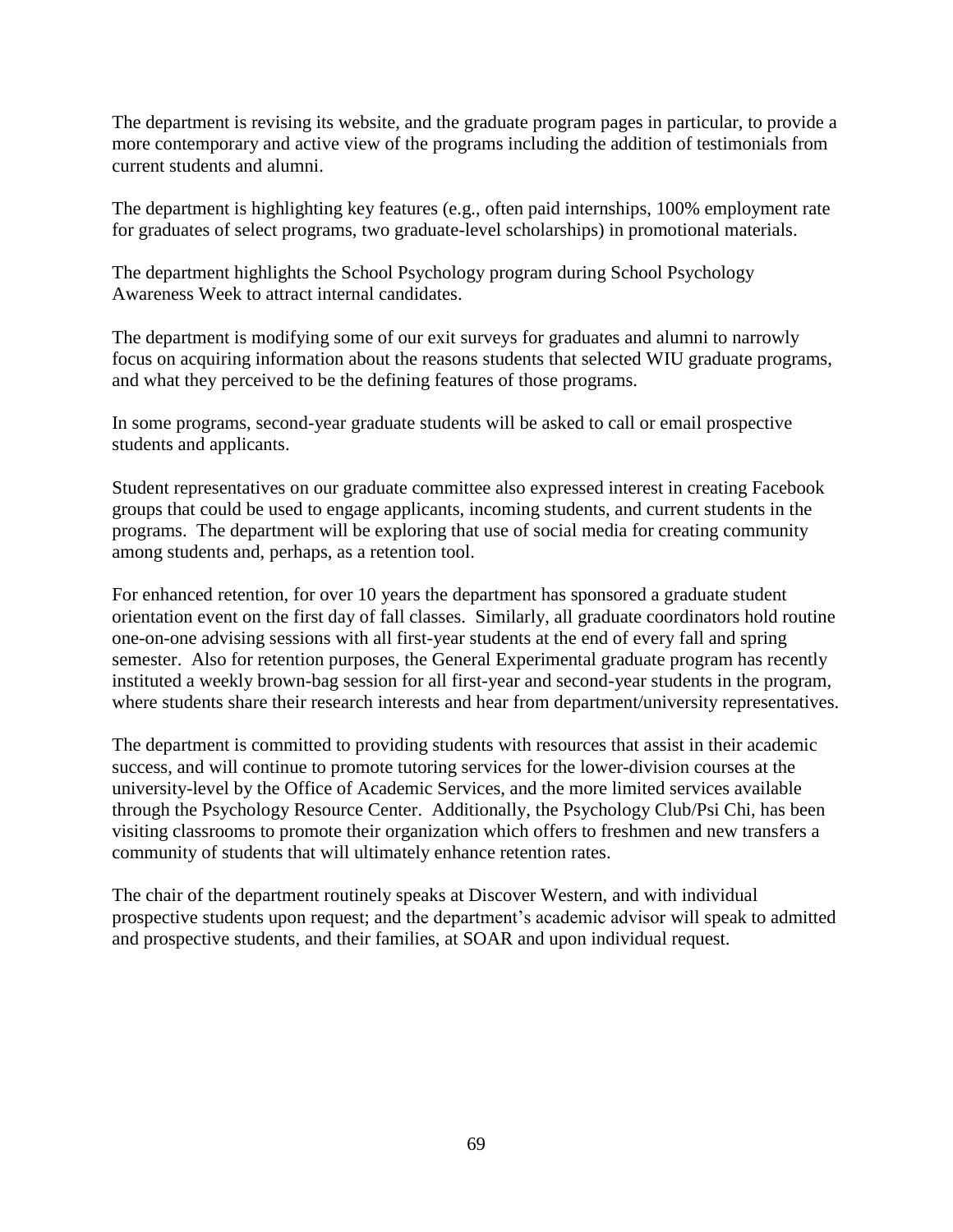### **Recreation, Park and Tourism Administration**

The RPTA Department has a plan for recruitment for each of the pools of potential RPTA majors.

In an effort to recruit students from current WIU undeclared majors, the department presents RPTA as an option in its general education course RPTA 110. This course has been a consistent source of students. The department will continue to offer as many sections of this class as possible. The department is considering changing this course to make it more attractive to students.

Current RPTA clubs and classes that provide services/activities on the Macomb and QC campuses will provide students with T-shirts that have the message, "RPTA Department: Ask Me About It" written on the front. RPTA students will be encouraged and trained to share the benefits of the department with other students. (Recent research of current student base shows that RPTA students are a very effective method of recruitment.)

The department will take every other opportunity to provide students with the chance to speak with undeclared students. Horn Field Campus offers a very attractive site to market to current students and others.

The department will provide information at Discover Western and SOAR events. The chair or a faculty volunteer will contact WIU undeclared students who can be identified to be interested in the major with an invitation to come to the department for a visit with the RPTA academic advisor.

The chair, academic advisor, staff and faculty will respond promptly and professionally to WIU students who display an interest in the program.

In an effort to recruit college age students from beyond WIU, the department will target community colleges within a fifty-mile radius of the Macomb and QC campuses. This will include seven different community colleges including Black Hawk College, Sauk Valley Community College, Scott Community College, Spoon River College, Southeastern Community College, John Wood Community College and Carl Sandburg Community College. Most of these community colleges already have  $2 + 2$  agreements with WIU. The department believes that the key to recruiting students is to develop and support *accelerated programs* whereby students will take either RPTA classes or classes that will articulate into the RPTA program while they are still community college students. Several such agreements are either in place now or are being developed. This model appeals to community college students because it saves time and money. Additionally, it has the potential to lock in WIU tuition rates.

In an effort to recruit high school seniors and juniors, the department will request that alumni assist in the process to recruiting students at the high school level. Illinois Park Districts employ thousands of high school juniors and seniors in their summer programs. This is a potentially rich audience since they are at the proper stage of life to attend college for the first time and they apparently have some interest in the field of parks, recreation and tourism. Discussions have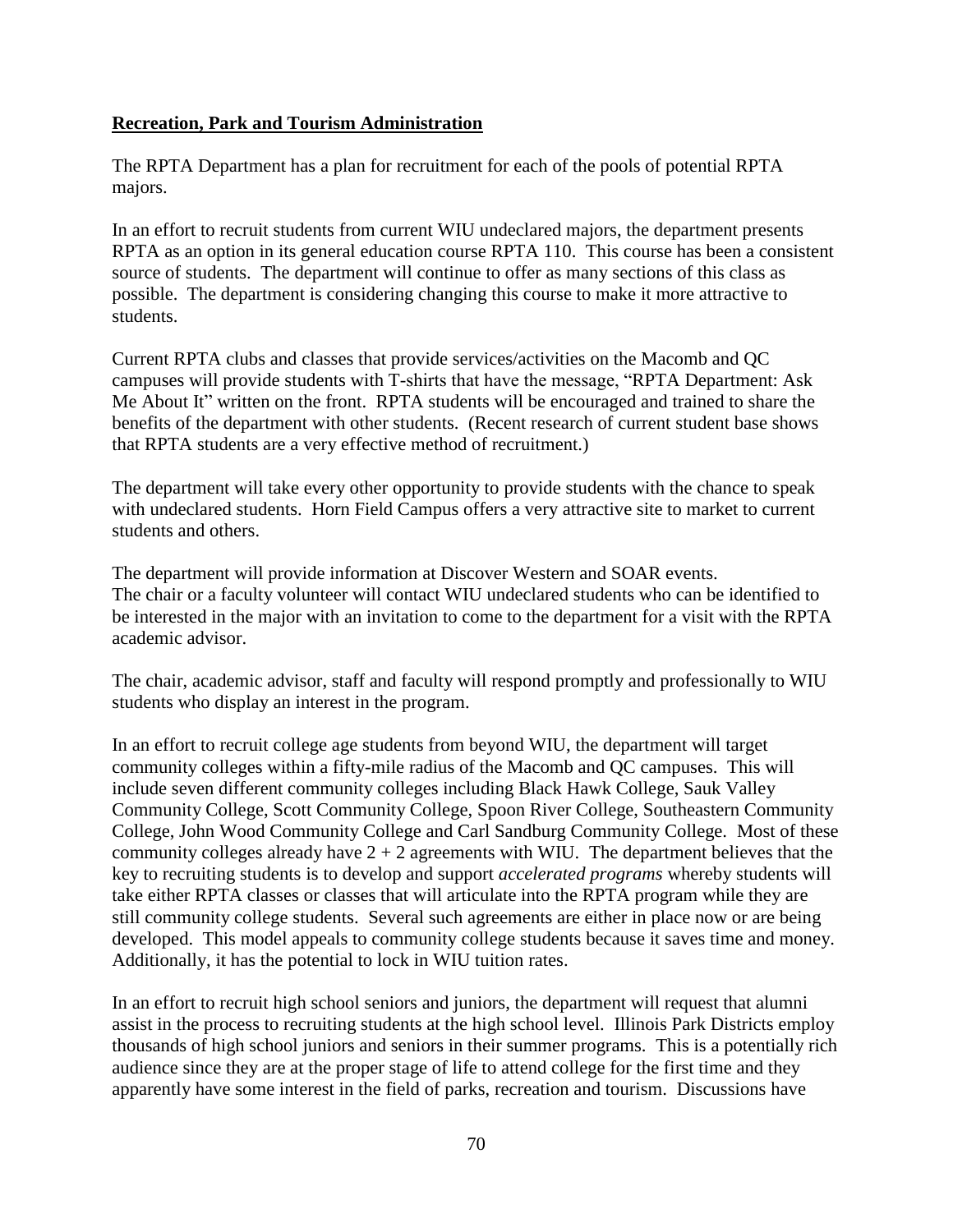been held with key alumni in this career area regarding marketing for the RPTA Dept. We are discussing the possibility of making an RPTA class available to this group of young people.

Outstanding students will be asked to take information about the RPTA major to students and the academic advisors at their old high school over fall and spring breaks.

The department hosts a one-day conference each year. RPTA professionals return to campus to deliver information to students and to initiate networking. Students who are undeclared majors will be invited to the conference for educational sessions and the banquet.

Representatives from the department will attempt to attend the following events:

The Illinois Park and Recreation Association Annual Conference College fairs at selected high school venues National Hispanic Leadership Institute Chicago Public Schools (held at Harold Washington College)

The department will meet with current international students and ask them for contacts at their high schools in their home countries, and write their favorite teachers and send them information on the program.

The department will identify feeder schools in other countries, beginning with the schools our current international students attended and develop agreements with those schools to bring more students into the program.

The department's international faculty member will visit schools in their country.

The department has invited a professor from Gwangiu University in Korea as a visiting professor, and will utilize this connection to develop and nurture an ongoing relationship to serve as a conduit for Korean students.

The department will work closely with the Center for International Studies and follow up with all students who have expressed interest in the programs.

The department will enhance the content and the delivery of the RPTA curriculum and experimental classes will be proposed. Because the field of recreation, park and tourism administration is dynamic, some of the classes are no longer as relevant as they were at one time; and the department recognizes this change.

A greater emphasis will be placed on the use of the software that is important to students who pursue a career in recreation, park and tourism administration.

The delivery of class content will be modified. The department is changing some courses that have been offered in a traditional format to an online format.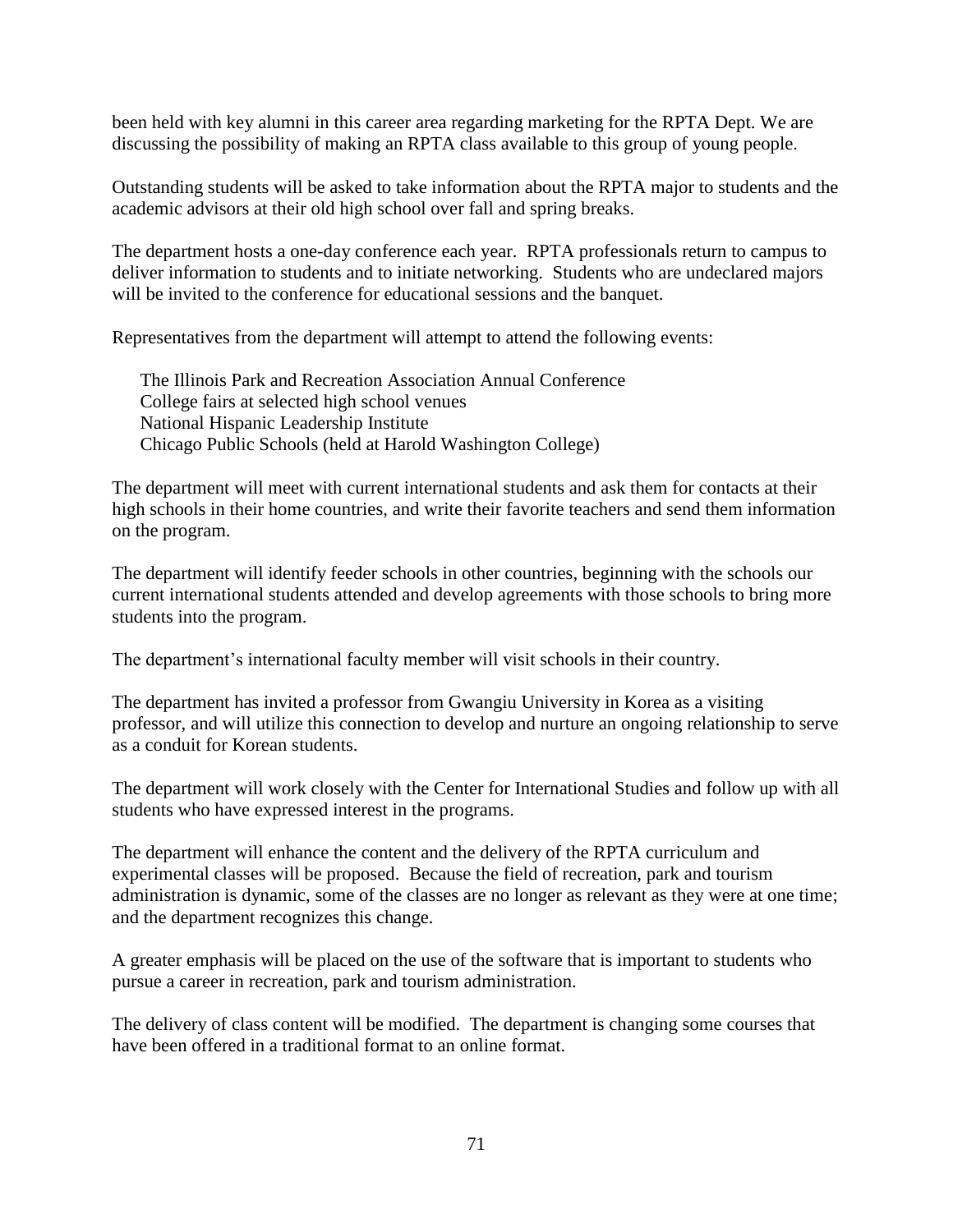Efforts will also be made to move some traditional classes to a hybrid format that captures the advantages of technology without sacrificing the value of face-to-face student and faculty interactions.

The department will assertively recruit our undergraduate students into our program. The Graduate Director or other graduate faculty will meet with undergraduate seniors who show abilities and interests in the RPTA graduate program.

The department will promote the RPTA Bridge program whereby RPTA undergraduate students who meet certain criteria can take up to nine hours of 400 level courses that will count toward the hours for the undergraduate degree and the graduate degree.

The department will provide information to highly qualified students in majors similar to RPTA.

The chair or volunteer faculty will attend recruiting fairs.

The department will attempt to raise more money from donors for graduate assistantships.

The department will develop partnerships with regional private 4-year schools, and invite prospective students to campus for an open house.

The department will partner with employment sites (i.e. school districts, police departments, individual job sites, etc.).

The department will conduct exit interviews with graduating students to solicit feedback on their graduate experience.

The department will provide guest lectures in major courses at feeder schools.

The department will make personal calls to gatekeepers and prospects.

The department will cultivate pipelines (e.g., alumni, faculty and colleagues at other universities, feeder schools, etc.).

The department will contact professional organizations for advertising space and to connect with student members.

The department will update the departmental website with faculty and student achievements, opportunities for graduate students, descriptions of faculty research, examples of professional opportunities of recent graduates.

The department will utilize social media (e.g., Facebook, LinkedIn, Twitter) for communications and targeted advertisements.

The chair and select faculty have volunteered to be available to accept calls from Admissions and to speak to, or meet with, potential students.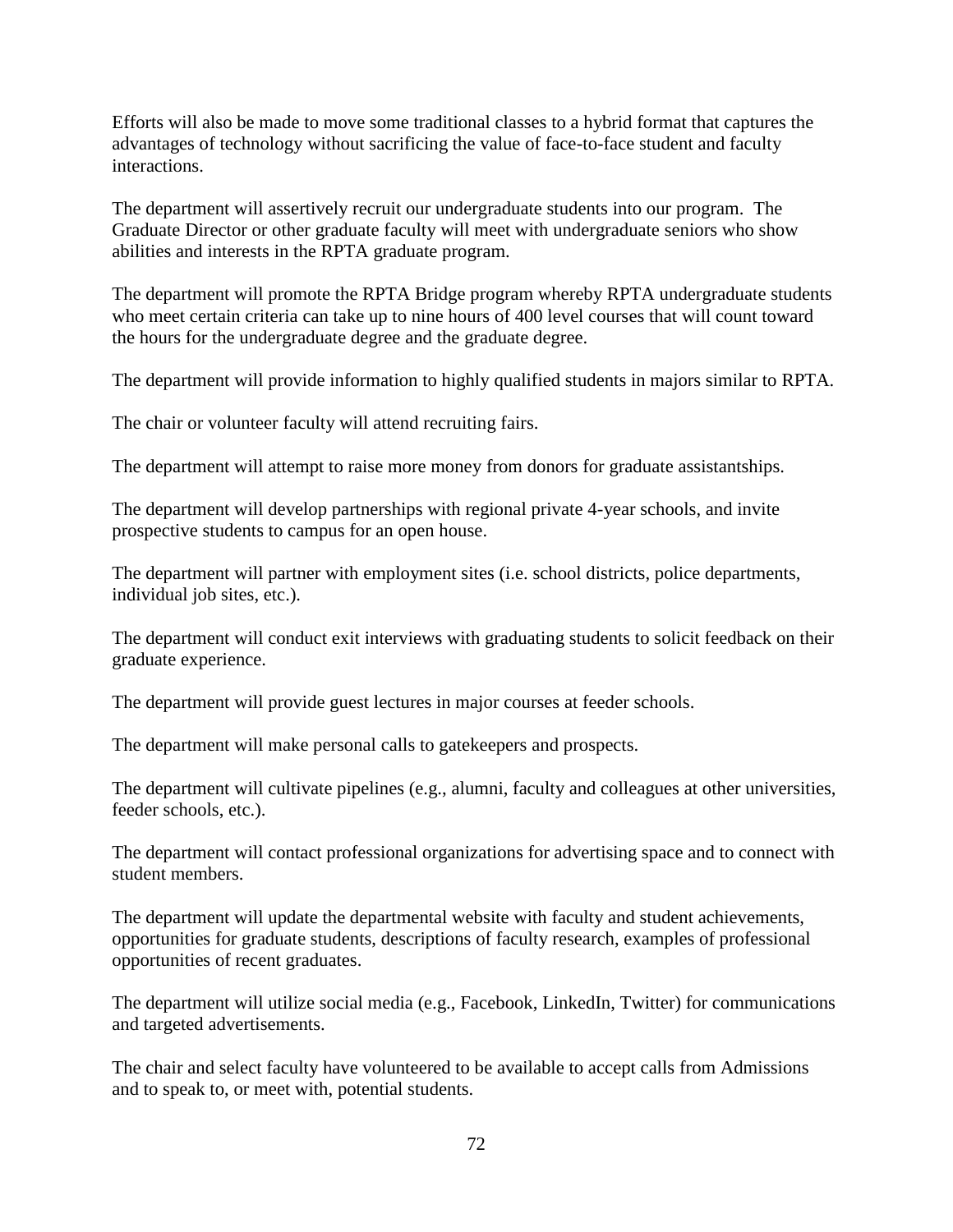# **Social Work**

The department provides information at Discover Western and SOAR events.

The department has an annual Fall Fair to showcase opportunities for students to volunteer, get involved in student organizations, and meet with practicum agency representatives.

A letter is sent to all students who can be identified to be interested in the major.

Volunteers from the student organization will be asked to provide information to their high schools about the social work program.

The department will identify five potential "feeder" high schools and five community colleges. The program director, advisor, or faculty volunteers will visit these schools and talk about the programs with teachers, advisors, and students.

Students participate in a Jane Addams essay contest at Macomb High School which increases visibility of the social work program.

Representatives from the department will engage in the following activities:

Attend career day at Spoon River College. Speak to 'Introduction to Social Work' classes at area community colleges. Share information about the program through Macomb's Inter-agency Council to recruit nondegreed professionals in the community.

The department is in the process of developing 2+2 partnerships with four schools.

The department developed a schedule so that commuter students can likely get a two or three day schedule. This may make it possible for more students to travel to campus.

The Program Director and others speak regularly with prospective students.

#### **Sociology and Anthropology**

The department provides information at Discover Western and SOAR events.

The Student Recruitment and Retention Committee will send out a welcome packet to each student who has been identified to be interested in the Anthropology and Sociology majors.

The department chair or a faculty member will follow up with a call and/or an e-mail to each student interested in the major with an invitation to come to campus for a visit.

Once every semester the department will hold an on-campus orientation session about the programs for all interested in the Anthropology and Sociology majors.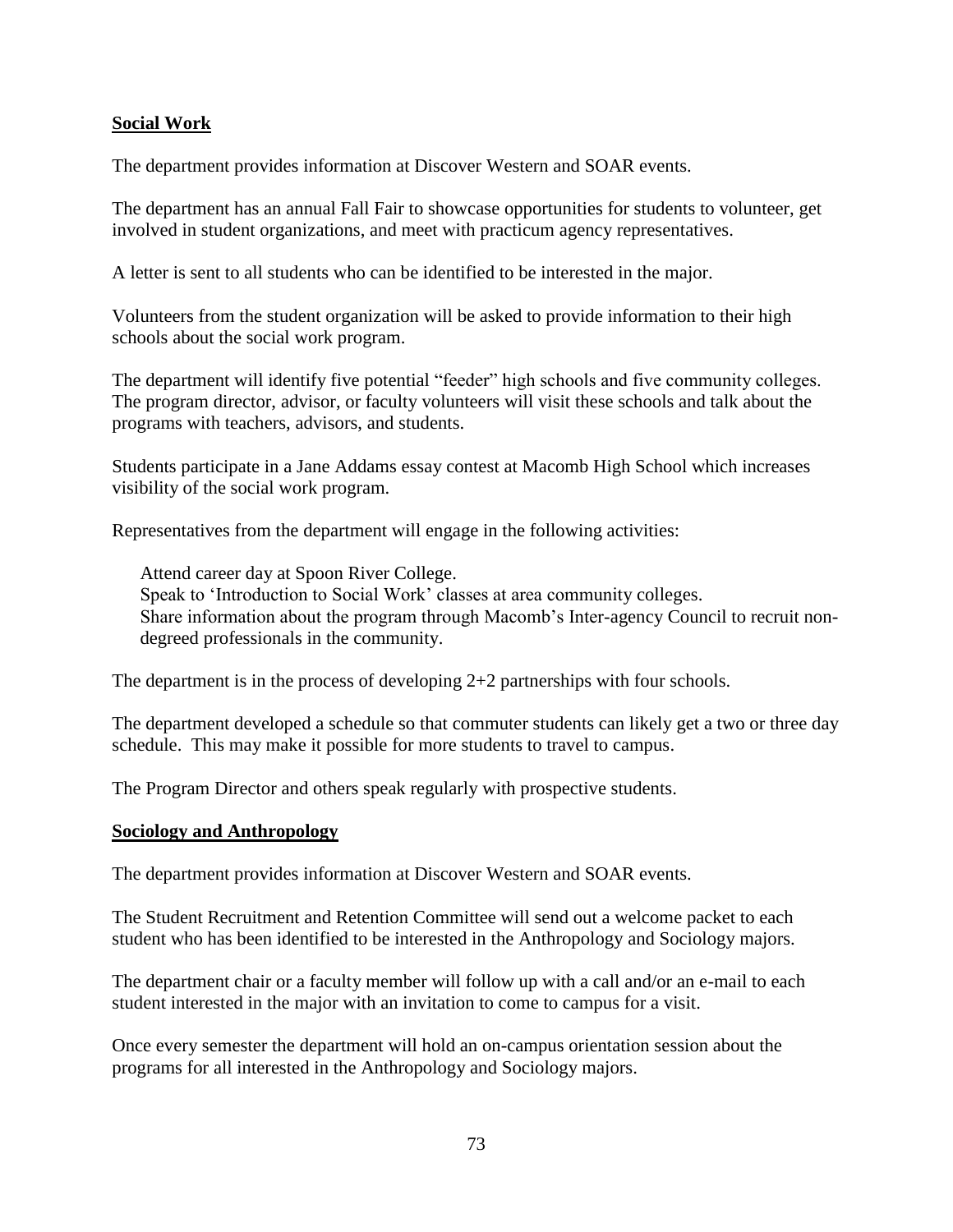The Student Recruitment and Retention Committee will annually draft an informational brochure/flat sheet about the Anthropology program and Sociology program for students interested in these majors.

The department has charged a member of the Student Recruitment and Retention Committee to assist all students interested in anthropology or sociology courses to achieve academic excellence from enrollment to graduation.

The department and the Western Anthropology/Sociology Club will initiate faculty engagement with students at student-focused events/activities outside of the classroom. For example, the department will continue to develop brown bag presentations and/or host faculty sponsored dinners for students.

The department, the Western Anthropology/Sociology Club, and graduate Sociology majors will host a one-day mini conference each year for regional teachers, community college instructors, and all students interested in the majors to attend and receive an opportunity to gain insight into graduate students' master's theses or non-thesis paper presentations and ways that the faculty are actively involved in conducting research on a variety of topics within Sociology and Anthropology.

The department will continue to enhance the Department Website by possibly incorporating additional technology, (such as podcasts), to further promote faculty engagement with students outside the classroom.

The department will identify ten potential "feeder" high schools and five community colleges and the department chair or faculty volunteers will visit these schools and talk about the programs with teachers, advisors, and students.

Representatives from the department will attempt to attend the following events:

College Fairs at selected high school venues. National Hispanic Leadership Institute. Chicago Public Schools (held at Harold Washington College). Future Business Leaders of America (FBLA) Leadership Conference (Decatur, IL).

The department will meet with current international students and ask them for contacts at their high schools in their home countries, and their teachers will receive information about the programs.

The department will identify feeder schools in other countries, beginning with the schools current international students attended and develop agreements with those schools to bring more students into the program.

The department has six international faculty members, and all have agreed to visit schools for us the next time they return to their home countries.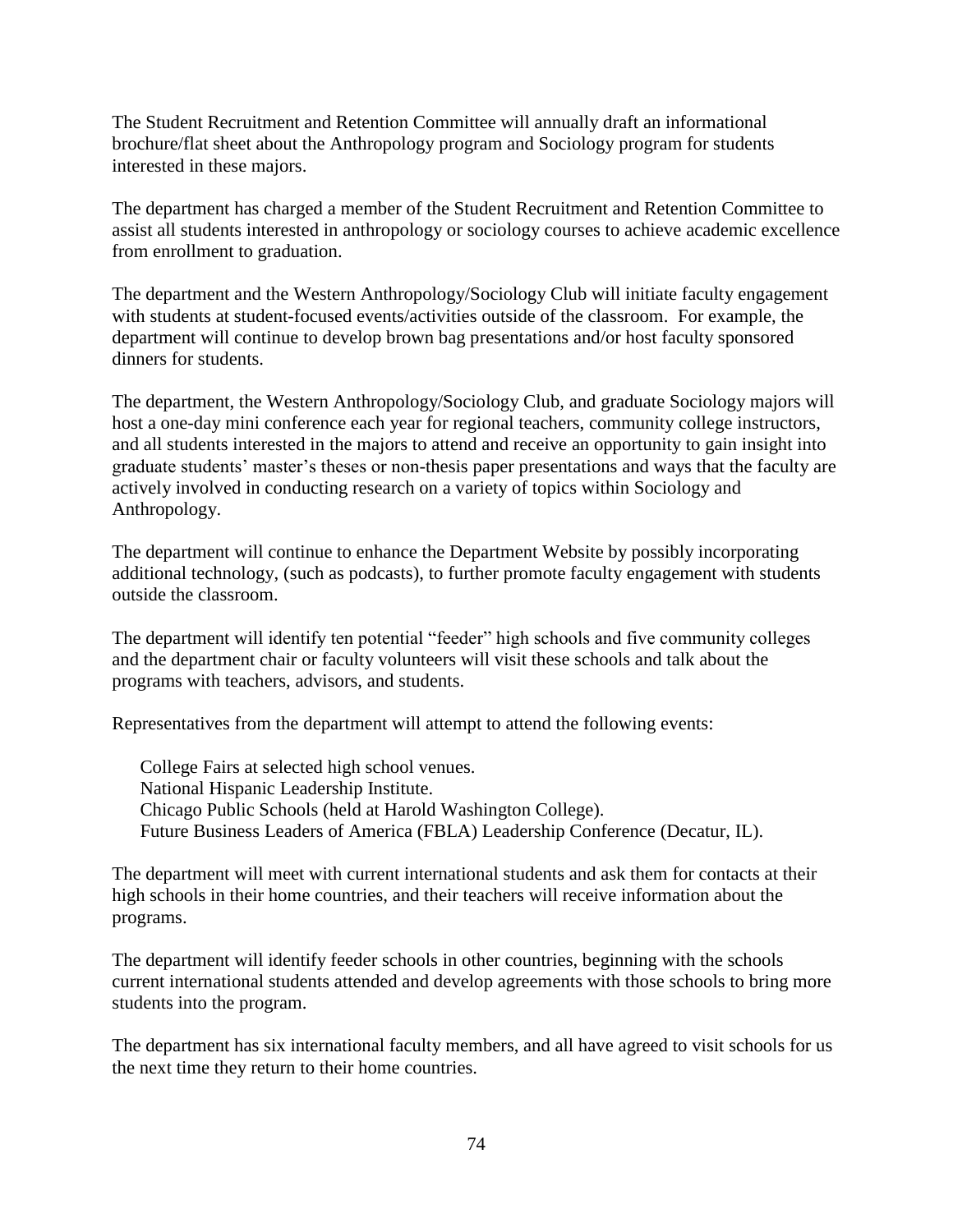The department will work closely with the Center for International Studies and follow up with all students who have expressed interest in our programs.

Some faculty members recruit students during their Study Abroad courses in various countries.

The department will hold open house sessions for international students with an orientation about how to adjust to their new cultural environment and college life at Western Illinois University.

The department will host a cross-cultural exchange event each semester to enhance all students' understanding of the importance of cultural diversity.

The department will develop a one-to-three hour (s) course in the subject areas for non-declared students, in an effort to attract students.

The department will develop a one-to-three hour(s) credit course on Academic and Career Opportunity in Anthropology and in Sociology.

The department is working on redesigning some courses to provide Anthropology and Sociology students with the ability to gain academic experiences with faculty inside as well as outside of the classroom, which will help students to become competitive in the economic market.

The department will continue to provide financial support for qualified undergraduate Anthropology and Sociology majors.

The department will continue to explore an integrated BA/MA program  $(3+2)$  as well as explore partnerships with both private and public universities.

The department will continue to cultivate pipelines (e.g., alumni, faculty and colleagues at other universities, feeder schools).

The department will continue to update the Department Website with faculty and student achievements, opportunities for graduate students, descriptions of faculty research, and examples of professional opportunities of recent graduates.

The department will continue to recruit undergraduate students into the program. The Graduate Director/Advisor or other graduate faculty will meet with all undergraduate seniors majoring in sociology or anthropology who have grade point averages over 3.5. We will also provide information to highly qualified students in majors similar to sociology or anthropology

The department will continue to have faculty participate in on-campus Recruitment Fairs.

The department will continue to utilize social media (e.g., Facebook, LinkedIn, Twitter) for communications and targeted advertisements.

The department will continue to explore and develop partnerships with regional private 4-year schools, and invite prospective students to campus for an open house.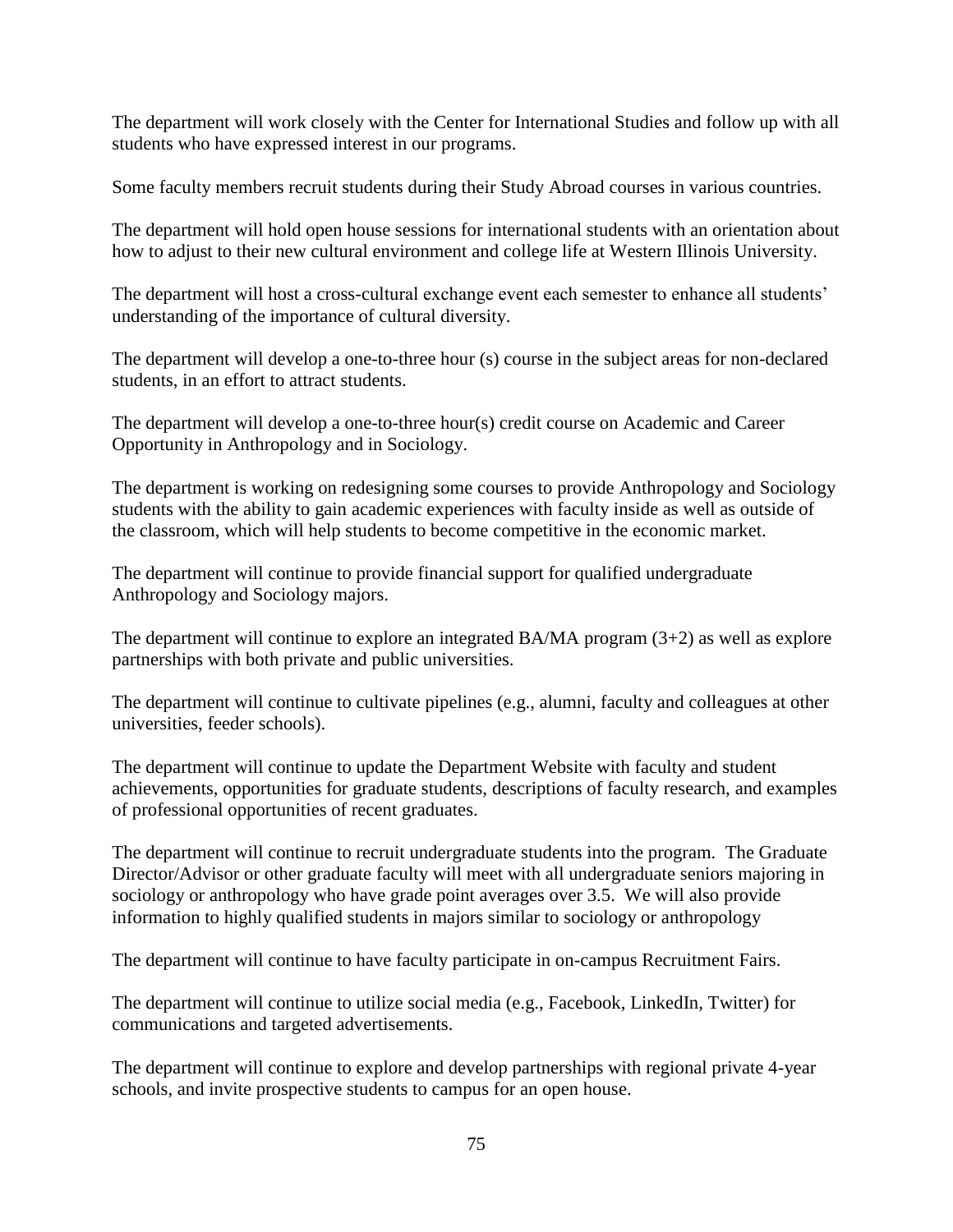The department will partner with employment sites (i.e. school districts, police departments, individual job sites).

The department will conduct exit interviews with graduating students to solicit feedback on their graduate experiences.

The department will provide guest lectures in major courses at feeder schools.

The department will make personal calls to Graduate Directors /Advisors and potential students.

The department will contact professional organizations for advertising space and to connect with student members.

All faculty members are willing and able to speak with incoming students and current students who desire to change to Sociology or from Sociology.

# **Theatre and Dance**

#### Discover Western

At least one faculty member will attend Current student(s) attends whenever possible Flat sheet distribution Musical Theatre brochure distribution Information card given to the COFAC office Follow-up: faculty member who attended DW or faculty area head by email or phone; department chair email to every DW prospective student

### High School

Faculty members offering workshops to drama classes WIU faculty contact and offer High school contacting us Theatre and Dance Day on-campus; consisted of students attending and participating in classes as appropriate or we devised activities for them; lunch with current students Contacts made by alumni who are teaching in high schools for workshops Alumni contacting the department

### Departmental Contact

Attendance/workshops at the Illinois High School Theatre Festival, the Iowa Thespian Festival, the Wisconsin High School Theatre Festival, or Missouri Thespian Festival.

### On-Campus Auditions for the Musical Theatre Program

The department holds three on-campus auditions for recruiting new students yearly.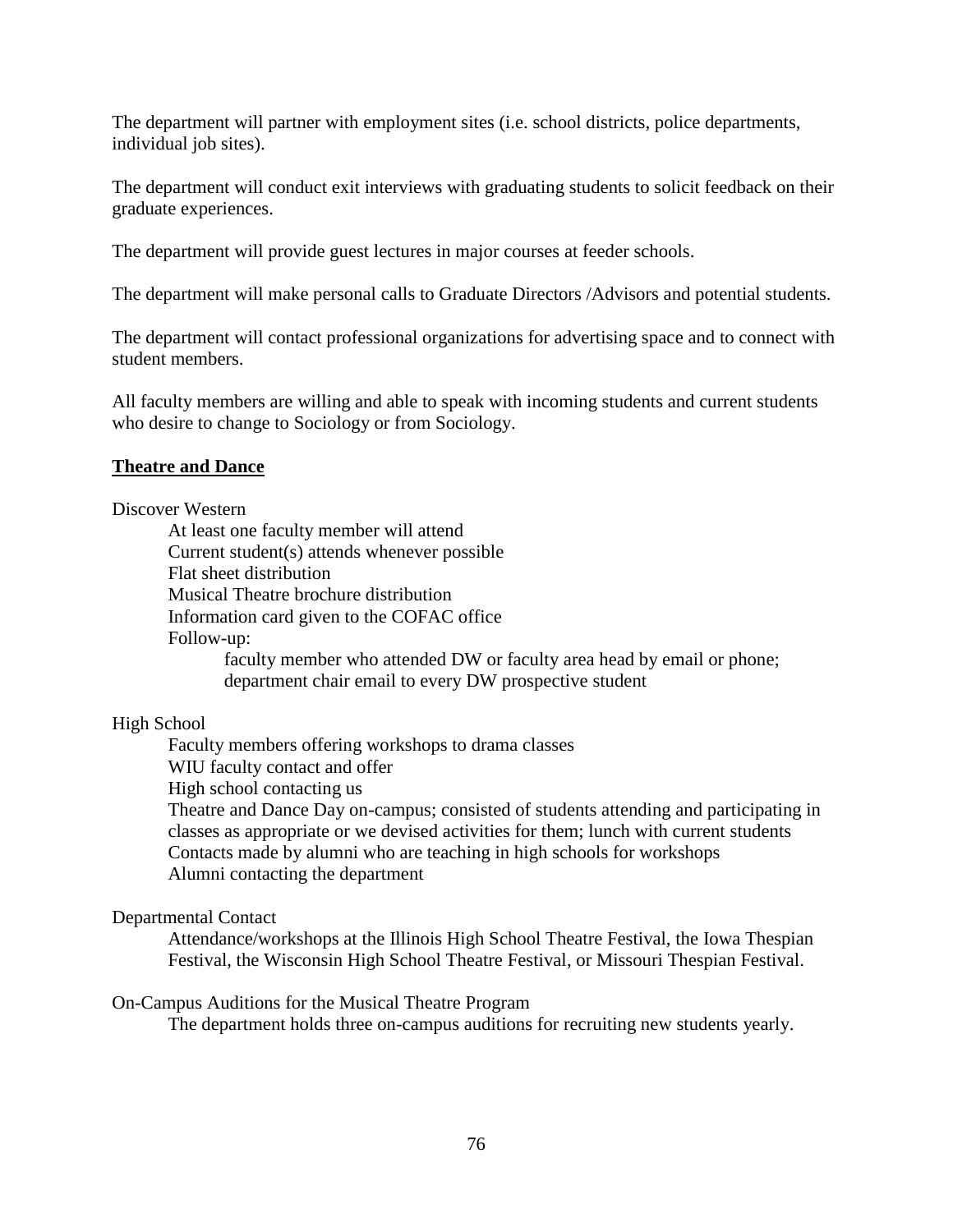Accepted New Students and Accepted Transfer Students Lists

Follow-up: email from chair within 48 hours of receiving the list; email may include comments concerning the Western Commitment Scholarship and link to students with appropriate ACT qualifications.

Followup: email from chair to the Illinois students before the Illinois High School Theatre Festival in early January of each year; reminding them to stop by the table or that someone will be viewing the auditions or offering a workshop at the festival.

Followup: email from chair to out-of-state students early January

Followup: email or phone call by individual faculty members in late February

Followup: email or phone call by the department's Honors Program Coordinator to honors-eligible students

#### Talent Grant and Tuition Waiver Awards

For incoming students, freshmen or transfers, an audition or portfolio review is required. Active contribution to the production program is expected. For continuing students, they must have demonstrated sustained contribution or be judged to have potential contribution to the production program.

New and continuing students must fill out a departmental application for  $TG \& TW$  and Selective Service form. Continuing students do the same thing every semester. In this way, the nominating committee, who might not otherwise know of specific student contributions can become familiar with what students have done in the previous semester.

Awards will be used to recruit talented incoming freshmen or transfer students Awards will be used to retain talented undergraduate students Awards *may* be used to retain talented graduate students Awards *may* be used to recruit talented incoming graduate students

Applications for awards are taken at any time during the year for new or transfer students as they are recruited. Applications for continuing students are taken near the end of each semester for the subsequent semester. Applications are reviewed during faculty meetings and the award amounts are determined. Applications from new students without an accompanying audition or interview are not considered. Those students are informed that they need to audition or be interviewed. Students are expected to significantly participate in the production program of the department.

Graduate recruitment activities include: attending the Unified Auditions of the University/Resident Theatre Association in Chicago every winter, responding and/or arrange individual visits and auditions on-campus for prospective students, placing an ad in ARTSearch (Theatre Communications Group) for graduate assistants, responding to any inquiry made directly to the School of Graduate Studies, responding to any inquiry made directly to the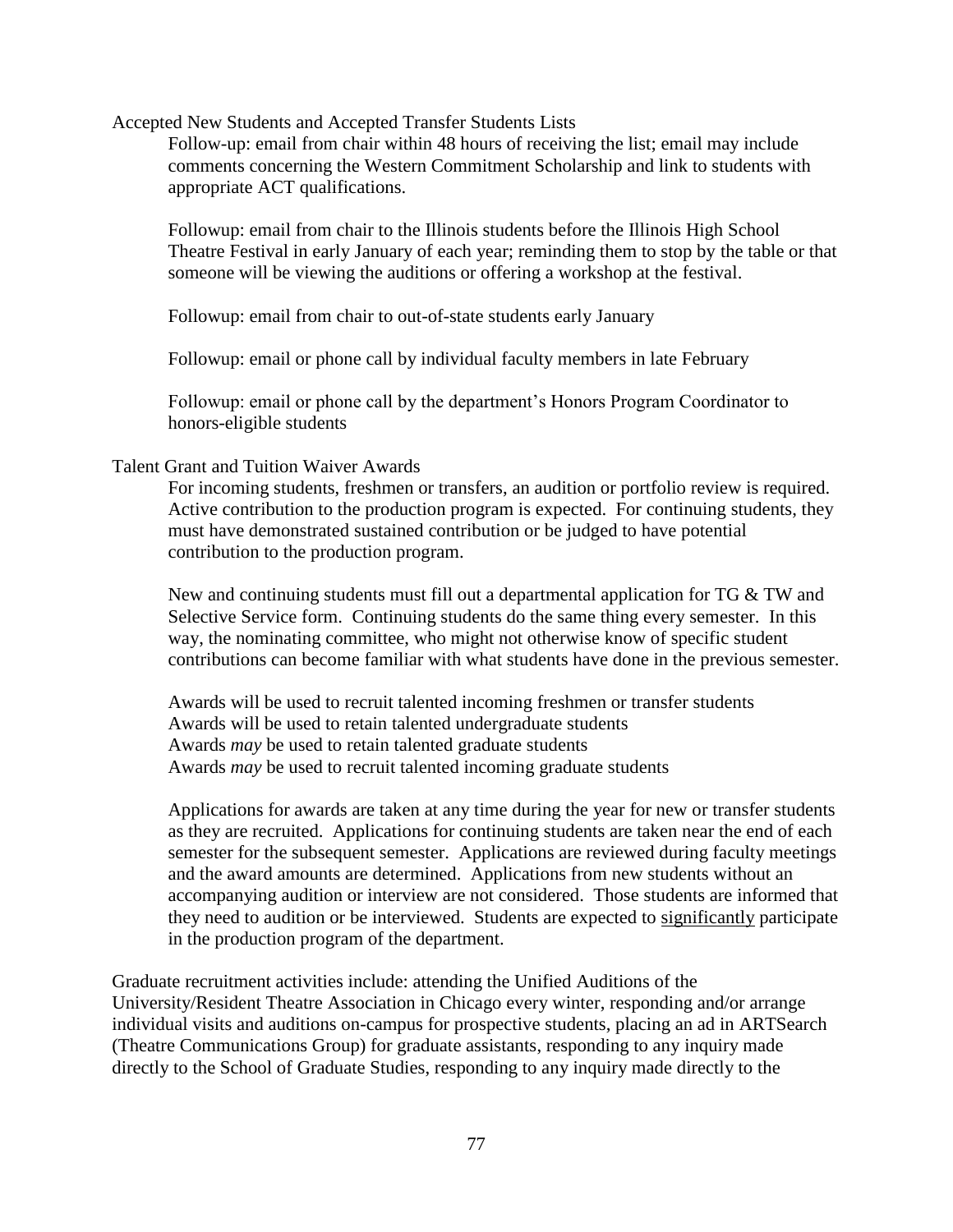department, responding to any inquiry made through GradSchools.com, and following up on responses from prospective students from the activities listed above.

Every new student is highly encouraged to participate in production activity from the first day they arrive on campus. For most theatre and dance students, they definitely want to be involved from the start. By participating in productions, they are drawn into the department family and are made to feel welcome and that they have found a home at the university.

Academic advising and career mentoring are provided by the faculty, instead of centralized advising staff. This is another way our students feel part of the department.

Production directors are encouraged to cast as many students as possible in shows, rather than casting the same students multiple times.

The chairperson attends and advises at SOAR events. Currently, the chair has approximately 45 advisees who are BA and BFA students. All faculty members volunteer at the beginning of the academic year to attend at least one Discover Western event as the department's representative. The chair meets with all campus visitors interested in the BA, BFA or MFA programs. Individual faculty who are area heads meet with prospective students interested in that area. The department's Office Manager is well-versed in all aspects of the department and can handle most inquiries if the chair or a faculty member is not available.

# **Women's Studies**

The department faces some unique challenges when compared to the more traditional liberal arts departments in the college and the other high-profile majors across the university. In short, high school students do not know what women's studies is and it is not on their radar when looking for a major. Among students who start at Western as first year students, these students are recruited heavily to become majors from women's studies general education courses. The department chair also recruits from among transfer students who come to Western with courses that articulate with women's studies courses. When the department chair is sent transfer courses from Transfer Admissions, students who have women's studies courses are written with information about the department and how their transferred courses will apply toward the major or minor in women's studies.

The department has developed a brochure for the Women's Studies minor as coupled with a LEJA major. This is sent to all freshmen LEJA majors on campus each Fall semester. Consequently, the number of LEJA students with a Women's Studies minor, and the number of double majors between the two programs, have increased.

The department provides information at Discover Western and routinely is present for the table fair.

The department will participate in SOAR activities to make students aware of the major.